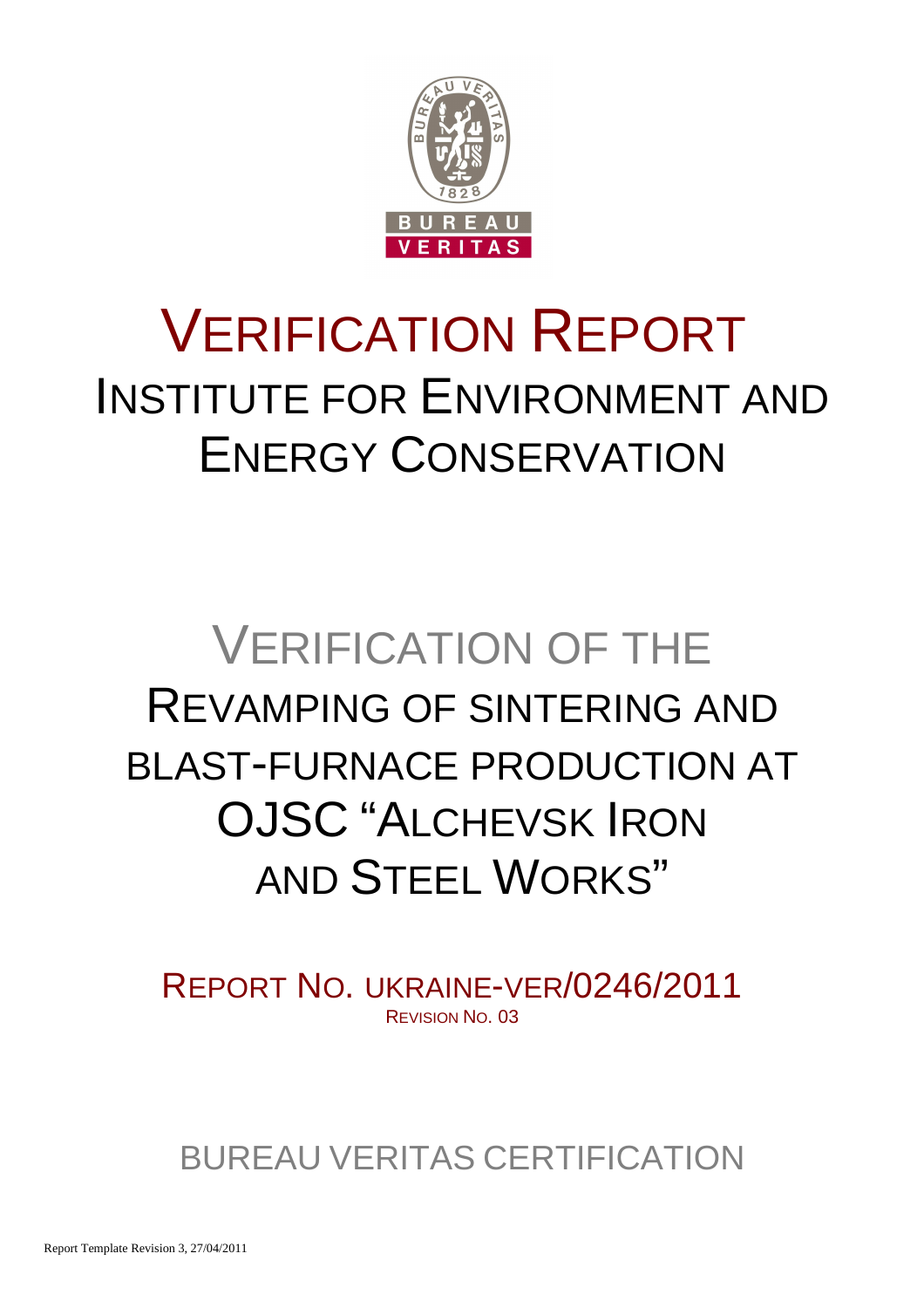

#### VERIFICATION REPORT

| Date of first issue:                                                                                                                                                                            |                   | Organizational unit: |          |                                             |  |
|-------------------------------------------------------------------------------------------------------------------------------------------------------------------------------------------------|-------------------|----------------------|----------|---------------------------------------------|--|
| 07/06/2011                                                                                                                                                                                      |                   |                      |          | <b>Bureau Veritas Certification Holding</b> |  |
| Client:                                                                                                                                                                                         |                   | Client ret.:         |          |                                             |  |
| Institute for Environment and Energy                                                                                                                                                            |                   | Vasyl Vovchak        |          |                                             |  |
| Conservation                                                                                                                                                                                    |                   |                      |          |                                             |  |
| Summary:<br>Bureau Veritas Certification has made the second periodic verification of the "Revamping of sintering and                                                                           |                   |                      |          |                                             |  |
| blast-furnace production at OJSC "Alchevsk Iron and Steel Works", UA1000262, project of Institute for                                                                                           |                   |                      |          |                                             |  |
| Environment and Energy Conservation located in Alchevsk, Lugansk oblast, Ukraine, and applying JI specific                                                                                      |                   |                      |          |                                             |  |
| approach, on the basis of UNFCCC criteria for the JI, as well as criteria given to provide for consistent project                                                                               |                   |                      |          |                                             |  |
| operations, monitoring and reporting. UNFCCC criteria refer to Article 6 of the Kyoto Protocol, the JI rules and                                                                                |                   |                      |          |                                             |  |
| modalities and the subsequent decisions by the JI Supervisory Committee, as well as the host country                                                                                            |                   |                      |          |                                             |  |
| criteria.                                                                                                                                                                                       |                   |                      |          |                                             |  |
|                                                                                                                                                                                                 |                   |                      |          |                                             |  |
| The verification scope is defined as a periodic independent review and ex post determination by the                                                                                             |                   |                      |          |                                             |  |
| Accredited Entity of the monitored reductions in GHG emissions during defined verification period, and                                                                                          |                   |                      |          |                                             |  |
| consisted of the following three phases: i) desk review of the project design and the baseline and monitoring                                                                                   |                   |                      |          |                                             |  |
| plan; ii) follow-up interviews with project stakeholders; iii) resolution of outstanding issues and the issuance of                                                                             |                   |                      |          |                                             |  |
| the final verification report and opinion. The overall verification, from Contract Review to Verification Report &                                                                              |                   |                      |          |                                             |  |
| Opinion, was conducted using Bureau Veritas Certification internal procedures.                                                                                                                  |                   |                      |          |                                             |  |
|                                                                                                                                                                                                 |                   |                      |          |                                             |  |
| The first output of the verification process is a list of Clarification, Corrective Actions Requests, Forward                                                                                   |                   |                      |          |                                             |  |
| Actions Requests (CR, CAR and FAR), presented in Appendix A.                                                                                                                                    |                   |                      |          |                                             |  |
|                                                                                                                                                                                                 |                   |                      |          |                                             |  |
| In summary, Bureau Veritas Certification confirms that the project is implemented as described in approved                                                                                      |                   |                      |          |                                             |  |
| project design documents. Installed equipment being essential for generating emission reduction runs reliably                                                                                   |                   |                      |          |                                             |  |
| and is calibrated appropriately. The monitoring system is in place and the project is generating GHG emission                                                                                   |                   |                      |          |                                             |  |
| reductions. The GHG emission reduction is calculated accurately and without material errors, omissions, or                                                                                      |                   |                      |          |                                             |  |
| misstatements, and the ERUs issued totalize 731 031 tons of CO2eq for the monitoring period (01/01/2010 -                                                                                       |                   |                      |          |                                             |  |
| 31/12/2010).                                                                                                                                                                                    |                   |                      |          |                                             |  |
| Our opinion relates to the project's GHG emissions and resulting GHG emission reductions reported and<br>related to the approved project baseline and monitoring, and its associated documents. |                   |                      |          |                                             |  |
|                                                                                                                                                                                                 |                   |                      |          |                                             |  |
| Report No:                                                                                                                                                                                      | Subject Group:    |                      |          |                                             |  |
| UKRAINE-ver/0246/2011                                                                                                                                                                           | JI                |                      |          |                                             |  |
| Project title:                                                                                                                                                                                  |                   |                      |          |                                             |  |
| "Revamping of sintering                                                                                                                                                                         | and blast-furnace |                      |          |                                             |  |
| production at OJSC "Alchevsk Iron and Steel                                                                                                                                                     |                   |                      |          |                                             |  |
| Works"                                                                                                                                                                                          |                   |                      |          |                                             |  |
| Work carried out by:                                                                                                                                                                            |                   |                      |          |                                             |  |
| Oleg Skoblyk - Team Leader, Lead Verifier                                                                                                                                                       |                   |                      |          |                                             |  |
| Vera Skitina - Team member, Lead Verifier                                                                                                                                                       |                   |                      |          |                                             |  |
| Iuliia Pylnova – Team member, Verifier                                                                                                                                                          |                   |                      |          |                                             |  |
| Olena Manziuk - Team member, Verifier                                                                                                                                                           |                   |                      |          |                                             |  |
| Work reviewed by:                                                                                                                                                                               |                   |                      |          |                                             |  |
| Ivan Sokolov - Internal Technical Reviewer                                                                                                                                                      |                   |                      | $\times$ | No distribution without permission from the |  |
| Igor Alekseenko - Technical specialist                                                                                                                                                          |                   |                      |          | Client or responsible organizational unit   |  |
| Work approved by:                                                                                                                                                                               |                   |                      |          |                                             |  |
| Flavio Gomes - Operational Manager                                                                                                                                                              |                   |                      |          | Limited distribution                        |  |
| Date of this revision:<br>Rev. No.:                                                                                                                                                             |                   | Number of pages:     |          |                                             |  |
| 16/06/2011<br>03                                                                                                                                                                                | 39                |                      |          | Unrestricted distribution                   |  |
|                                                                                                                                                                                                 |                   |                      |          |                                             |  |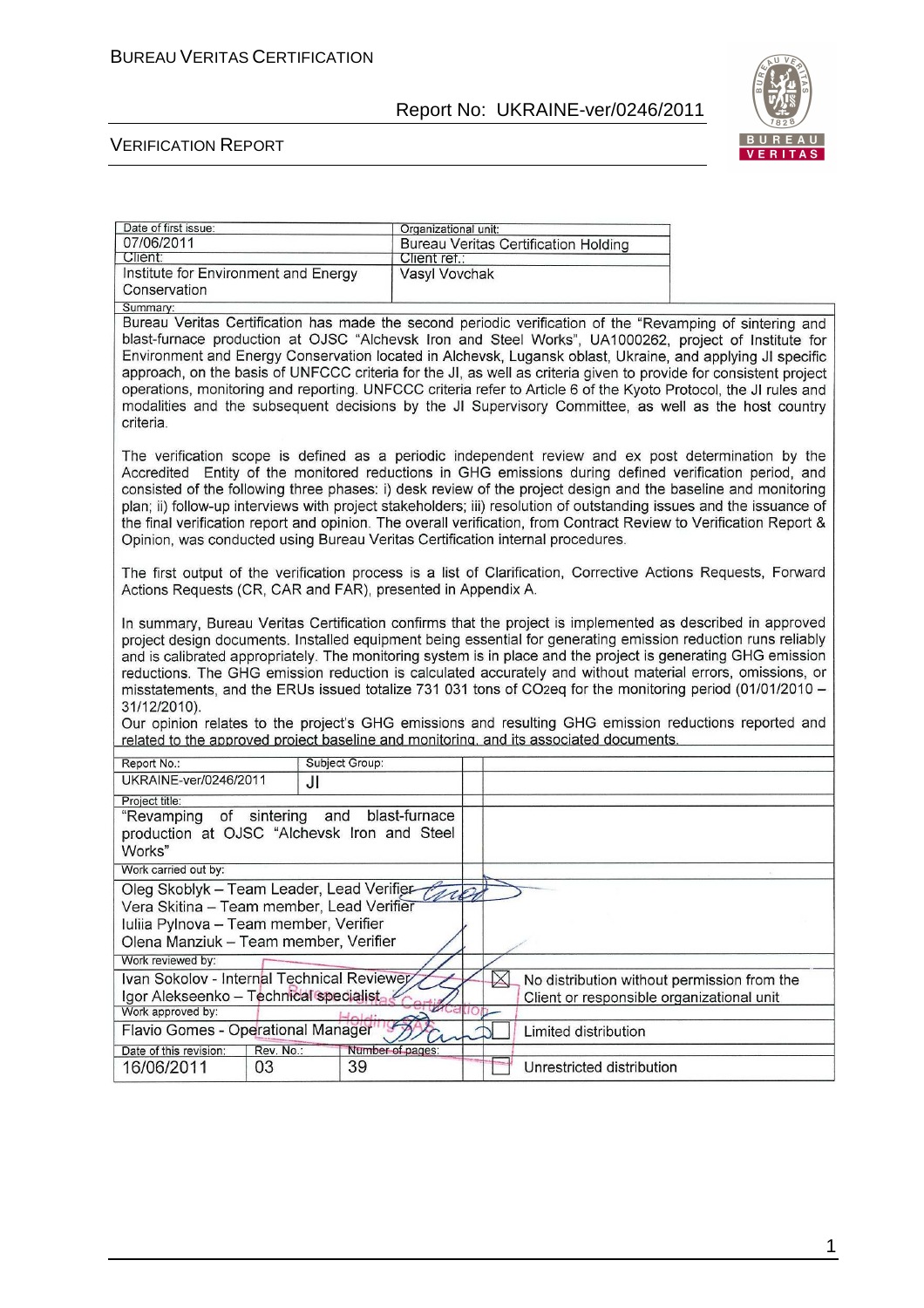

VERIFICATION REPORT

#### **Abbreviations**

- BFG Blast Furnace Gas
- CAR Corrective Action Request
- CDM Clean Development Mechanism
- CHP Combined Heat and Power
- CL Clarification Request
- CO<sub>2</sub> Carbon Dioxide
- COG Coke Oven Gas
- AISW PJSC "Alchevsk Iron and Steel Works"
- DFP Designated Focal Point
- DVM Determination and Verification Manual
- EIA Environmental Impact Assessment
- ERU Emission Reduction Unit
- GHG Green House Gas(es)
- GWP Global Warming Potential
- I Interview
- IPCC Intergovernmental Panel on Climate Change
- JI Joint Implementation
- JISC Joint Implementation Supervisory Committee
- MP Monitoring Plan
- MoV Means of Verification
- NGO Non Government Organization
- PDD Project Design Document
- UNFCCC United Nations Framework Convention for Climate Change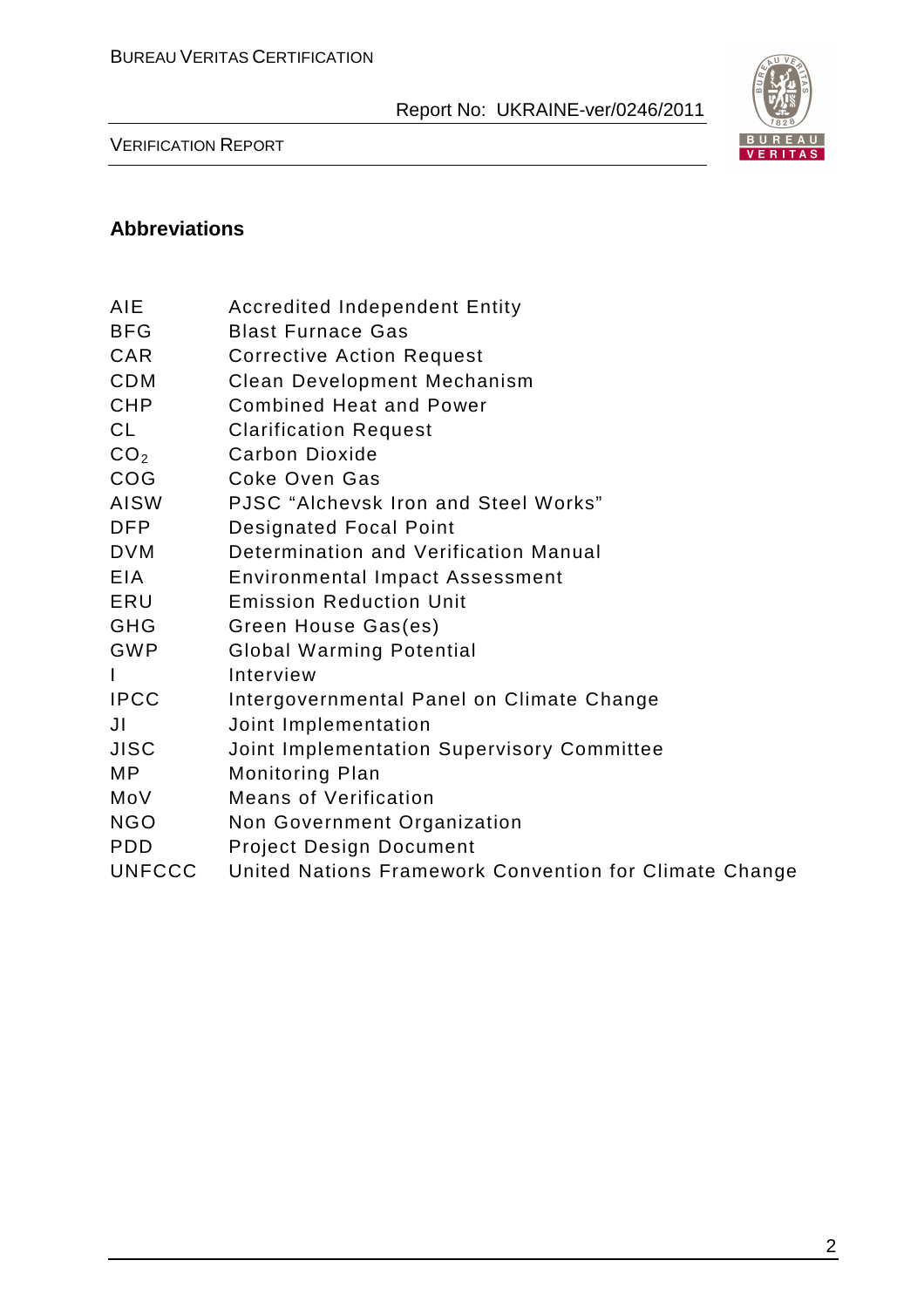

VERIFICATION REPORT

# **Table of Contents Page 2018**

| $\mathbf{1}$   |                                                                               | $\overline{4}$ |
|----------------|-------------------------------------------------------------------------------|----------------|
| 1.1            | Objective                                                                     | $\overline{4}$ |
| 1.2            | Scope                                                                         | $\overline{4}$ |
| 1.3            | <b>Verification Team</b>                                                      | 4              |
| $\overline{2}$ |                                                                               | .5             |
| 2.1            | <b>Review of Documents</b>                                                    | 5              |
| 2.2            | Follow-up Interviews                                                          | 6              |
| 2.3            | Resolution of Clarification, Corrective and Forward Action<br>Requests        | 6              |
| 3              |                                                                               |                |
| 3.1            | Remaining issues and FARs from previous verifications                         | $\overline{7}$ |
| 3.2            | Project approval by Parties involved (90-91)                                  | $\overline{7}$ |
| 3.3            | Project implementation (92-93)                                                | 8              |
| 3.4            | Compliance of the monitoring plan with the monitoring<br>methodology (94-98)  | 9              |
| 3.5            | Revision of monitoring plan (99-100) (Not applicable)                         | 9              |
| 3.6            | Data management (101)                                                         | 10             |
| 3.7            | Verification regarding programmes of activities (102-110)<br>(Not applicable) | 10             |
| 4              |                                                                               |                |
| 5              |                                                                               |                |
|                | APPENDIX A: COMPANY PROJECT VERIFICATION PROTOCOL 17                          |                |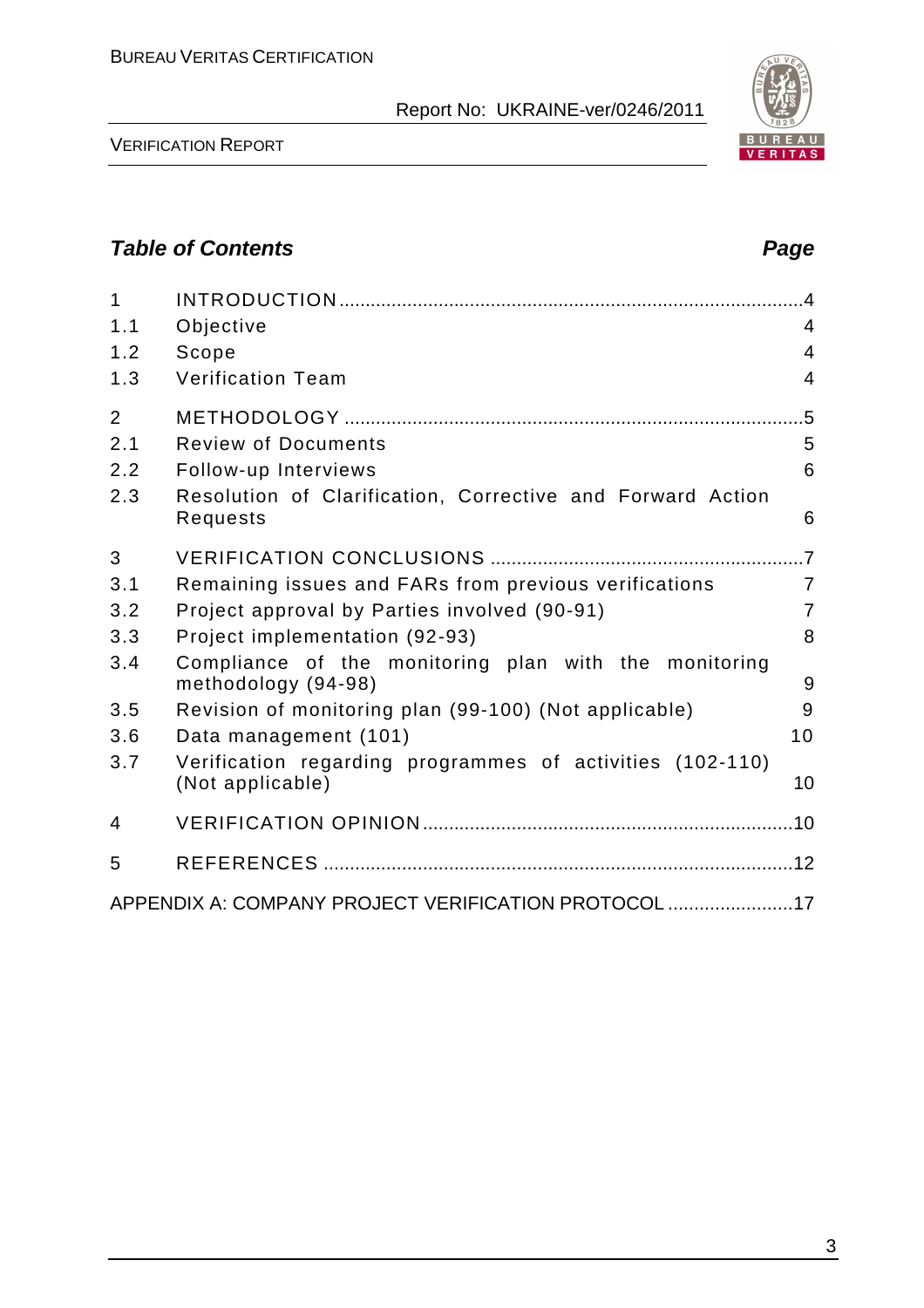

VERIFICATION REPORT

# **1 INTRODUCTION**

Institute for Environment and Energy Conservation has commissioned Bureau Veritas Certification to verify the emissions reductions of its JI project "Revamping of sintering and blast-furnace production at OJSC "Alchevsk Iron and Steel Works" (hereafter called "the project") at Alchevsk, Lugansk oblast, Ukraine.

This report summarizes the findings of the verification of the project, performed on the basis of UNFCCC criteria, as well as criteria given to provide for consistent project operations, monitoring and reporting.

#### **1.1 Objective**

Verification is the periodic independent review and ex post determination by the Accredited Independent Entity of the monitored reductions in GHG emissions during defined verification period.

The objective of verification can be divided in Initial Verification and Periodic Verification.

UNFCCC criteria refer to Article 6 of the Kyoto Protocol, the JI rules and modalities and the subsequent decisions by the JI Supervisory Committee, as well as the host country criteria.

#### **1.2 Scope**

Verification scope is defined as an independent and objective review and ex post determination by the Accredited Independent Entity of the monitored reductions in GHG emissions. The verification is based on the submitted monitoring report and the determined project design document including the project's baseline study and monitoring plan and other relevant documents. The information in these documents is reviewed against Kyoto Protocol requirements, UNFCCC rules and associated interpretations.

The verification is not meant to provide any consulting towards the Client. However, stated requests for clarifications, corrective and/or forward actions may provide input for improvement of the project monitoring towards reductions in the GHG emissions.

# **1.3 Verification Team**

The verification team consists of the following personnel:

Oleg Skoblyk

Bureau Veritas Certification Team Leader, Climate Change Lead Verifier

Vera Skitina

Bureau Veritas Certification Team Member, Climate Change Lead Verifier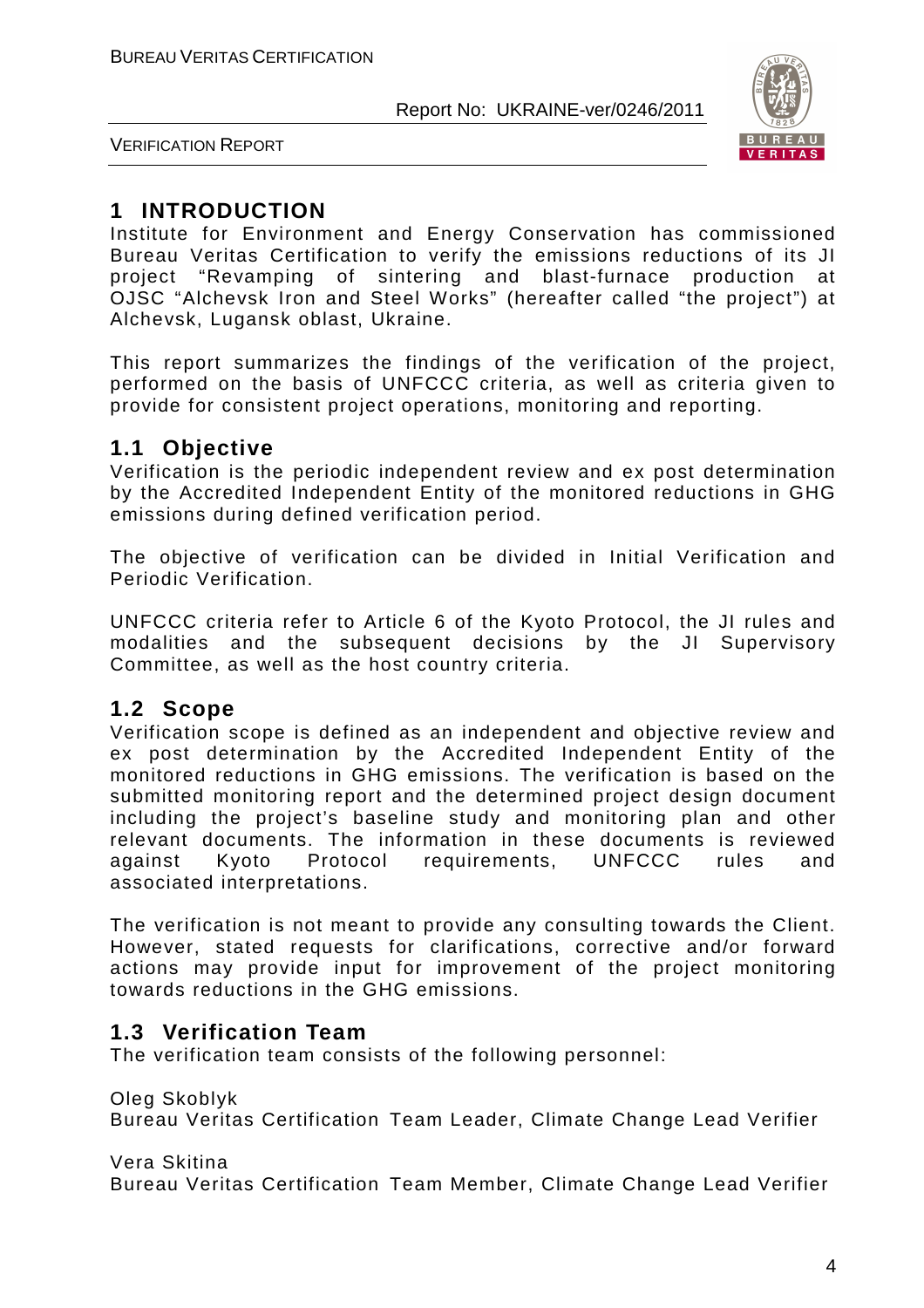

VERIFICATION REPORT

Iuliia Pylnova Bureau Veritas Certification Team Member, Climate Change Verifier

Olena Manziuk Bureau Veritas Certification Team Member, Climate Change Verifier

This verification report was reviewed by:

Ivan Sokolov

Bureau Veritas Certification, Internal Technical Reviewer

Igor Alekseenko Bureau Veritas Certification, Technical specialist

# **2 METHODOLOGY**

The overall verification, from Contract Review to Verification Report & Opinion, was conducted using Bureau Veritas Certification internal procedures.

In order to ensure transparency, a verification protocol was customized for the project, according to the version 01 of the Joint Implementation Determination and Verification Manual, issued by the Joint Implementation Supervisory Committee at its 19 meeting on 04/12/2009. The protocol shows, in a transparent manner, criteria (requirements), means of verification and the results from verifying the identified criteria. The verification protocol serves the following purposes:

- It organizes, details and clarifies the requirements a JI project is expected to meet;
- It ensures a transparent verification process where the verifier will document how a particular requirement has been verified and the result of the verification.

The completed verification protocol is enclosed in Appendix A to this report.

#### **2.1 Review of Documents**

The Monitoring Report (MR) submitted by Institute for Environment and Energy Conservation and additional background documents related to the project design and baseline, i.e. country Law, Project Design Document (PDD), Guidance on criteria for baseline setting and monitoring, Host party criteria, Kyoto Protocol, Clarifications on Verification Requirements to be Checked by an Accredited Independent Entity were reviewed.

The verification findings presented in this report relate to the Monitoring Report versions 1, 2, 3, 3.1 and project as described in the determined PDD.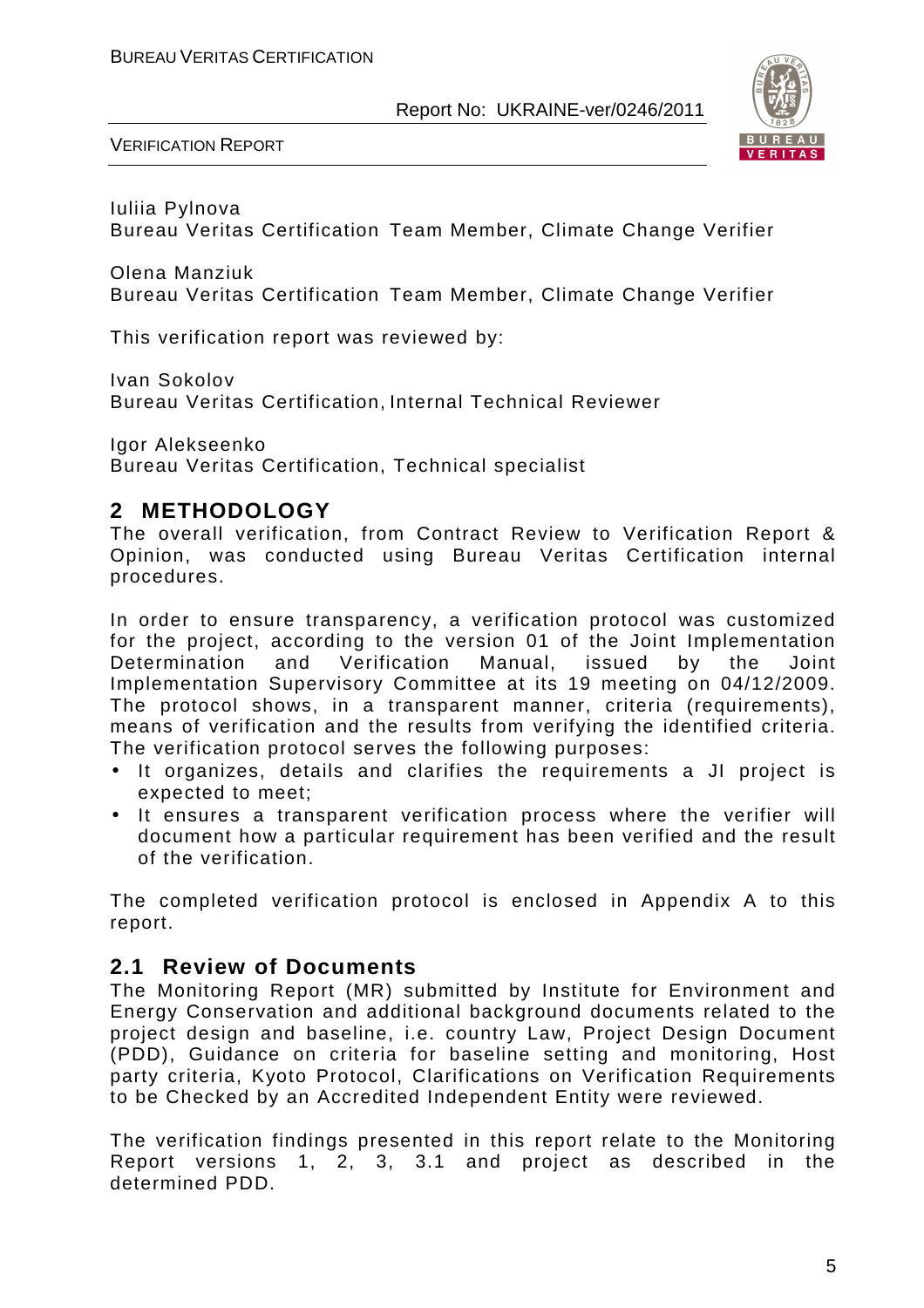

VERIFICATION REPORT

# **2.2 Follow-up Interviews**

On 24/03/2011 Bureau Veritas Certification performed on-site interviews with project stakeholders to confirm selected information and to resolve issues identified in the document review. Representatives of PJSC "Alchevsk Iron and Steel Works" (according to the documentation checked, 16.05.2011 PJSC "Alchevsk Iron and Steel Works" was established by changing the name of juridical person OJSC "Alchevsk Iron and Steel Works" to PJSC "Alchevsk Iron and Steel Works") and Institute for Environment and Energy Conservation were interviewed (see References). The main topics of the interviews are summarized in Table 1.

| <b>Interviewed</b><br>organization                     | <b>Interview topics</b>                                                                                                                                                                                                                                                                                                                                                                                     |
|--------------------------------------------------------|-------------------------------------------------------------------------------------------------------------------------------------------------------------------------------------------------------------------------------------------------------------------------------------------------------------------------------------------------------------------------------------------------------------|
| PJSC "Alchevsk<br><b>Iron and Steel</b><br>Works"      | Organizational structure<br>Responsibilities and authorities<br>Roles and responsibilities for data collection and<br>processing<br>Installation of equipment<br>Data logging, archiving and reporting<br>Metering equipment control<br>Metering record keeping system, database<br>IT management<br>Training of personnel<br>Quality management procedures and technology<br>Internal audits and check-ups |
| Institute<br>Environment and<br>Energy<br>Conservation | for Baseline methodology<br>Monitoring plan<br>Monitoring report                                                                                                                                                                                                                                                                                                                                            |

#### **Table 1 Interview topics**

# **2.3 Resolution of Clarification, Corrective and Forward Action Requests**

The objective of this phase of the verification is to raise the requests for corrective actions and clarification and any other outstanding issues that needed to be clarified for Bureau Veritas Certification positive conclusion on the GHG emission reduction calculation.

If the Verification Team, in assessing the monitoring report and supporting documents, identifies issues that need to be corrected, clarified or improved with regard to the monitoring requirements, it should raise these issues and inform the project participants of these issues in the form of: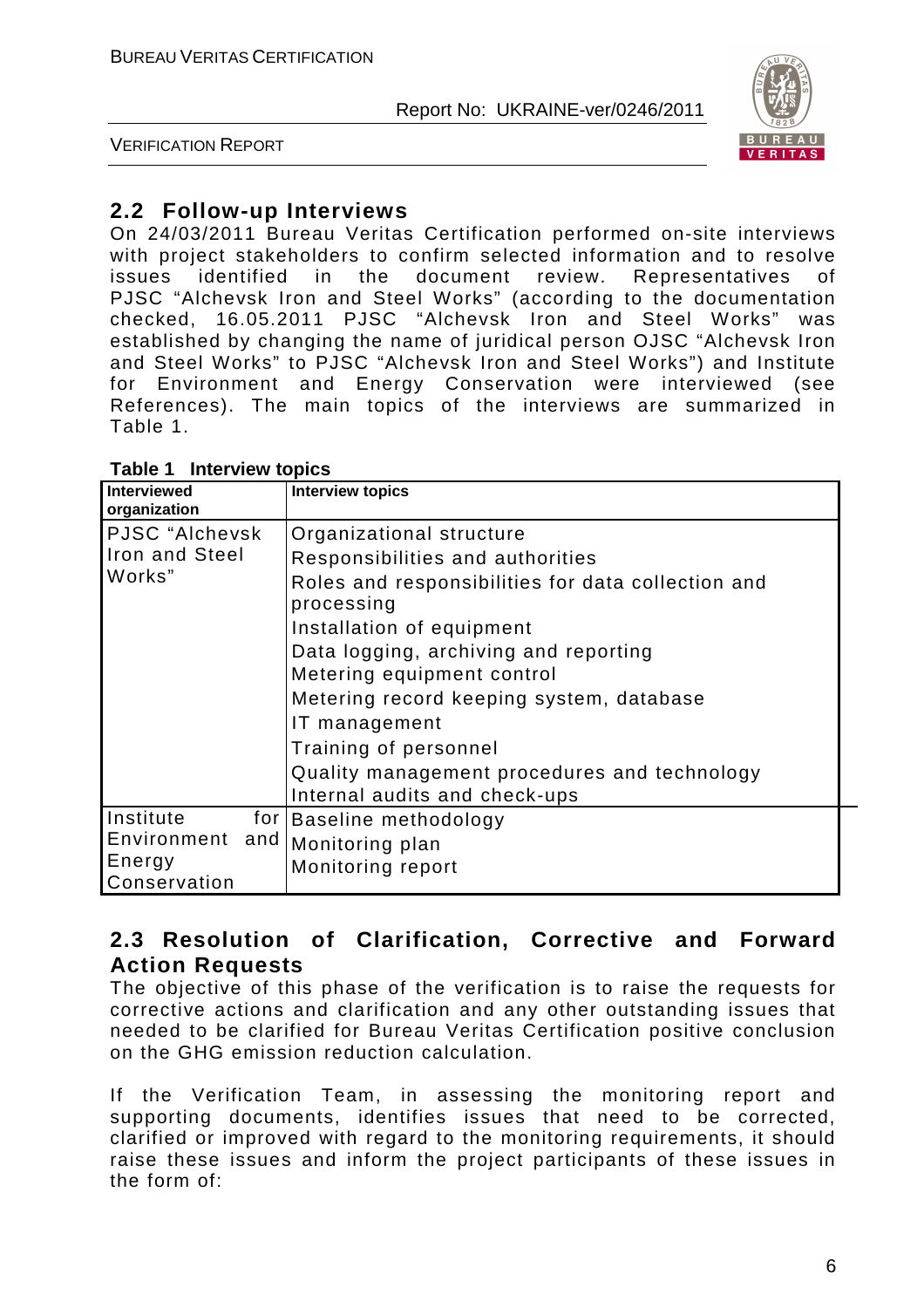

VERIFICATION REPORT

(a) Corrective action request (CAR), requesting the project participants to correct a mistake that is not in accordance with the monitoring plan;

(b) Clarification request (CL), requesting the project participants to provide additional information for the AIE to assess compliance with the monitoring plan;

(c) Forward action request (FAR), informing the project participants of an issue, relating to the monitoring that needs to be reviewed during the next verification period.

To guarantee the transparency of the verification process, the concerns raised are documented in more detail in the verification protocol in Appendix A.

# **3 VERIFICATION CONCLUSIONS**

In the following sections, the conclusions of the verification are stated.

The findings from the desk review of the original monitoring documents and the findings from interviews during the follow up visit are described in the Verification Protocol in Appendix A.

The Clarification, Corrective and Forward Action Requests are stated, where applicable, in the following sections and are further documented in the Verification Protocol in Appendix A. The verification of the Project resulted in 5 Corrective Action Requests, 9 Clarification Requests, and 2 Forward Action Requests.

The number between brackets at the end of each section corresponds to the DVM paragraph.

# **3.1 Remaining issues and FARs from previous verifications**

There was one remaining issue (FAR #01) concerning keeping the data monitored for two years after the last transfer of emission reductions units for the project. The FAR (FAR 01 of this report) is still under consideration; the order concerning the procedure for keeping monitoring data is expected to be issued by PJSC "Alchevsk Iron and Steel Works" in June 2011. FAR 01 will be checked during next periodic verification.

# **3.2 Project approval by Parties involved (90-91)**

Written project approval by the Netherlands (Declaration of Approval 2011JI14 on the JI project "Revamping of sintering and blastfurnace production at OJSC "Alchevsk Iron and Steel Works" issued by Ministry of Economic Affairs, Agriculture and Innovation dated 10.05.2011) has been issued by the DFP of that Party when submitting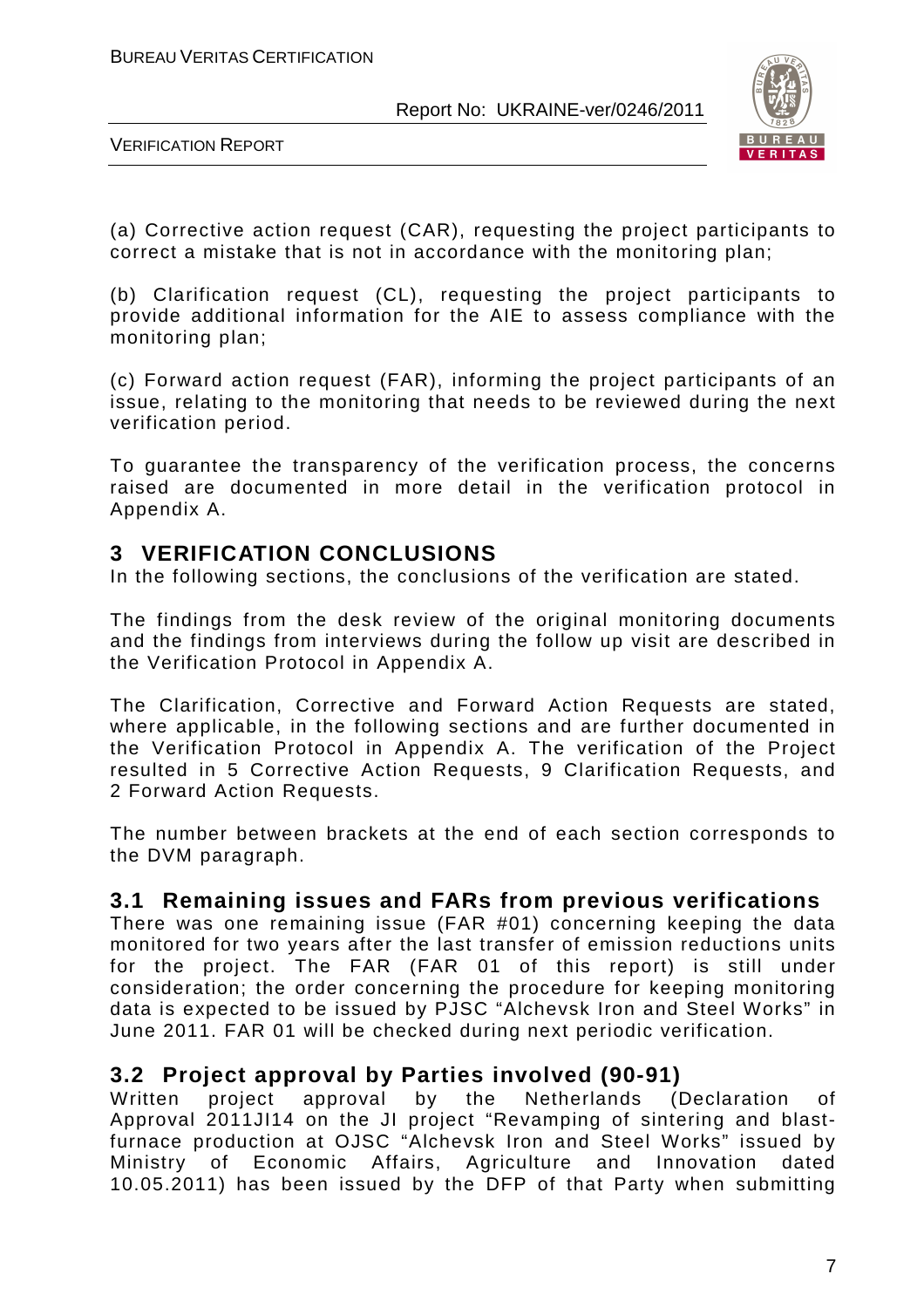

VERIFICATION REPORT

the first verification report to the secretariat for publication in accordance with paragraph 38 of the JI guidelines, at the latest.

The abovementioned written approval is unconditional.

The identified areas of concern as to Project approval by Parties involved, project participants response and BV Certification's conclusion are described in Appendix A (refer to CAR 01).

# **3.3 Project implementation (92-93)**

The implementation status of the project:

- installation of pulverized coal injection (PCI) facility at BF # 1 (implementation of this measure was started in October 2006 and was completed in May 2009);

- installation of PCI facility at BF # 5 (implementation of this measure was started in October 2006 and was completed in August 2009);

- installation of PCI facility at BFs ## 3,4 (implementation of the measure was started in October 2006 and is expected to be completed in the year 2015);

- renewal and reconstruction of BF # 1 (implementation of this measure was started in the first half of 2004 and BF#1 was commissioned on 16th of May 2007);

- renewal and reconstruction of BF # 5 (implementation of this measure was started in 2006 and is expected to be completed during year 2011);

- reconstruction of the oxygen unit # 4 (implementation of this measure was started in 2004 and was completed in December 2005);

- installation of oxygen units # 7 (implementation of this measure was started in 2007 and was completed in 2008).

- installation of oxygen units # 8 (implementation of this measure was started in 2007 and was completed in 2009);

- construction of BF # 2 (implementation of this measure was started in 2007 and was not completed during the monitoring period. According to the project implementation schedule stated in the PDD, commissioning of the measure is expected in the year 2015);

- construction of new sinter plant (implementation of this measure was started in 2006 and was not completed during the monitoring period. According to the project implementation schedule in the PDD, commissioning of the sinter plant is expected in the year 2016);

- construction of new lime kilns (implementation of this measure was started in 2005 and was not completed during the monitoring period. According to the project implementation schedule commissioning of the lime kilns was expected in the 2nd half of 2010, but to date the construction works are still undergoing. The decline from project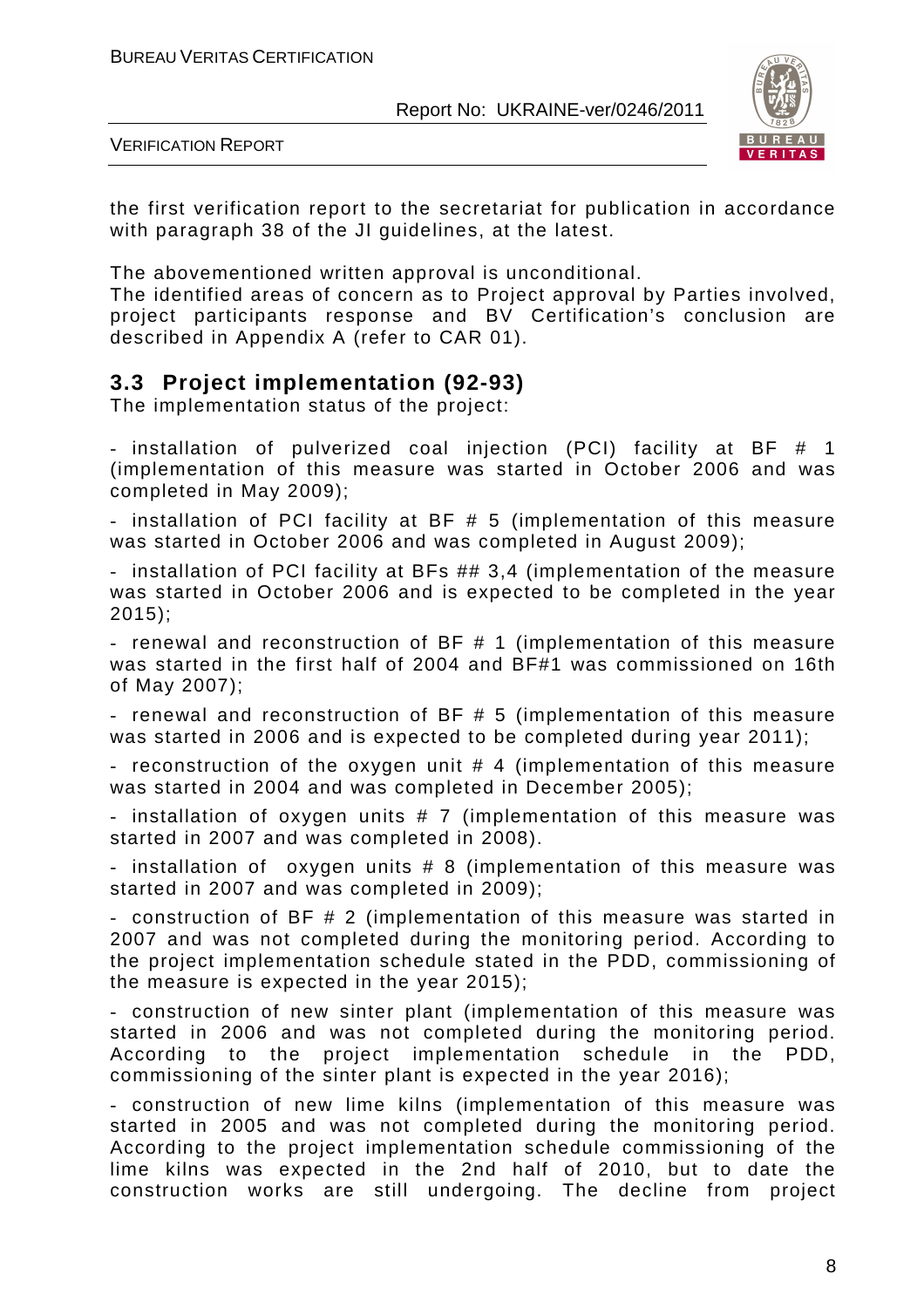

VERIFICATION REPORT

implementation schedule was caused by the financial, technical and customs difficulties (the delay of equipment supply). The completion of construction works is expected by the end of 2011);

- all the measures listed in sub-step 1.5 and sub-step 3.3 of chapter 1 of this monitoring report are implemented since the start of the project activity.

The identified areas of concern as to Project implementation, project participants response and BV Certification's conclusion are described in Appendix A (refer to CAR 02 and CL 01).

#### **3.4 Compliance of the monitoring plan with the monitoring methodology (94-98)**

The monitoring occurred in accordance with the monitoring plan included in the PDD regarding which the determination has been deemed final and is so listed on the UNFCCC JI website.

For calculating the emission reductions, key indicators, constants and variables such as total pig iron output, quantity of each fuel used in making pig iron, emission factor for fuel consumption, electricity consumed in producing pig iron, emission factor for electricity consumption, quantity of fuel used in sintering process, electricity consumed in sintering process, quantity of reducing agents, emission factor of each reducing agent, quantity of each other input in pig iron production, emission factor of each other input, quantity of fuel used for balance of process needs, and electricity consumed for balance of process needs, influencing the baseline emissions and the activity level of the project and the emissions as well as risks associated with the project were taken into account, as appropriate.

Data sources used for calculating emission reductions are clearly identified, reliable and transparent.

Emission factors, including default emission factors, are selected by carefully balancing accuracy and reasonableness, and appropriately justified of the choice.

The calculation of emission reductions or enhancements is based on conservative assumptions and the most plausible scenarios in a transparent manner.

The identified areas of concern as to Compliance of the monitoring plan with the monitoring methodology, project participants response and BV Certification's conclusion are described in Appendix A (refer to CAR 03, CAR 04, CAR 05, CL 03, CL 04, CL 05, CL 06, and CL 09).

# **3.5 Revision of monitoring plan (99-100)**

Not applicable.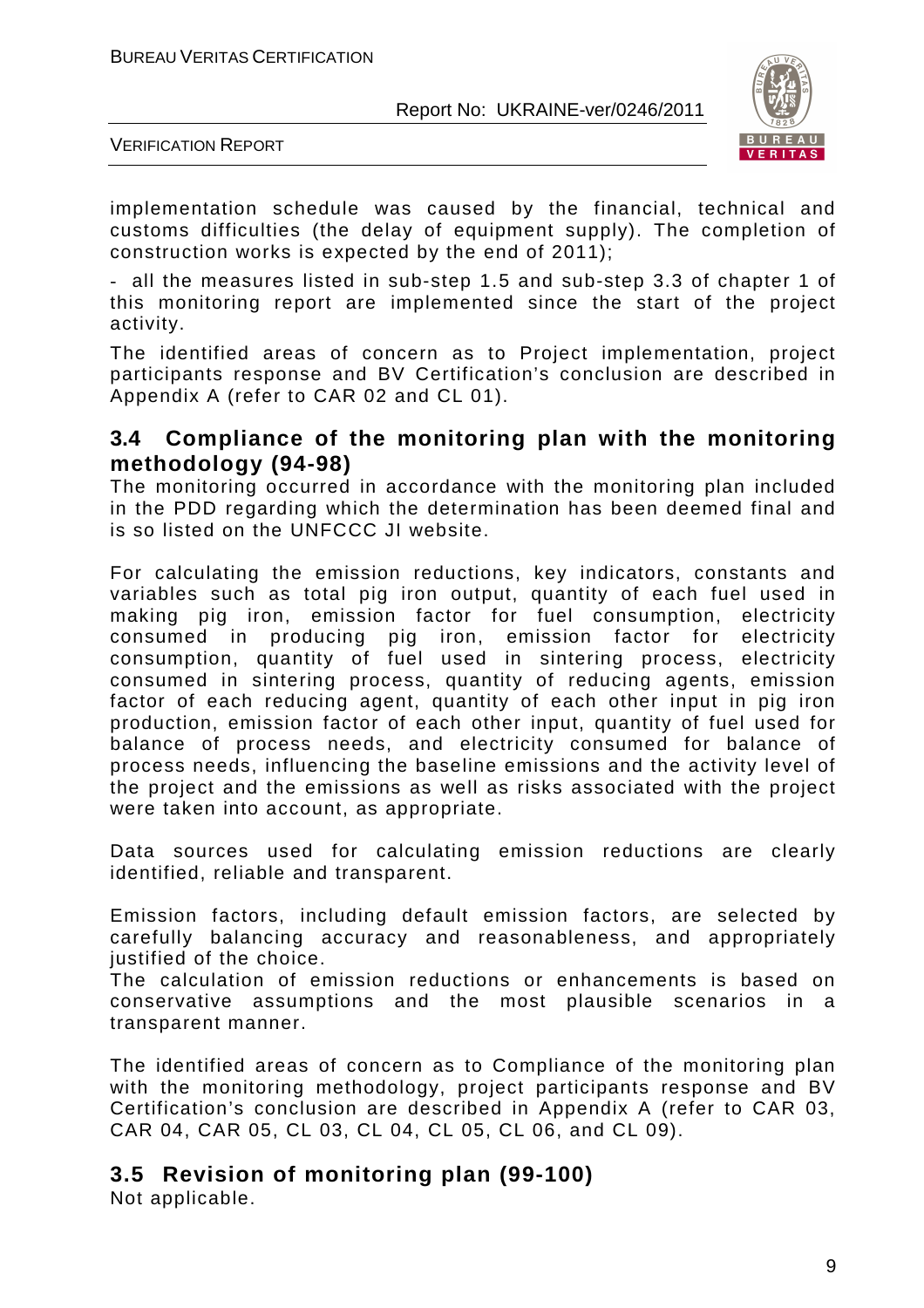

VERIFICATION REPORT

#### **3.6 Data management (101)**

The data and their sources, provided in monitoring report, are clearly identified, reliable and transparent.

The implementation of data collection procedures is in accordance with the monitoring plan, including the quality control and quality assurance procedures. These procedures are mentioned in the section "References" of this report.

The function of the monitoring equipment, including its calibration status, is in order.

The evidence and records used for the monitoring are maintained in a traceable manner.

The data collection and management system for the project is in accordance with the monitoring plan.

The identified areas of concern as to Data management, project participants response and BV Certification's conclusion are described in Appendix A (refer to CL 02, CL 07, CL 08, FAR 01 and FAR 02).

**3.7** Verification regarding programmes of activities (102-110) Not applicable.

#### **4 VERIFICATION OPINION**

Bureau Veritas Certification has performed the second periodic verification of the "Revamping of sintering and blast-furnace production at OJSC "Alchevsk Iron and Steel Works" Project in Ukraine, which applies JI specific approach. The verification was performed on the basis of UNFCCC criteria and host country criteria and also on the criteria given to provide for consistent project operations, monitoring and reporting.

The verification consisted of the following three phases: i) desk review of the project design and the baseline and monitoring plan; ii) follow-up interviews with project stakeholders; iii) resolution of outstanding issues and the issuance of the final verification report and opinion.

The management of PJSC "Alchevsk Iron and Steel Works" is responsible for the preparation of the GHG emissions data and the reported GHG emissions reductions of the project on the basis set out within the project Monitoring and Verification Plan indicated in the final PDD version 4. The development and maintenance of records and reporting procedures in accordance with that plan, including the calculation and determination of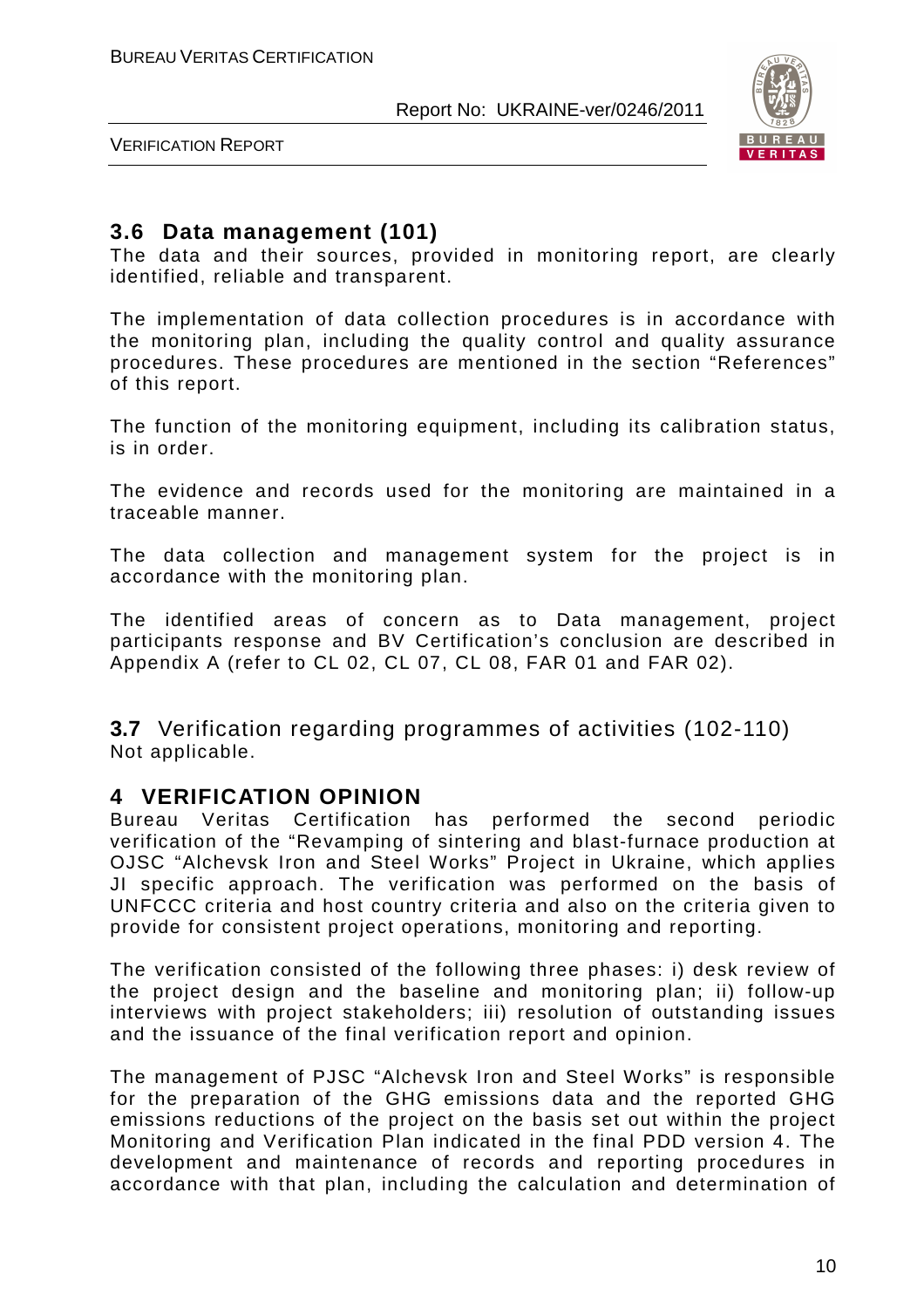

VERIFICATION REPORT

GHG emission reductions from the project, is the responsibility of the management of the project.

Bureau Veritas Certification verified the Project Monitoring Report version 3.1 for the reporting period as indicated below. Bureau Veritas Certification confirms that the project is implemented as planned and described in approved project design documents. Installed equipment being essential for generating emission reduction runs reliably and is calibrated appropriately. The monitoring system is in place and the project is generating GHG emission reductions.

Bureau Veritas Certification can confirm that the GHG emission reduction is accurately calculated and is free of material errors, omissions, or misstatements. Our opinion relates to the project's GHG emissions and resulting GHG emissions reductions reported and related to the approved project baseline and monitoring, and its associated documents. Based on the information we have seen and evaluated, we confirm, with a reasonable level of assurance, the following statement:

Reporting period: From 01/01/2010 to 31/12/2010

| Baseline emissions         | $: 8\,377\,571$ t $CO2$ equivalents. |
|----------------------------|--------------------------------------|
| Project emissions          | $: 7523436$ t $CO2$ equivalents.     |
| Leakages                   | $: 123$ 104 t $CO2$ equivalents.     |
| <b>Emission Reductions</b> | $: 731031$ t $CO2$ equivalents.      |

For the monitoring period  $(01/01/2010 - 31/12/2010)$ , total amount of emission reductions is 731 031 CO2 equivalents.

Project emissions and baseline emissions which are stated above are rounded by monitoring report developers to the whole figure and are based on calculations which are demonstrated in excel file attached to the monitoring report.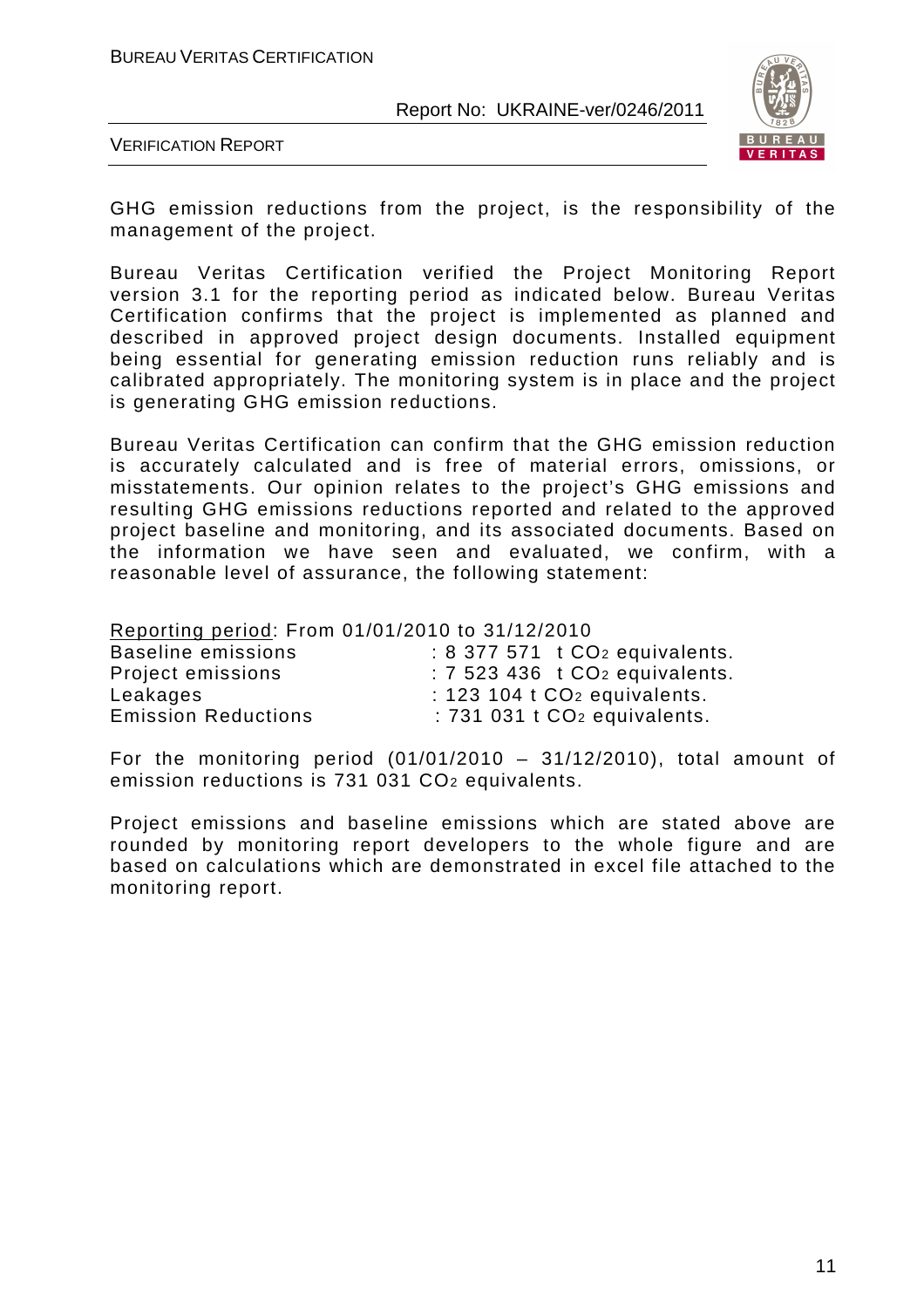

VERIFICATION REPORT

# **5 REFERENCES**

#### **Category 1 Documents:**

Documents provided by Institute for Environment and Energy Conservation that relate directly to the GHG components of the project.

- /1/ PDD "Revamping of sintering and blast-furnace production at OJSC "Alchevsk Iron and Steel Works", version 4 dated 14/04/2011
- /2/ Decree of Cabinet of Ministers of Ukraine #206, dated 22/02/2006
- /3/ Monitoring Report "Revamping of sintering and blast-furnace production at OJSC "Alchevsk Iron and Steel Works" (2010), version 1 dated 15.02.2011.
- /4/ Monitoring Report "Revamping of sintering and blast-furnace production at OJSC "Alchevsk Iron and Steel Works" (2010), version 2 dated 24.05.2011.
- /5/ Monitoring Report "Revamping of sintering and blast-furnace production at OJSC "Alchevsk Iron and Steel Works" (2010), version 3 dated 09.06.2011.
- /6/ Monitoring Report "Revamping of sintering and blast-furnace production at OJSC "Alchevsk Iron and Steel Works" (2010), version 3.1 dated 16.06.2011.
- /7/ Letter of Endorsement № 1806/23/7 on the JI project "Revamping of sintering and blast-furnace production at OJSC "Alchevsk Iron and Steel Works" dated November, 09, 2010 issued by National Environmental Investment Agency of Ukraine.
- /8/ Declaration of Approval 2011JI14 on the JI project "Revamping of sintering and blast-furnace production at OJSC "Alchevsk Iron and Steel Works" issued by Ministry of Economic Affairs, Agriculture and Innovation dated 10.05.2011.
- /9/ Letter of Approval #1155/23/7 on the JI project "Revamping of sintering and blast-furnace production at OJSC "Alchevsk Iron and Steel Works" issued by National Environmental Investment Agency of Ukraine dated 11.05.2011.

#### **Category 2 Documents:**

Background documents related to the design and/or methodologies employed in the design or other reference documents.

- /1/ Glossary of JI terms, version 03, JISC.
- /2/ Guidance on Criteria for Baseline Setting and Monitoring, version 02, JISC.
- /3/ JISC "Clarification regarding the public availability of documents under the verification procedure under the Joint Implementation Supervisory Committee." Version 03
- /4/ Measurement equipment (ME) periodic calibration schedule at AISW for 2010 Mechanical Shops State Enterprise. Approved by chief engineer, dated 2009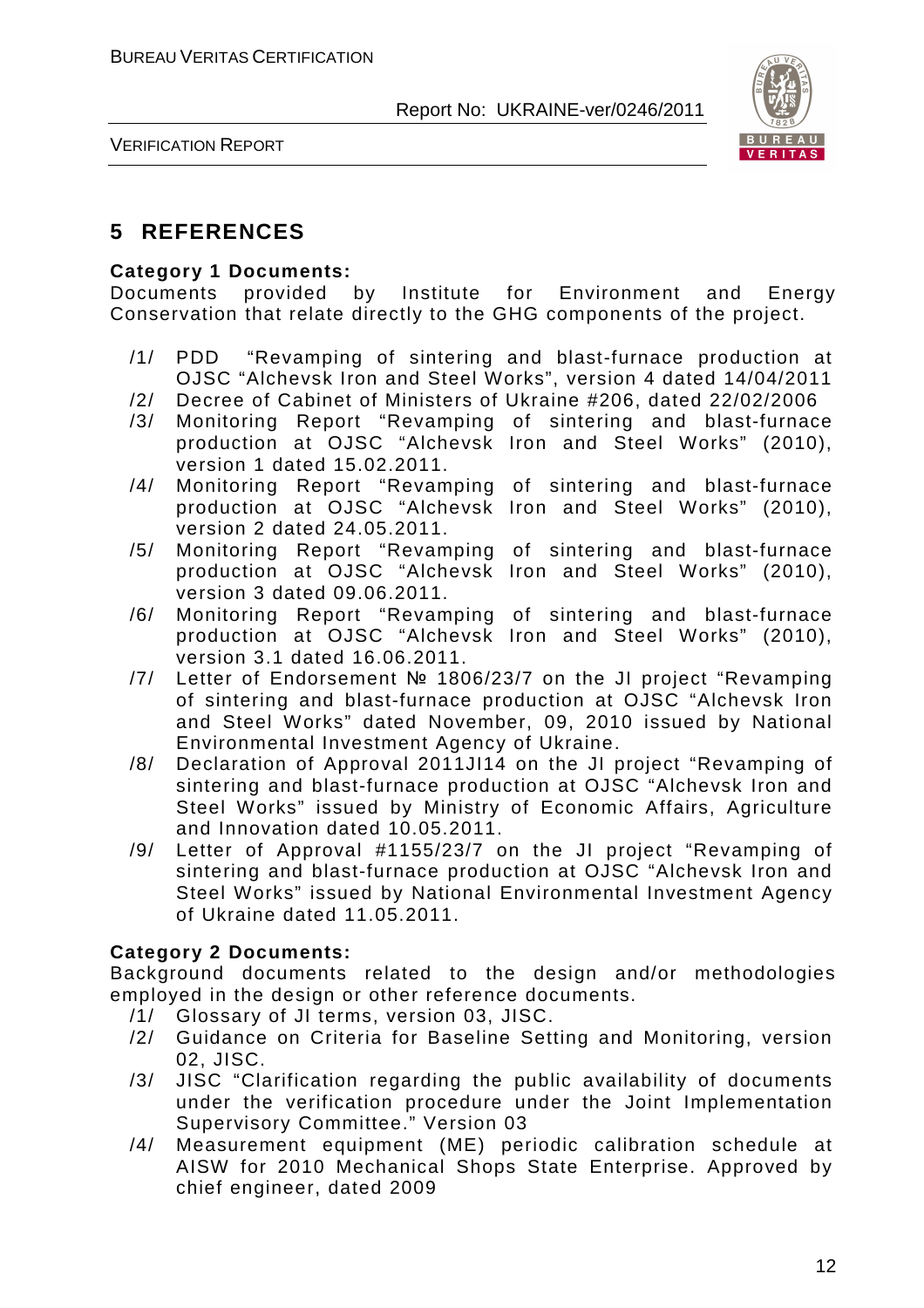

VERIFICATION REPORT

- /5/ Calculation for December 2010. Agglomeration shop
- /6/ Calculation for November 2010. Agglomeration shop
- /7/ Calculation for November 2010. Open hearth furnace shop
- $\frac{18}{100}$  Protocol #69 dated 15/02/2011 on LDCS expert committee meeting. Alchevsk Iron and Steel Works, personnel training department
- /9/ Collected volume of Ladleman speciality educational plans, training, retraining and personnel development programmes. LDCS. Approved 04/01/2011
- /10/ Protocol #97 dated 18/02/2011 on AS expert committee meeting. Alchevsk Iron and Steel Works, personnel training department
- /11/ Collected volume of Conveying System Operator speciality educational plans, training, retraining, new profession and personnel development programmes. LDCS. Approved 20/05/2010
- /12/ Protocol #98 dated 24/02/2011 on BFS expert committee meeting. Alchevsk Iron and Steel Works, personnel training department
- /13/ Collected volume of Metallurgy Waste Cleaner speciality educational plans, training, retraining, new profession and personnel development programmes. LDCS. Approved 23/07/2010
- /14/ Protocol #21 dated 13/01/2011 on BFS expert committee meeting. Alchevsk Iron and Steel Works, personnel training department
- /15/ Collected volume of Dispensing Machine Cleaner speciality educational plans, training, retraining, new profession and personnel development programmes. LDCS. Approved 24/06/2010
- /16/ Quality certificate dated 17/02/2011 on blast furnace coke from compressed furnace-charge. Alchevskkoks. Batch #1741
- /17/ Quality certificate dated 18/02/2011 on blast furnace coke from compressed furnace-charge. Alchevskkoks. Batch #563
- /18/ Quality certificate #272 dated 22/03/2011, pellets marking, Severnyi (Western) mining-and-processing integrated works
- $/19/$  Quality certificate #110 dated 11/12/2010, pellets marking, Severnyi (Western) mining-and-processing integrated works
- /20/ Quality certificate #166 dated 14/03/2011, concentrate marking, Severnyi (Western) mining-and-processing integrated works
- /21/ Quality certificate #781 dated 28/03/2011 on concentrate, Inhulets mining-and-processing integrated works
- /22/ Quality certificate #413 dated 01/02/2011 on concentrate, Inhulets mining-and-processing integrated works
- /23/ Photo Active and reactive energy multistandard meter type LZQM 321.02.534, serial #346797
- /24/ Photo Active and reactive energy multiple-tariff meter type LZQM 321.02.534, serial #255530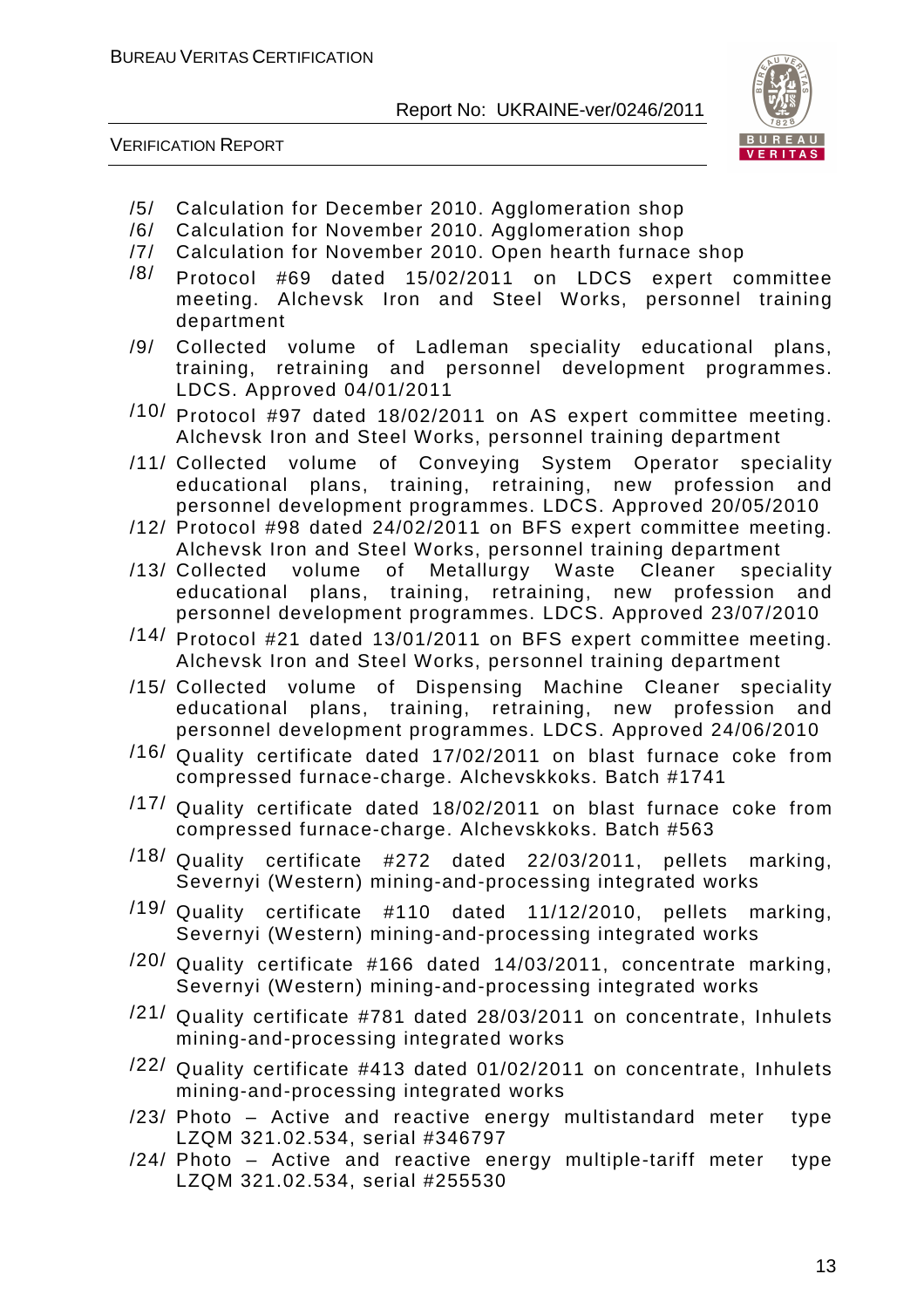

VERIFICATION REPORT

| /25/ Photo – Active and reactive energy multiple-tariff meter<br>type<br>LZQM 321.02.534, serial #72176                                                        |
|----------------------------------------------------------------------------------------------------------------------------------------------------------------|
| /26/ Photo – Active and reactive energy multiple-tariff meter<br>type<br>LZQM 321.02.534, serial #72198                                                        |
| /27/ Photo - Active and reactive energy multiple-tariff meter<br>type<br>LZQM 321.02.534, serial #72165                                                        |
| /28/ Passport #196 on coke weighting controller, BFS #1, serial #1222,<br>AISW BFS. Calibration dated 11/01/2011                                               |
| /29/ Passport #197 on coke weighting controller, BFS #1, serial #1223,<br>AISW BFS. Calibration dated 11/01/2011                                               |
| /30/ Passport #190 on coke weighting controller, BFS #3, serial #1217,<br>AISW BFS. Calibration dated 06/01/2011                                               |
| /31/ Passport #191 on coke weighting controller, BFS #3, serial #1218,<br>AISW BFS. Calibration dated 06/01/2011                                               |
| /32/ Passport #193 on coke weighting controller, BFS #4, serial #1220,<br>AISW BFS. Calibration dated 13/01/2011                                               |
| /33/ Passport #193 on coke weighting controller, BFS #5, serial #1219,<br>AISW BFS. Calibration dated 13/01/2011                                               |
| /34/ Passport #195 on coke weighting controller, BFS #5, serial #1224,<br>AISW BFS. Calibration dated 13/01/2011                                               |
| /35/ Summarized data for the period since 01/12/2008 till 31/12/2008.<br>Blast furnace shop. Pig iron.                                                         |
| /36/ Summarized data for the period since 01/12/2008 till 31/12/2008.<br>Agglomeration shop                                                                    |
| /37/ Data of 24/03/2011 on measurement equipment used for industrial<br>emissions monitoring at Alchevsk Iron and Steel Works                                  |
| /38/ Passport on<br>blast furnace gas consumption<br>measurement<br>equipment, serial #08817119. Agglomeration<br>plant area.<br>Calibration dated 16/09/2010  |
| /39/ Passport on coke gas consumption measurement equipment, BF<br>#1, serial #495684. Adjunct area. Calibration dated 14/04/2010                              |
| /40/ Passport on natural gas consumption measurement equipment, BF<br>#4, serial #05900228. Adjunct area. Calibration dated 21/01/2011                         |
| /41/ Passport on natural gas consumption measurement equipment, BF<br>#5, serial #000225. Adjunct area. Calibration dated 23/08/2010                           |
| /42/ Passport on flow meter, serial #91FC04555. CRMS site.<br>Calibration dated 25/01/2011                                                                     |
| /43/ Passport on gas consumption measurement unit at the shop,<br>CNF762 serial #1059, Metran #222932. CRMS shop. Calibration<br>dated 25/01/2011              |
| /44/ Passport on flow meter, serial #91FC04556. CRMS<br>site.<br>Calibration dated 25/01/2011                                                                  |
| /45/ Passport on technical oxygen consumption measurement unit at<br>the shop, CNF762 serial #1059, Metran #222965. CRMS shop.<br>Calibration dated 25/01/2011 |
| /46/ Passport on natural gas consumption on an input measurement                                                                                               |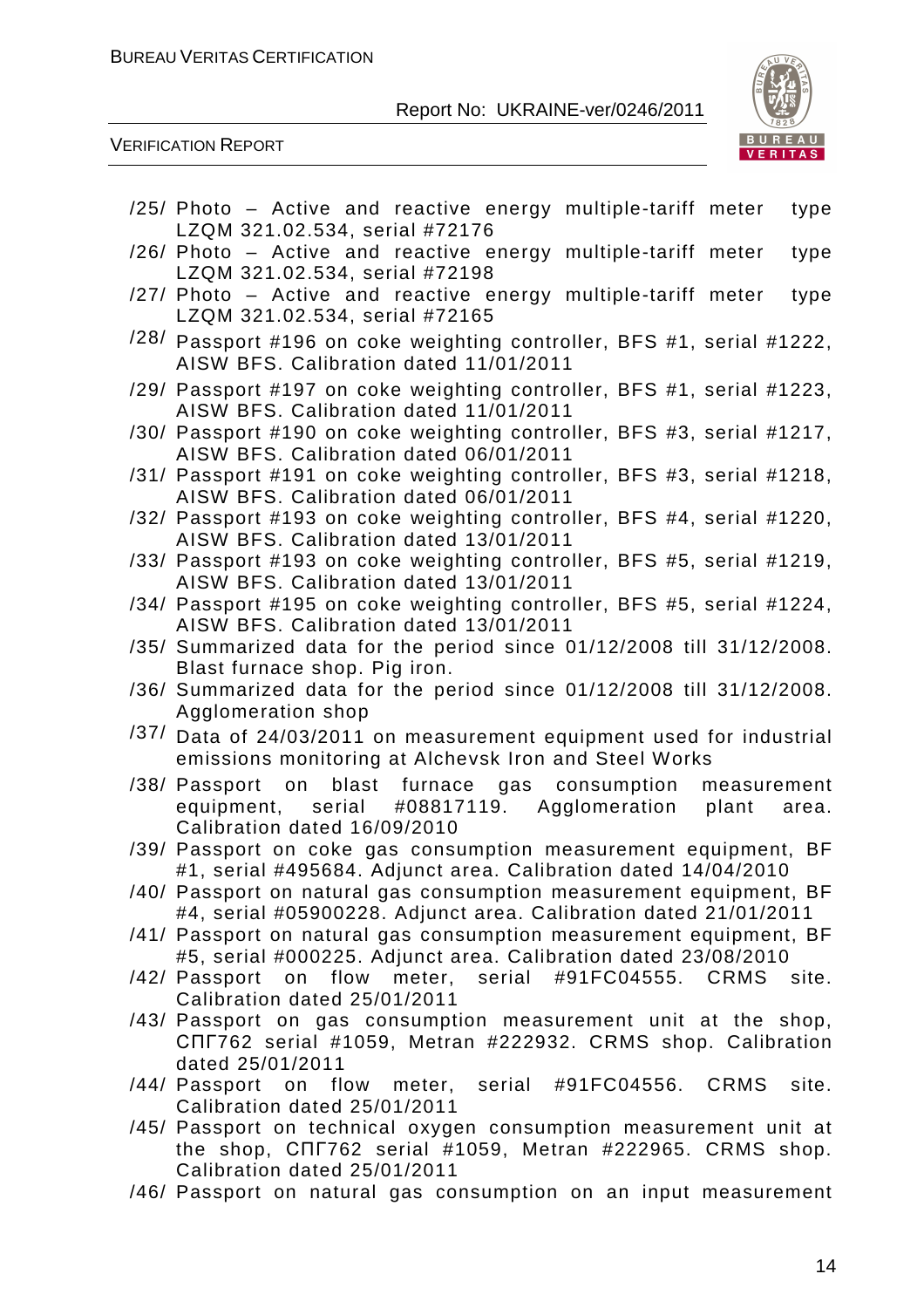

VERIFICATION REPORT

unit, serial #91G627701. LD Convertor shop area. Calibration dated 27/01/2011

- /47/ Passport on natural gas consumption measurement unit at convector department, СПГ762 serial #1104. Oxygen-converter shop. Calibration dated 27/01/2011
- /48/ Passport on natural gas consumption on an input measurement unit, serial #91G627699. LD Convertor shop. Calibration dated 27/01/2011
- /49/ Passport on mechanical oxygen consumption measurement unit at convector department, СПГ762 serial #1130. Oxygen-converter shop. Calibration dated 27/01/2011
- /50/ Passport on strain-gauge carriage weighing machine, serial #213(0226). Calibration dated 09/03/2011
- /51/ Passport on strain-gauge carriage weighing machine, serial #15(0227). Calibration dated 10/03/2011
- /52/ Passport on strain-gauge carriage weighing machine, serial #08001(0233). Calibration dated 18/03/2011
- /53/ Calculation on BFS (production area) IV quarter 2003. Blast furnace shop
- /54/ Calculation on agglomerate cost for IV quarter 2003.
- /55/ Calculation on lime cost for IV quarter 2003.
- /56/ Operation manual. Active and reactive energy multiple-tariff meter type LZQM 321.02.534, serial #346797. Calibration date 26/04/2006
- /57/ Operation manual. Active and reactive energy multiple-tariff meter type LZQM 321.02.534, serial #255530. Calibration date 12/07/2005
- /58/ Report. Analysis results on professional safety and health management system operation by AISW administration on the basis of OHSAS 18001:2007 standard requirements according to the work results for 2010. Agreed 21/01/2011
- /59/ Certificate dated 17/03/2010 on AISW management system conformity to BS OHSAS 18001:2007. Valid till 16/03/2013
- /60/ Certificate dated 17/03/2010 on AISW management system conformity to EN ISO 14001:2004. Valid till 16/03/2013
- /61/ Report dated 01/01/2011 on AISW ecology management system operation to OHSAS 18001:2007 standard requirements. Agreed 25/01/2011
- /62/ Report on ecology management system inner audit #1, AISW. Agreed 25/01/2011
- /63/ Report on air protection for 2003. Form #2-TP (air)
- /64/ Report on air protection for 2004. Form #2-TP (air)
- /65/ Report on air protection for 2005. Form #2-TP (air)
- /66/ Report on air protection for 2006. Form #2-TP (air)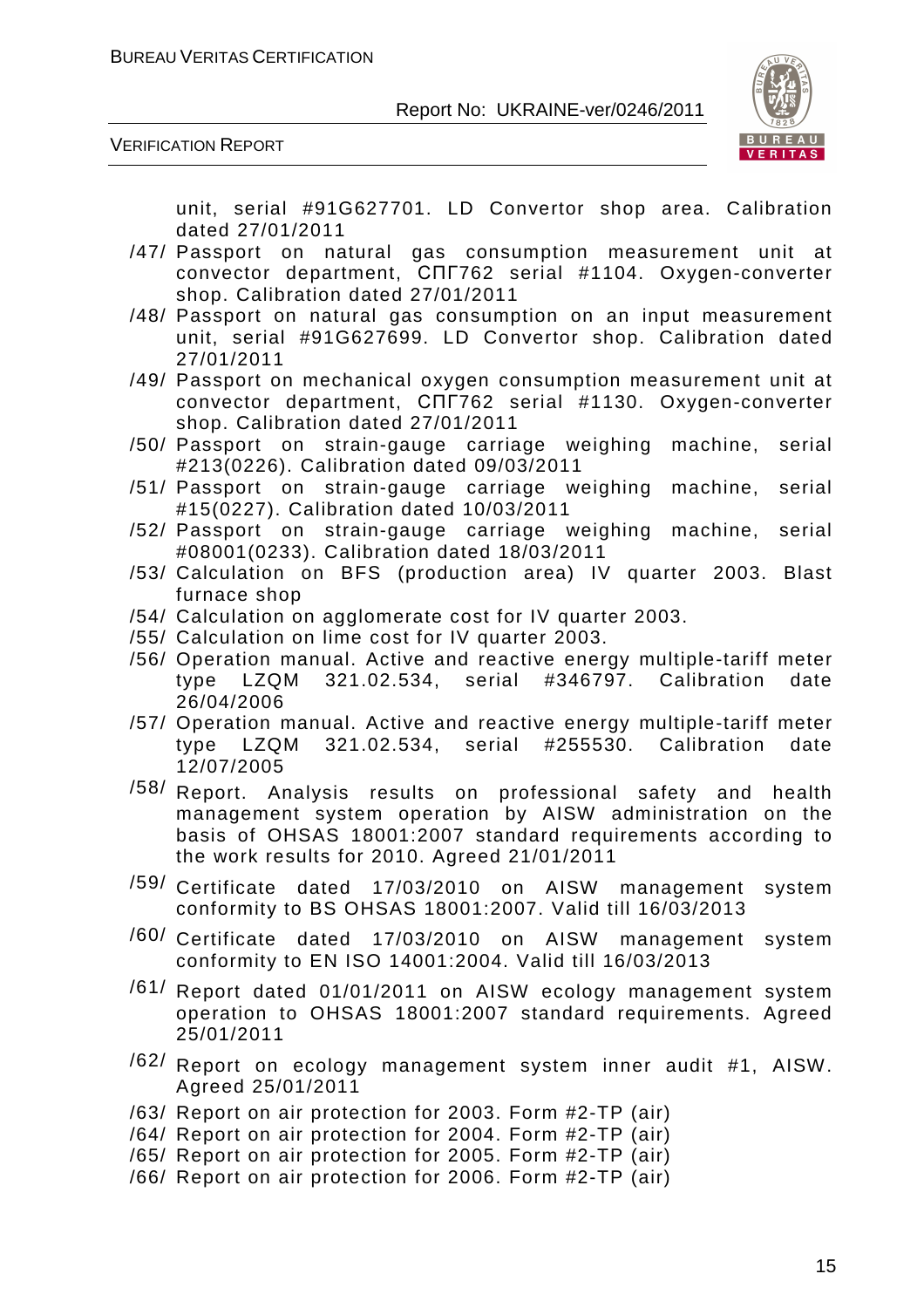

VERIFICATION REPORT

- /67/ Report on air protection for 2007. Form #2-TP (air)
- /68/ Report on air protection for 2008. Form #2-TP (air)
- /69/ Report on air protection for 2009. Form #2-TP (air)
- /70/ Report on air protection for 2010. Form #2-TP (air)
- /71/ Calculation on agglomerate cost for 2003
- /72/ Calculation on agglomerate cost for 2003
- /73/ Calculation on lime cost for 2003
- /74/ Calculation on BFS for 2003. Blast furnace shop
- /75/ Cost calculation for 2004. Agglomeration shop
- /76/ Annual calculation for 2005. Agglomeration shop
- /77/ Calculation on BFS (production area) for 2005. Blast furnace shop
- /78/ Summarized data for the period since January till December 2006. Agglomeration shop
- /79/ Summarized data for the period since January till December 2006. Blast furnace shop
- /80/ Contract #018/163 on electricity supply dated 30.12.2002.

#### **Persons interviewed:**

List persons interviewed during the verification or persons that contributed with other information that are not included in the documents listed above.

- /1/ R. Zaporozhets metrology engineer of control measurement equipments and apparatus shop at PJSC "AISW"
- /2/ P. Sydorov chief metrologist, head of control measurement equipments and apparatus shop at PJSC "AISW"
- /3/ O. Tymoshenko deputy head of the shop of weighted economy and technologies
- /4/ L. Iaroshenko engineer on metrology of central weighting economy
- /5/ O. Adamchuk engineer of central quality laboratory
- /6/ S. Sbitniev deputy head of technical department at PJSC "AISW"
- /7/ A. Skliar deputy head of sinter laboratory
- /8/ M. Krasnonos head of environmental protection department
- /9/ S. Bondar deputy chief power engineer
- /10/ V. Komarov head of electrical and technical laboratory
- /11/ S. Medkova training department
- /12/ T. Goncharenko lead specialist of planned-economic department
- /13/ G. Bremze deputy chief engineer at PJSC "AISW"
- /14/ G. Veremiichyk deputy director of ecology department of Institute for environment and energy Conservation Ltd.
- /15/ I. Sushkova chief specialist of foreign economic activity department of Institute for environment and energy Conservation Ltd.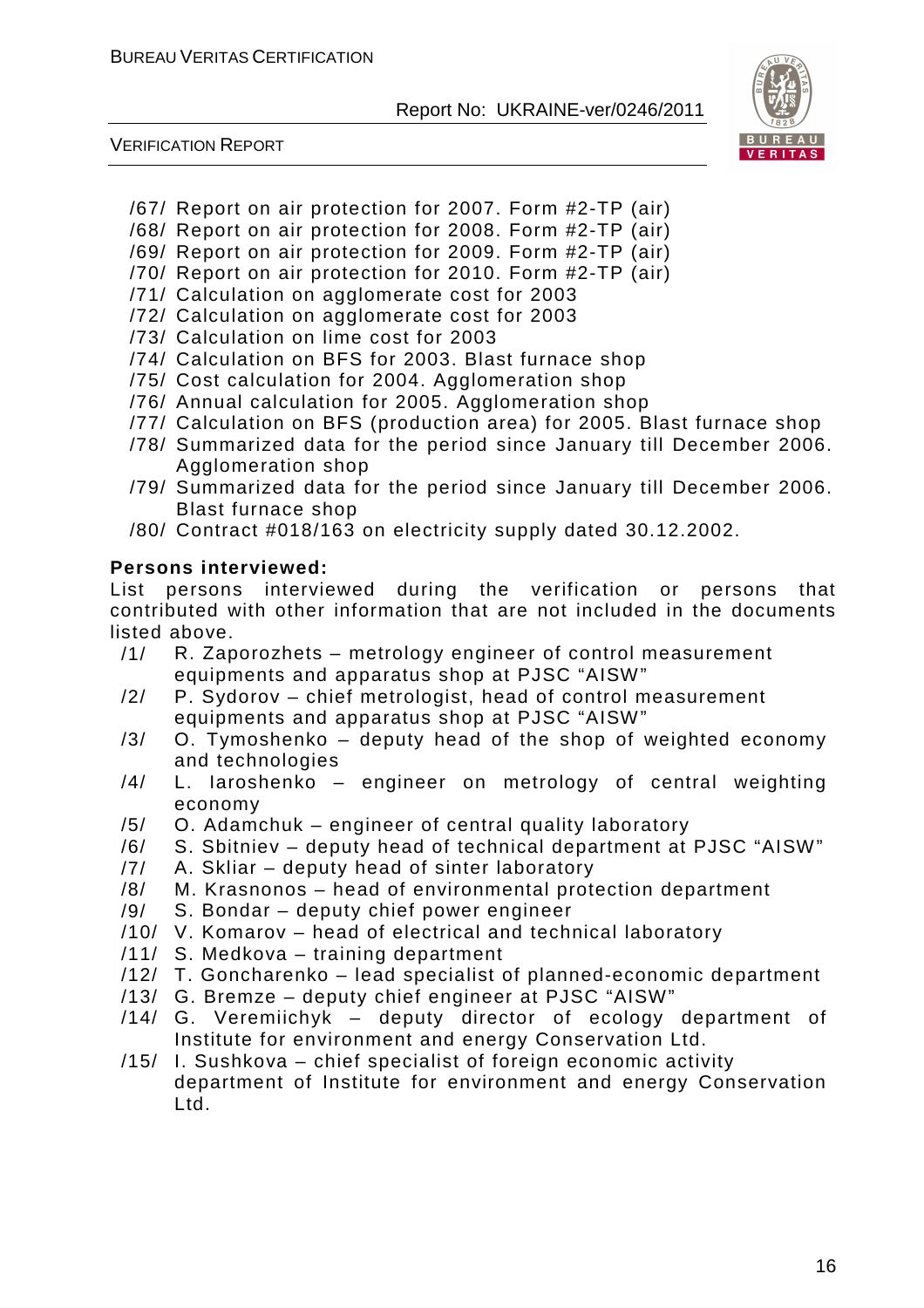

#### VERIFICATION REPORT

#### APPENDIX A: COMPANY PROJECT VERIFICATION PROTOCOL

#### **BUREAU VERITAS CERTIFICATION HOLDING SAS**

| Check list for verification, according to the JOINT IMPLEMENTATION DETERMINATION AND VERIFICATION MANUAL (Version 01) |                                           |                                               |                   |              |  |
|-----------------------------------------------------------------------------------------------------------------------|-------------------------------------------|-----------------------------------------------|-------------------|--------------|--|
| <b>DVM</b>                                                                                                            | <b>Check Item</b>                         | Initial finding                               | <b>Draft</b>      | <b>Final</b> |  |
| Paragraph                                                                                                             |                                           |                                               | <b>Conclusion</b> | Conclu-      |  |
|                                                                                                                       |                                           |                                               |                   | sion         |  |
|                                                                                                                       | Project approvals by Parties involved     |                                               |                   |              |  |
| 90                                                                                                                    | Has the DFPs of at least one              | <b>CAR 01.</b> There is no written<br>project | <b>CAR 01</b>     | OK.          |  |
|                                                                                                                       | Party involved, other than the host       | approval from Parties involved.               |                   |              |  |
|                                                                                                                       | Party, issued a written project           |                                               |                   |              |  |
|                                                                                                                       | approval when submitting the first        |                                               |                   |              |  |
|                                                                                                                       | verification<br>report<br>to<br>the       |                                               |                   |              |  |
|                                                                                                                       | secretariat for publication<br>in.        |                                               |                   |              |  |
|                                                                                                                       | accordance with paragraph 38 of           |                                               |                   |              |  |
|                                                                                                                       | the JI guidelines, at the latest?         |                                               |                   |              |  |
| 91                                                                                                                    | all<br>the<br>project  <br>Are<br>written | The written project approvals by Parties      | OK.               | OK.          |  |
|                                                                                                                       | Parties involved<br>approvals by          | involved are unconditional.                   |                   |              |  |
|                                                                                                                       | unconditional?                            |                                               |                   |              |  |
|                                                                                                                       | <b>Project implementation</b>             |                                               |                   |              |  |
| 92                                                                                                                    | Has the project been implemented          |                                               |                   |              |  |
|                                                                                                                       | in accordance with the PDD                | Implementation of the project activity is     |                   |              |  |
|                                                                                                                       | regarding which the determination         | based on the project implementation           |                   |              |  |
|                                                                                                                       | has been deemed final and is so           | schedule included in the PDD.                 |                   |              |  |
|                                                                                                                       | listed on the UNFCCC JI website?          |                                               |                   |              |  |
|                                                                                                                       |                                           | CL 01. Please, clarify the current status of  | <b>CL 01</b>      | OK.          |  |
|                                                                                                                       |                                           | the project (stated in the Monitoring Report  |                   |              |  |
|                                                                                                                       |                                           | for 2010) in the point of construction of new |                   |              |  |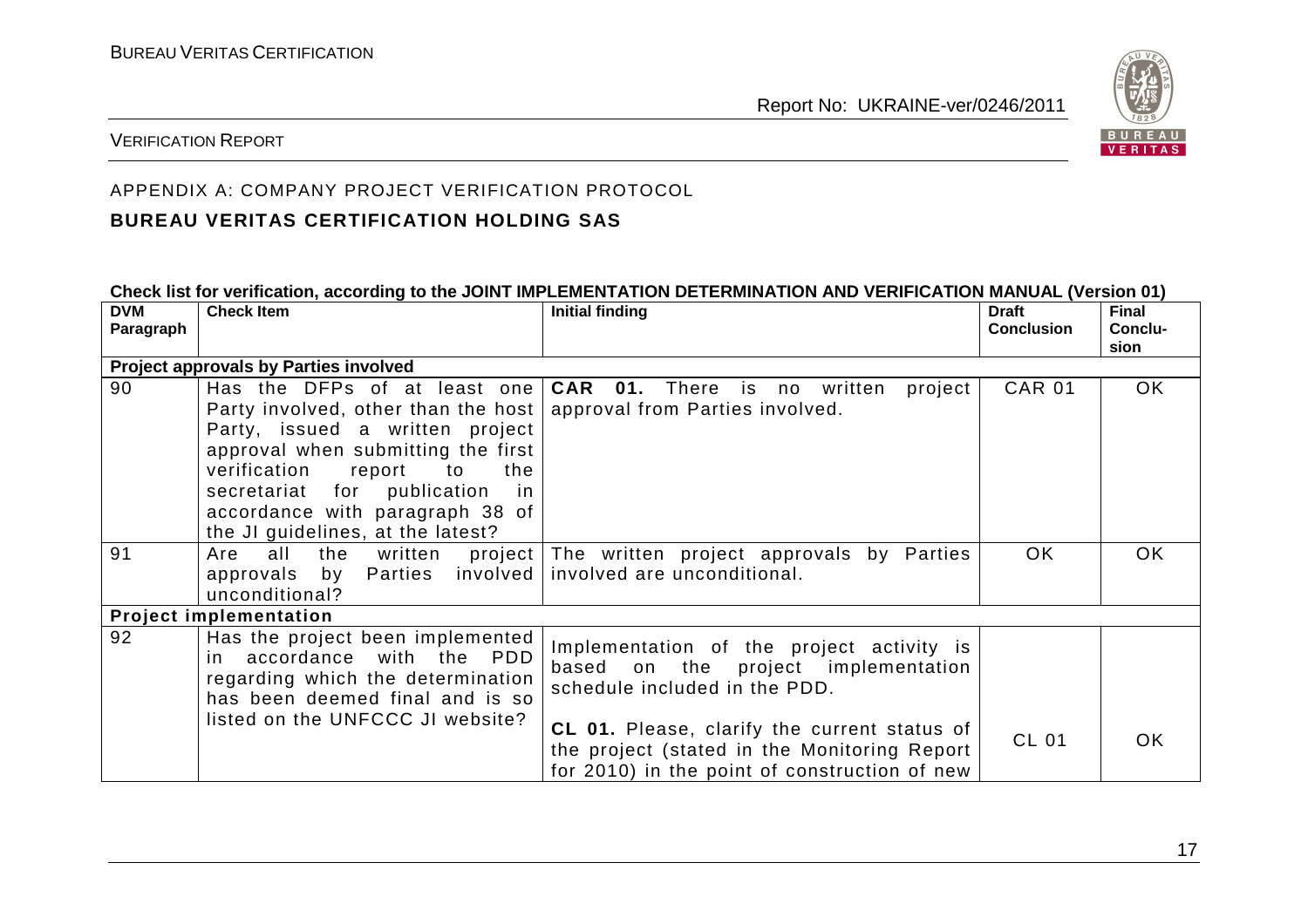

|    | <b>VERIFICATION REPORT</b>                                                         |                                                                                                                                                                                                                                                                                                                                                                                                     |     | <b>BUREAU</b><br>VERITAS |
|----|------------------------------------------------------------------------------------|-----------------------------------------------------------------------------------------------------------------------------------------------------------------------------------------------------------------------------------------------------------------------------------------------------------------------------------------------------------------------------------------------------|-----|--------------------------|
|    |                                                                                    | sinter plant. Explain whether implementation<br>of this measure was started in 2006 and still<br>is going on or not.                                                                                                                                                                                                                                                                                |     |                          |
| 93 | What is the status of operation of<br>the project during the monitoring<br>period? | Monitoring report indicates the current<br>status of the project activity implementation.<br>The implementation status of the project is<br>described below:<br>- reduction of specific coke consumption<br>per tone of pig iron;<br>- improvement of blast furnace<br>coke<br>quality;<br>- decreasing the silicon content in the pig<br>iron;<br>- decreasing the BFs idle times and<br>downtime: | OK. | OK.                      |
|    |                                                                                    | - partial substitution of the limestone by<br>lime:                                                                                                                                                                                                                                                                                                                                                 |     |                          |
|    |                                                                                    | of the<br>quality<br>- improvement<br>of<br>agglomerate;                                                                                                                                                                                                                                                                                                                                            |     |                          |
|    |                                                                                    | - installation of pulverized coal injection<br>(PCI) facility at BF # 1 (implementation of<br>this measure was started in October 2006<br>and was completed in May 2009);                                                                                                                                                                                                                           |     |                          |
|    |                                                                                    | - installation of PCI facility at BF # 5<br>(implementation of this measure was started<br>in October 2006 and was completed in<br>August 2009);                                                                                                                                                                                                                                                    |     |                          |
|    |                                                                                    | - installation of PCI facility at BFs ## 3,4                                                                                                                                                                                                                                                                                                                                                        |     |                          |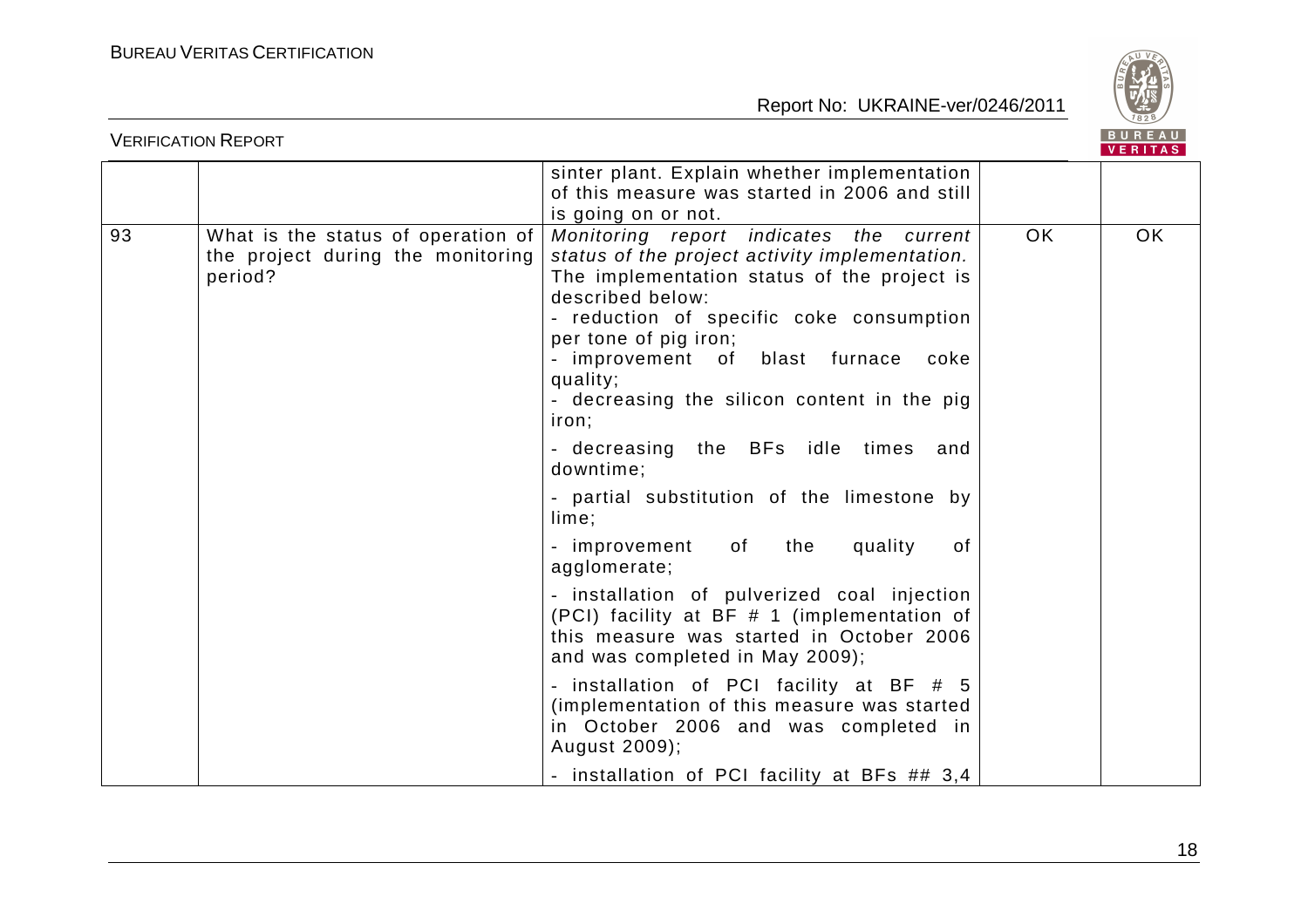

| <b>VERIFICATION REPORT</b> |                                                                                                                                                                                                                                                                          | <b>BUREAU</b><br>VERITAS |
|----------------------------|--------------------------------------------------------------------------------------------------------------------------------------------------------------------------------------------------------------------------------------------------------------------------|--------------------------|
|                            | (implementation of the measure was started)<br>in October 2006 and is expected to be<br>completed in the year 2015);                                                                                                                                                     |                          |
|                            | - renewal and reconstruction of BF # 1<br>(implementation of this measure was started<br>in the first half of 2004 and BF#1 was<br>commissioned on 16th of May 2007);                                                                                                    |                          |
|                            | - renewal and reconstruction of BF # 5<br>(implementation of this measure was started<br>in 2006 and is expected to be completed<br>during year 2011);                                                                                                                   |                          |
|                            | - reconstruction of the oxygen unit $#$ 4<br>(implementation of this measure was started<br>in 2004 and was completed in December<br>$2005$ ;                                                                                                                            |                          |
|                            | - installation of oxygen units<br>#<br>$\overline{7}$<br>(implementation of this measure was started<br>in 2007 and was completed in 2008).                                                                                                                              |                          |
|                            | - installation of<br>oxygen units # 8<br>(implementation of this measure was started<br>in 2007 and was completed in 2009);                                                                                                                                              |                          |
|                            | - construction of BF # 2 (implementation of<br>this measure was started in 2007 and was<br>not completed during the monitoring period.<br>According to the project implementation<br>schedule stated in the PDD, commissioning<br>of the measure is expected in the year |                          |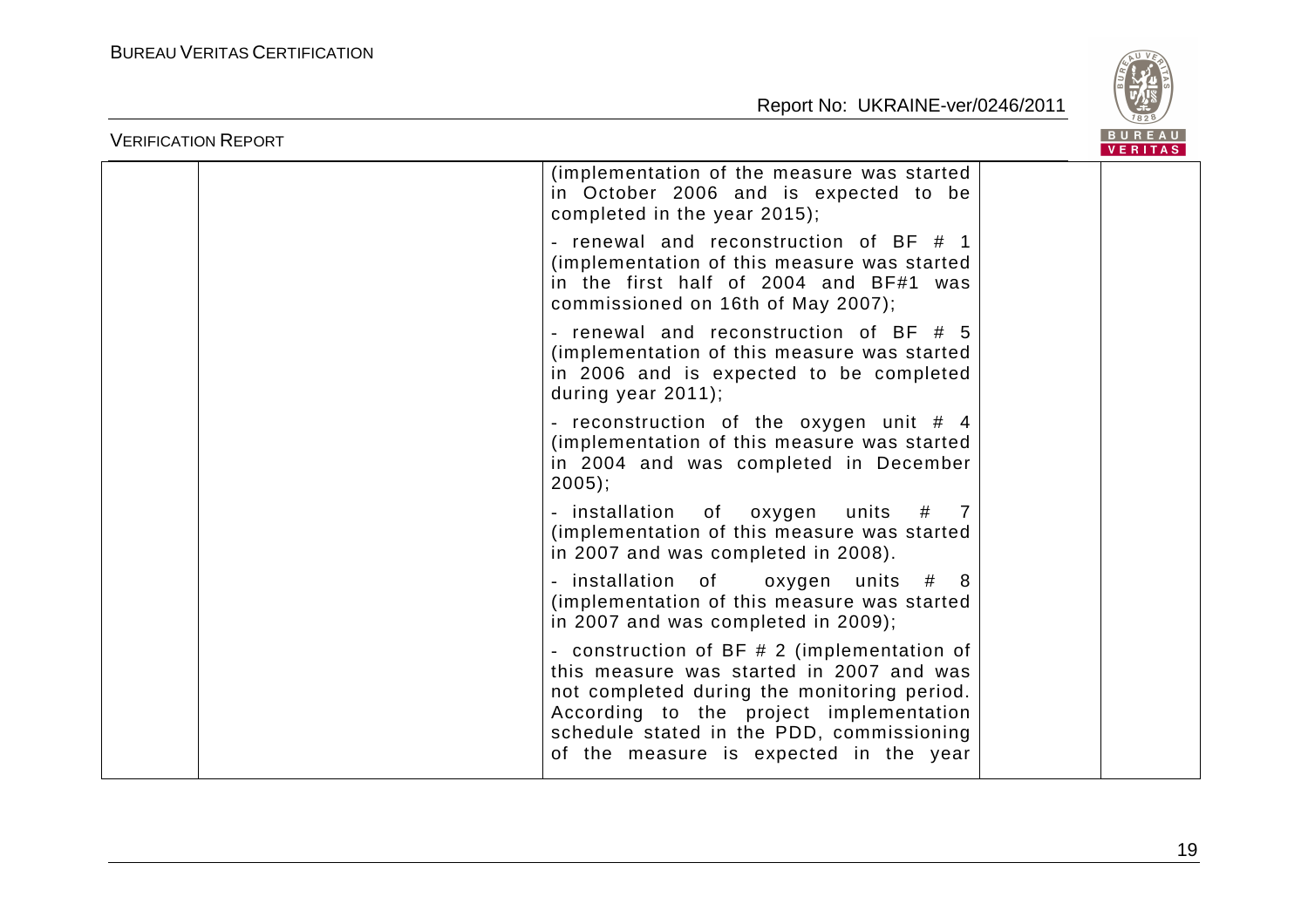

| <b>VERIFICATION REPORT</b> |                                                                                                                                                                              |                                                                                                                                                                                                                                                                                                                                                                                                                                                                                                                                                                                                              |               | BUREAU<br><b>VERITAS</b> |
|----------------------------|------------------------------------------------------------------------------------------------------------------------------------------------------------------------------|--------------------------------------------------------------------------------------------------------------------------------------------------------------------------------------------------------------------------------------------------------------------------------------------------------------------------------------------------------------------------------------------------------------------------------------------------------------------------------------------------------------------------------------------------------------------------------------------------------------|---------------|--------------------------|
|                            |                                                                                                                                                                              | $2015$ ;<br>- construction of new<br>sinter<br>plant<br>(implementation of this measure was started<br>in 2006 and was not completed during the<br>monitoring period. According to the project<br>implementation schedule in the PDD,<br>commissioning of the sinter plant is<br>expected in the year 2016);                                                                                                                                                                                                                                                                                                 |               |                          |
|                            |                                                                                                                                                                              | 0f<br>- construction<br>lime<br>kilns<br>new<br>(implementation of this measure was started<br>in 2005 and was not completed during the<br>monitoring period. According to the project<br>implementation schedule commissioning of<br>the lime kilns was expected in the 2nd half<br>of 2010, but to date the construction works<br>are still undergoing. The decline<br>from<br>project implementation<br>schedule<br>was<br>caused by the financial, technical<br>and<br>customs difficulties (the delay of equipment<br>supply). The completion of construction<br>works is expected by the end of 2011); |               |                          |
|                            |                                                                                                                                                                              | CAR 02. Please, correct spelling errors in<br>the items #9 and 12 of the section 3 of MR.                                                                                                                                                                                                                                                                                                                                                                                                                                                                                                                    | <b>CAR 02</b> | <b>OK</b>                |
|                            | Compliance with monitoring plan                                                                                                                                              |                                                                                                                                                                                                                                                                                                                                                                                                                                                                                                                                                                                                              |               |                          |
| 94                         | <b>Did</b><br>the<br>monitoring<br>in I<br>occur<br>accordance with the monitoring<br>plan<br>included<br>$\mathsf{in}$<br>the<br>PDD  <br>regarding which the determination | The monitoring is based on actual data<br>(mentioned in the reporting documents) of<br>output production, and FER (fuel and energy<br>resources)<br>consumption<br>under<br>the<br>has been deemed final and is so projectline and baseline scenarios as it is                                                                                                                                                                                                                                                                                                                                               | <b>OK</b>     | <b>OK</b>                |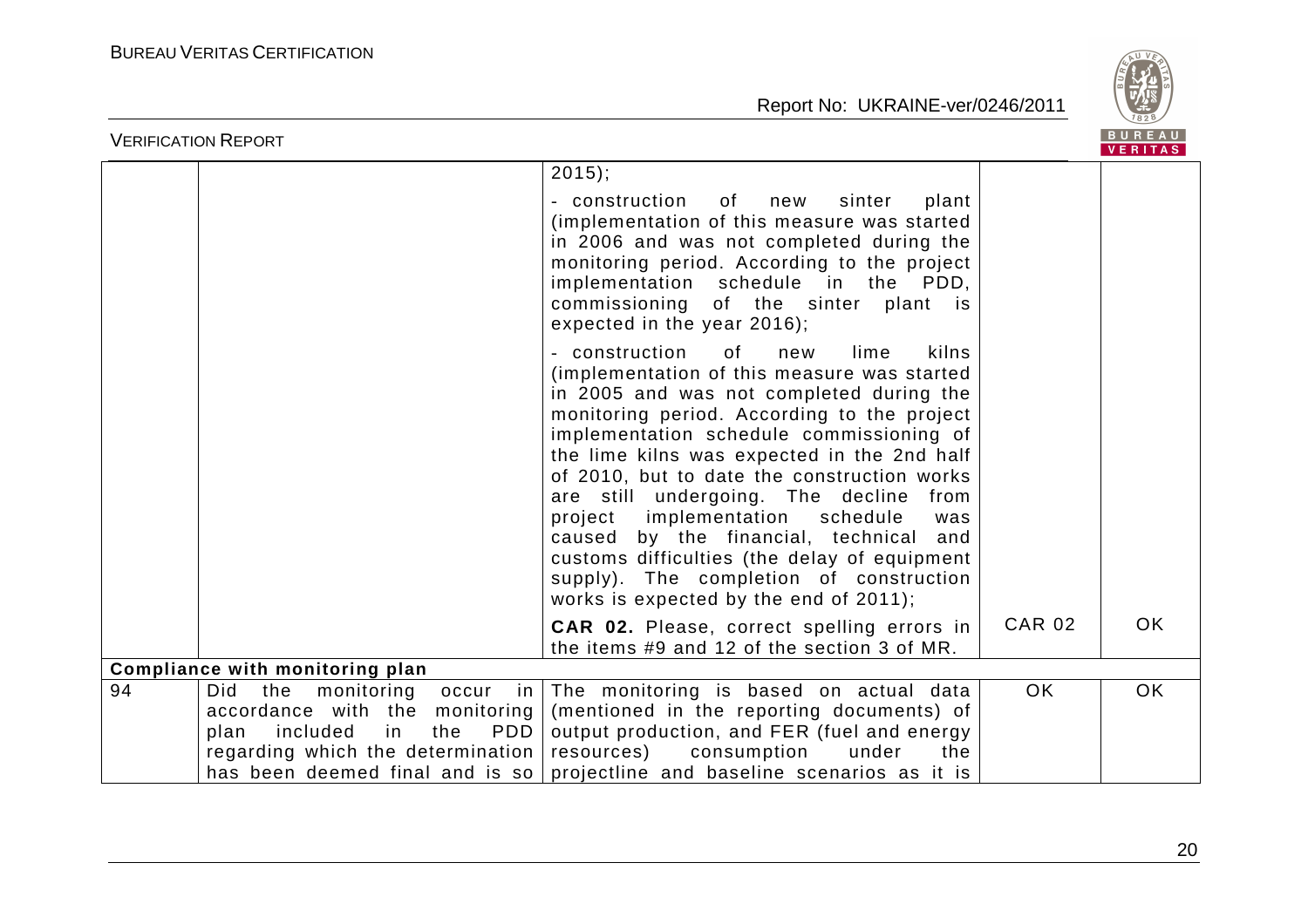

|        | <b>VERIFICATION REPORT</b>                                                                                                                                                                             |                                                                                                                                                                                                                                                                                                                                                                                                                                                                                                                                                                                                                                                                                  |               | BUREAU<br><b>VERITAS</b> |
|--------|--------------------------------------------------------------------------------------------------------------------------------------------------------------------------------------------------------|----------------------------------------------------------------------------------------------------------------------------------------------------------------------------------------------------------------------------------------------------------------------------------------------------------------------------------------------------------------------------------------------------------------------------------------------------------------------------------------------------------------------------------------------------------------------------------------------------------------------------------------------------------------------------------|---------------|--------------------------|
|        | listed on the UNFCCC JI website?                                                                                                                                                                       | required by the JI PDD.                                                                                                                                                                                                                                                                                                                                                                                                                                                                                                                                                                                                                                                          |               |                          |
| 95(a)  | For calculating the emission<br>reductions or enhancements of net<br>removals, were key factors, e.g.<br>those listed in 23 (b) (i)-(vii)<br>above, influencing the baseline                           | According to the monitoring report, key<br>factors and other risks associated with the<br>project (that can influence baseline and<br>project emissions) are taken into account.                                                                                                                                                                                                                                                                                                                                                                                                                                                                                                 |               |                          |
|        | emissions or net removals and the<br>activity level of the project and the<br>emissions or removals as well as<br>risks associated with the project<br>taken<br>into<br>account,<br>as<br>appropriate? | <b>CL</b><br>Please, provide<br>information<br>02.<br>considering reporting risks and include this<br>information in the Monitoring Report. Also,<br>clarify<br>whether there<br>please,<br>are<br>possibilities of redundant data monitoring in<br>case of having problems with the used<br>monitoring equipment.                                                                                                                                                                                                                                                                                                                                                               | CL 02         | <b>OK</b>                |
| 95 (b) | data<br>sources<br>used<br>for<br>Are<br>calculating emission reductions or<br>enhancements of net removals<br>clearly identified, reliable and<br>transparent?                                        | Data sources used for calculating emission<br>reductions<br>identified<br>the<br>are<br>in.<br>Monitoring report.<br>Data were collected in the electronic<br>database of PJSC "AISW" and in printed<br>documents. Also data were systematized in<br>the documents of the daily, monthly and<br>annually registration. All those documents<br>were saved in the planning-economic<br>department.<br><b>CAR 03.</b> Please, explain the difference<br>between amount of Emission Reductions<br>calculated at the PJSC "AISW" (the Excel-<br>spreadsheet (2010) provided by deputy chief<br>engineer of PJSC "AISW" on the site-visit)<br>and amount of Emission Reductions stated | <b>CAR 03</b> | OK.                      |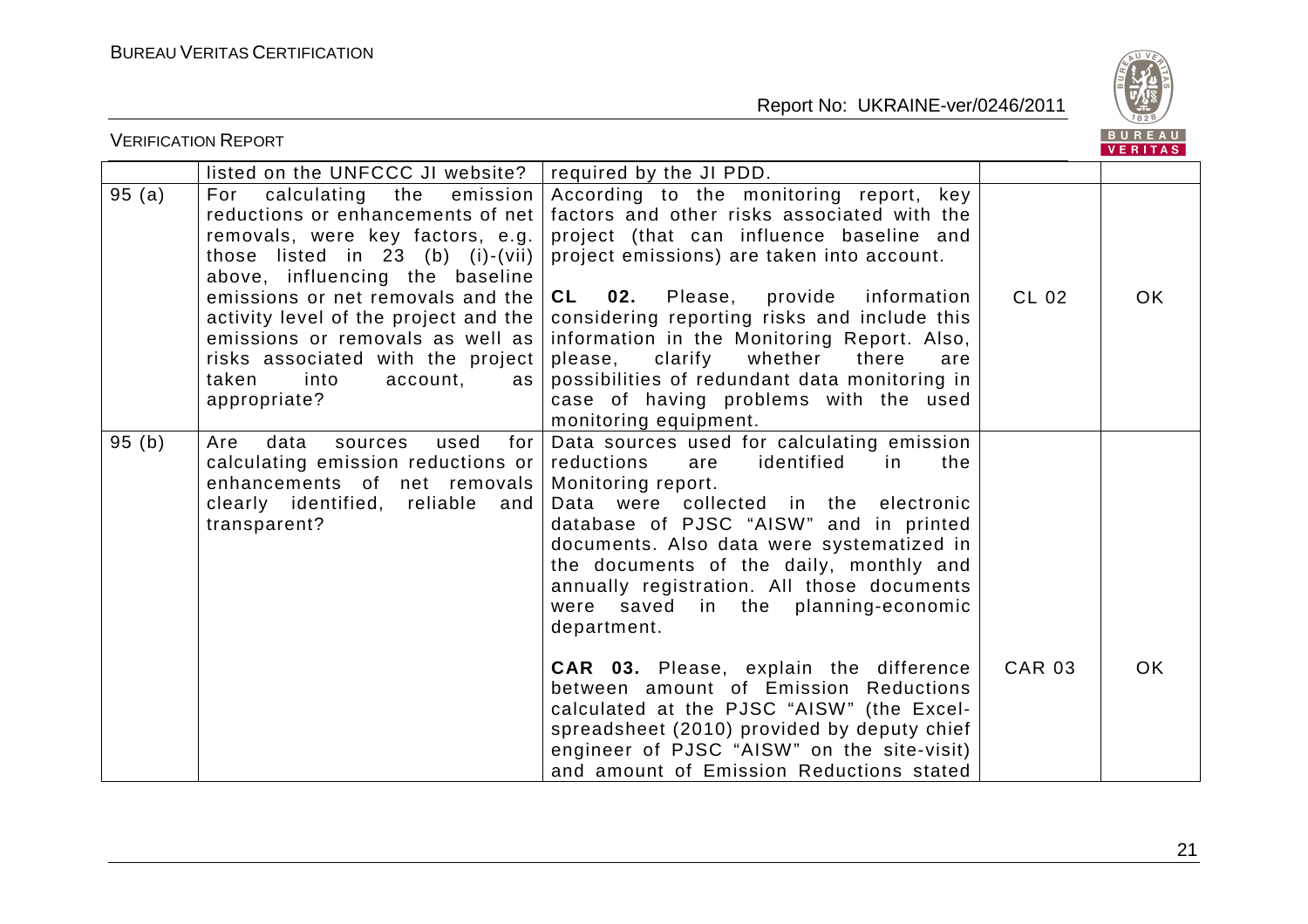

| <b>VERIFICATION REPORT</b> |                                                                                                                                                                                                                                                            |                                                                                                                                                                                                                                                                           |               | BUREAU<br><b>VERITAS</b> |
|----------------------------|------------------------------------------------------------------------------------------------------------------------------------------------------------------------------------------------------------------------------------------------------------|---------------------------------------------------------------------------------------------------------------------------------------------------------------------------------------------------------------------------------------------------------------------------|---------------|--------------------------|
|                            |                                                                                                                                                                                                                                                            | in the Monitoring Report (2010) provided.<br>CL 03. Please, clarify exactly whether the<br><b>ERUs</b><br>calculation<br>0f<br>based<br>is<br>on<br>conservative assumptions or not. If yes,<br>indicate this in the Monitoring Report.                                   | <b>CL 03</b>  | OK.                      |
|                            |                                                                                                                                                                                                                                                            | CL 04. Please, provide the list of monitoring<br>equipment, and, include information on the<br>monitoring equipment in the tables of<br>section 5 of the Monitoring Report (indicate<br>the monitoring equipment for all the data<br>variable).                           | <b>CL 04</b>  | <b>OK</b>                |
| 95(c)                      | Are emission factors, including<br>default emission factors, if used<br>calculating<br>the<br>emission<br>for<br>reductions or enhancements of net<br>removals, selected by carefully<br>balancing<br>accuracy<br>and<br>reasonableness, and appropriately | CL 05. Please, justify usage of the applied<br>value of emission factor for electricity<br>consumption for the monitoring<br>period<br>(2010) by giving clear references to the<br>actual appropriate data source in the tables<br>of section 4 of the Monitoring Report. | <b>CL 05</b>  | <b>OK</b>                |
|                            | justified of the choice?                                                                                                                                                                                                                                   | <b>CAR 05.</b> Please, unify the information on<br>emission factors for electricity consumption<br>and fuel consumption used for different<br>processes.                                                                                                                  | <b>CAR 05</b> | OK.                      |
|                            |                                                                                                                                                                                                                                                            | CL 09. Please, clarify what value of<br>emission factor for coke consumption is<br>used; also, please, explain whether this<br>factor is based on actual carbon content of<br>coke or not.                                                                                | CL 09         | OK.                      |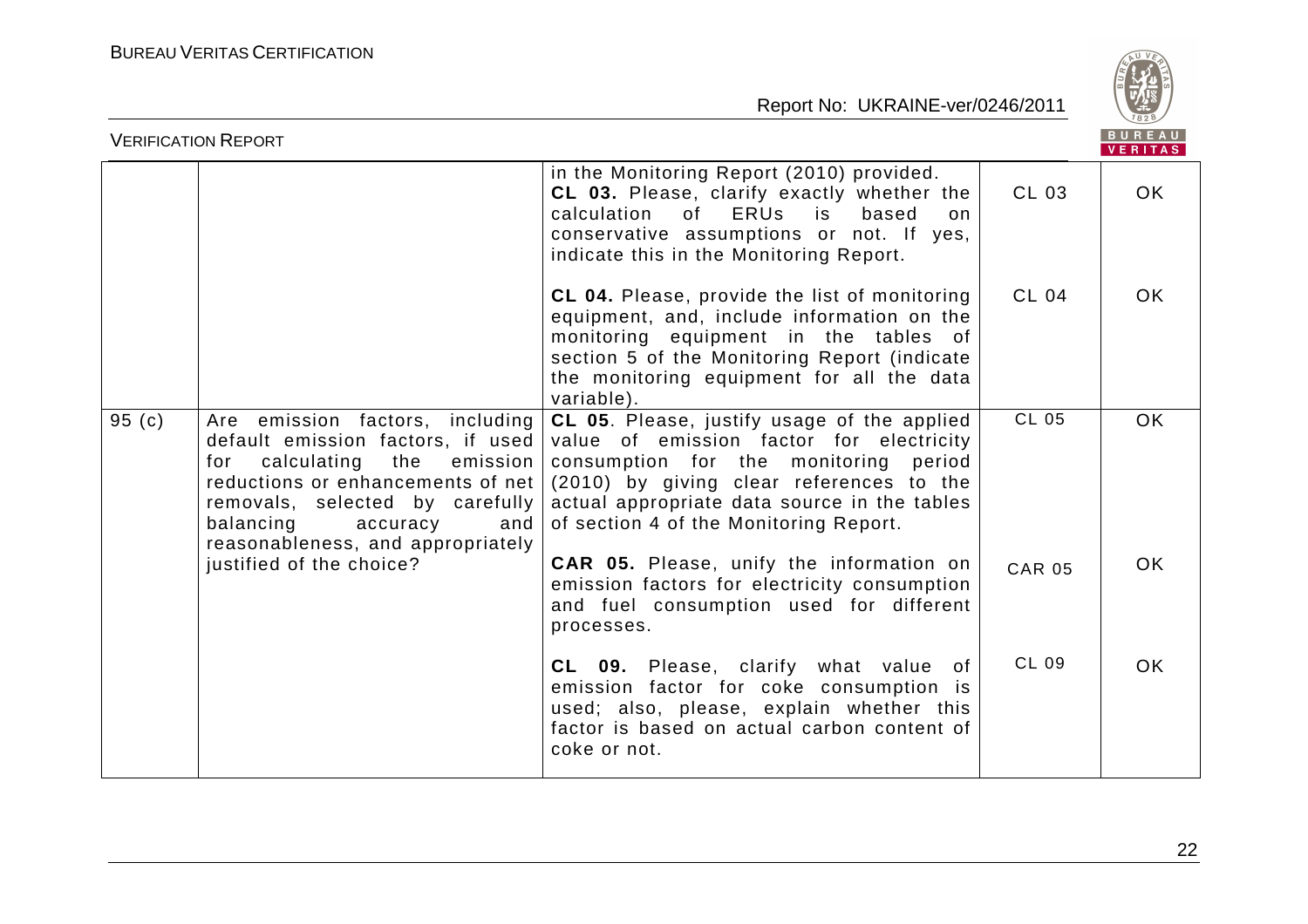

| <b>VERIFICATION REPORT</b> |                                                                                                                                                                                                                                                                                                                                     |                                                                                                                                                                                                                                    |               | BUREAU<br><b>VERITAS</b> |
|----------------------------|-------------------------------------------------------------------------------------------------------------------------------------------------------------------------------------------------------------------------------------------------------------------------------------------------------------------------------------|------------------------------------------------------------------------------------------------------------------------------------------------------------------------------------------------------------------------------------|---------------|--------------------------|
| 95(d)                      | removals based on conservative<br>and<br>the<br>assumptions<br>most                                                                                                                                                                                                                                                                 | Is the calculation of emission   CAR 04. Please, provide Excel-file with<br>reductions or enhancements of net   calculations of ERUs for the monitoring<br>period.                                                                 | <b>CAR 04</b> | OK                       |
|                            | plausible<br>scenarios<br>in<br>a <sub>l</sub><br>transparent manner?                                                                                                                                                                                                                                                               | CL 06. Please, give more detail information<br>(justification) concerning the amount of<br>leakages of GHG emissions for this<br>monitoring period (provide the reference to<br>the Monitoring Report for the relevant<br>period). | <b>CL 06</b>  | OK.                      |
|                            | Applicable to JI SSC projects only                                                                                                                                                                                                                                                                                                  |                                                                                                                                                                                                                                    |               |                          |
| 96                         | Is the relevant threshold to be<br>classified as JI SSC project not<br>exceeded during the monitoring<br>period on an annual average<br>basis?<br>If the threshold is exceeded, is the<br>maximum emission reduction level<br>estimated in the PDD for the JI<br>SSC project or the bundle for the<br>monitoring period determined? | N/A                                                                                                                                                                                                                                | N/A           | N/A                      |
|                            | Applicable to bundled JI SSC projects only                                                                                                                                                                                                                                                                                          |                                                                                                                                                                                                                                    |               |                          |
| 97 (a)                     | Has the composition of the bundle<br>not changed from that is stated in<br>F-JI-SSCBUNDLE?                                                                                                                                                                                                                                          | N/A                                                                                                                                                                                                                                | N/A           | N/A                      |
| 97(b)                      | f <br>the<br>determination<br>was<br>conducted on the basis of an<br>overall monitoring plan, have the<br>project participants submitted a<br>common monitoring report?                                                                                                                                                             | N/A                                                                                                                                                                                                                                | N/A           | N/A                      |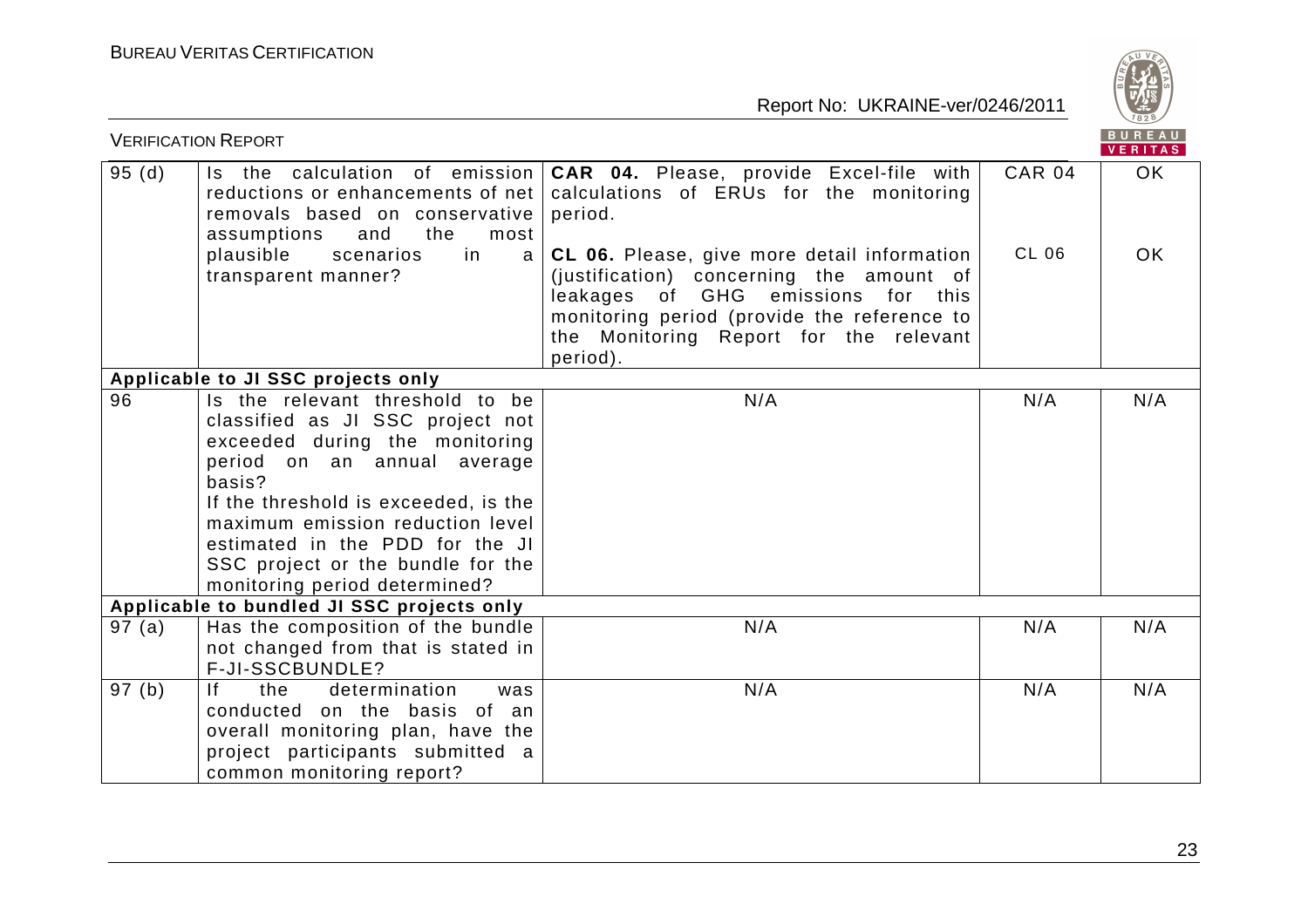

| <b>VERIFICATION REPORT</b> |                                                                                                                                                                                                                                                                                                                                                                                 |                                                                                                       |     | BUREAU<br><b>VERITAS</b> |
|----------------------------|---------------------------------------------------------------------------------------------------------------------------------------------------------------------------------------------------------------------------------------------------------------------------------------------------------------------------------------------------------------------------------|-------------------------------------------------------------------------------------------------------|-----|--------------------------|
| 98                         | If the monitoring is based on a<br>monitoring plan that provides for<br>overlapping monitoring periods,<br>are the monitoring periods per<br>component of the project clearly<br>specified in the monitoring report?<br>Do the monitoring periods not<br>overlap with those for which<br>verifications were already deemed<br>final in the past?<br>Revision of monitoring plan | N/A                                                                                                   | N/A | N/A                      |
| 99(a)                      | Applicable only if monitoring plan is revised by project participant<br>Did<br>the                                                                                                                                                                                                                                                                                              | N/A                                                                                                   | N/A | N/A                      |
|                            | project<br>participants<br>provide<br>appropriate<br>an<br>justification<br>proposed<br>for<br>the<br>revision?                                                                                                                                                                                                                                                                 |                                                                                                       |     |                          |
| 99(b)                      | revision<br>the<br>proposed<br>Does<br>improve the accuracy and/or<br>of<br>information<br>applicability<br>collected compared to the original<br>monitoring plan without changing<br>conformity with the relevant rules<br>and<br>regulations<br>for<br>the<br>establishment<br>of monitoring<br>plans?                                                                        | N/A                                                                                                   | N/A | N/A                      |
| Data management            |                                                                                                                                                                                                                                                                                                                                                                                 |                                                                                                       |     |                          |
| 101 (a)                    | Is the implementation of data   Procedures<br>collection<br>procedures<br>in I<br>accordance with the monitoring<br>plan, including the quality control                                                                                                                                                                                                                         | of<br>data<br>collection<br>are<br>implemented<br>in<br>compliance<br>with<br>the<br>monitoring plan. |     |                          |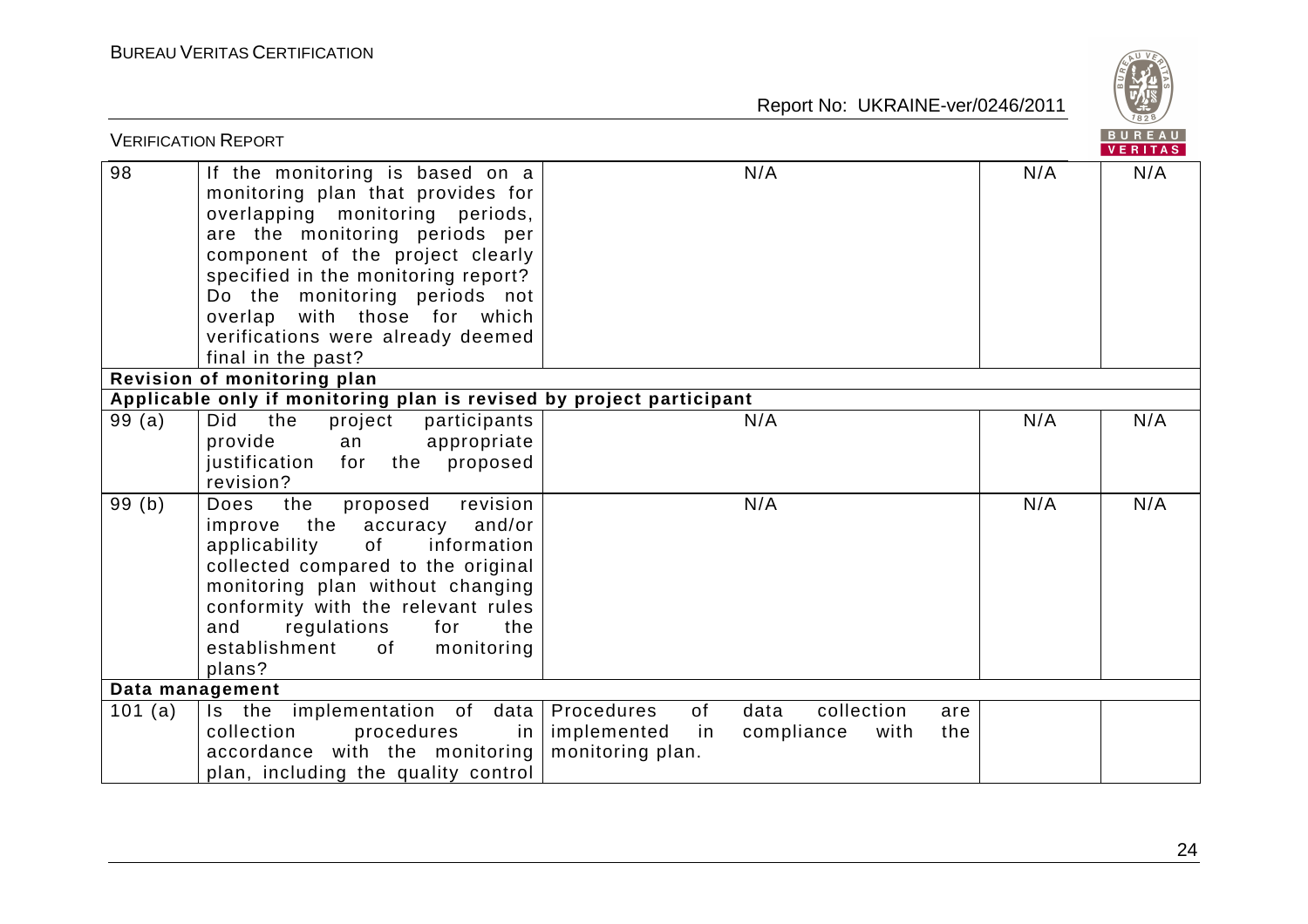

| BUREAU<br><b>VERIFICATION REPORT</b><br><b>VERITAS</b> |                                                                                                         |                                                                                                                                                                                                                                                                                                                                                                                                                                                                                                                                                                                                                                                                       |              |           |
|--------------------------------------------------------|---------------------------------------------------------------------------------------------------------|-----------------------------------------------------------------------------------------------------------------------------------------------------------------------------------------------------------------------------------------------------------------------------------------------------------------------------------------------------------------------------------------------------------------------------------------------------------------------------------------------------------------------------------------------------------------------------------------------------------------------------------------------------------------------|--------------|-----------|
|                                                        | quality<br>assurance<br>and<br>procedures?                                                              | CL 07. Please, give transparent (traceable)<br>description of the data collection procedures<br>in the Monitoring report.                                                                                                                                                                                                                                                                                                                                                                                                                                                                                                                                             | <b>CL 07</b> | OK        |
|                                                        |                                                                                                         | CL 08. Please, provide in the Monitoring<br>report information on conducting the internal<br>audit of quality management system at<br>AISW in the year 2010 (please, indicate the<br>date of conducting the internal audit and the<br>presence of the Report on internal audit).                                                                                                                                                                                                                                                                                                                                                                                      | <b>CL 08</b> | OK.       |
| 101 (b)                                                | Is the function of the monitoring<br>equipment,<br>including<br>its<br>calibration status, is in order? | The monitoring equipment is properly<br>calibrated.<br>Passports for monitoring equipment and the<br>date of its last calibration were checked by<br>verifiers on the site-visit.                                                                                                                                                                                                                                                                                                                                                                                                                                                                                     | <b>OK</b>    | <b>OK</b> |
| 101 $(c)$                                              | Are the evidence and records<br>for<br>the<br>monitoring<br>used<br>maintained in a traceable manner?   | Monitoring data are collected<br>in.<br>the<br>electronic database of PJSC "AISW" and in<br>documents.<br>printed<br>Also<br>data<br>are<br>systematized in the documents of the daily,<br>monthly and annually registration. All those<br>documents are saved in the planning-<br>economic department.<br>After the determination of the project<br>"Revamping of sintering and blast-furnace<br>production at OJSC "Alchevsk Iron and<br>Steel Works", the FAR 01 remains open.<br>The FAR (FAR 01 of this report) is still<br>under consideration; the order concerning<br>the procedure for keeping monitoring data is<br>expected to be issued by PJSC "Alchevsk |              |           |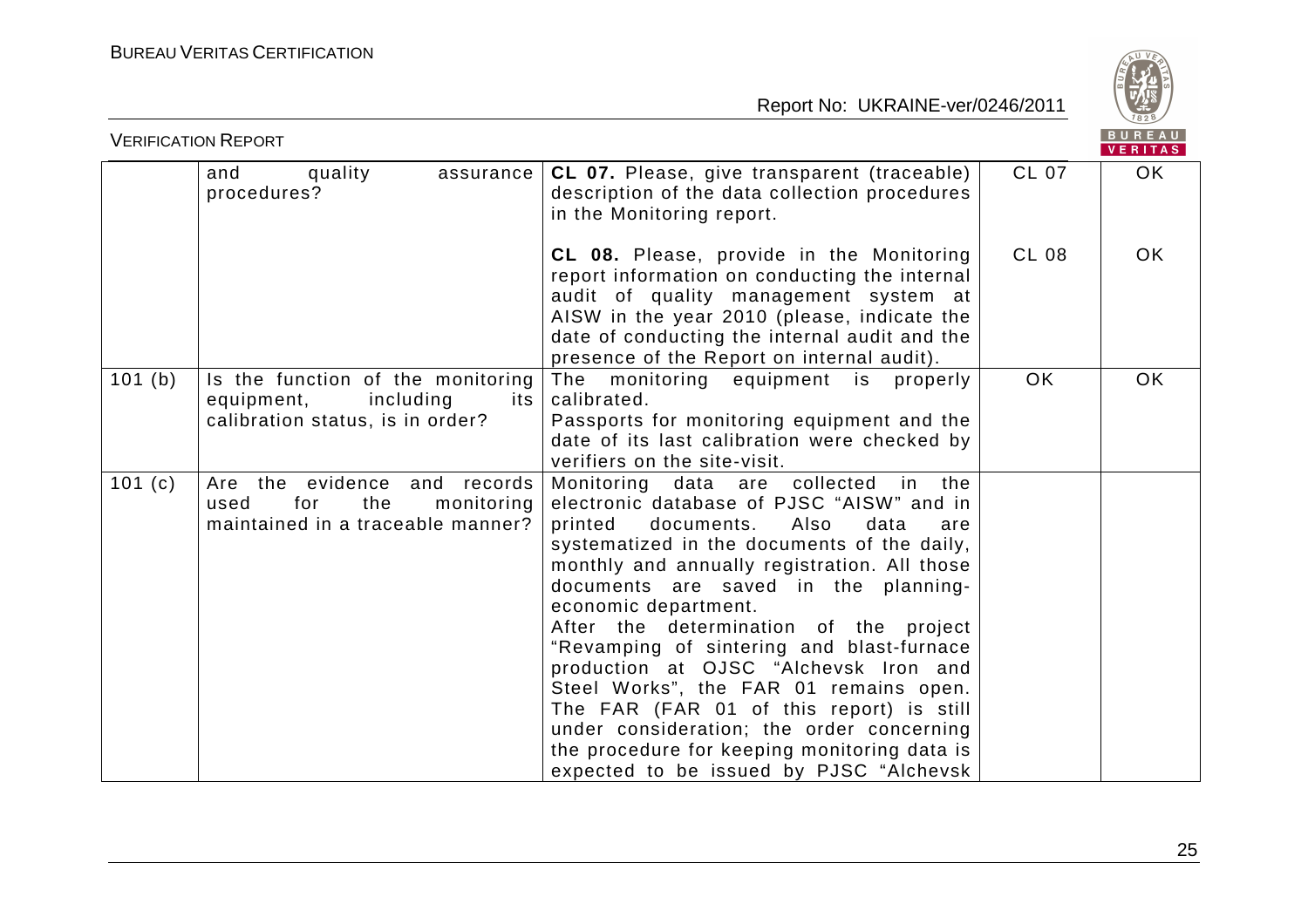

|        | <b>VERIFICATION REPORT</b>                                                                                                                                               |                                                                                                                                                                                                                                                                                                 |               | BUREAU<br><b>VERITAS</b> |
|--------|--------------------------------------------------------------------------------------------------------------------------------------------------------------------------|-------------------------------------------------------------------------------------------------------------------------------------------------------------------------------------------------------------------------------------------------------------------------------------------------|---------------|--------------------------|
|        |                                                                                                                                                                          | Iron and Steel Works" in June 2011. FAR 01<br>will be checked during next periodic<br>verification.                                                                                                                                                                                             |               |                          |
|        |                                                                                                                                                                          | <b>FAR 01.</b> The data to be monitored and<br>required for determination are to be kept for<br>two years after the last transfer of ERUs for<br>the project. The order concerning the<br>procedure for keeping monitoring data<br>should be issued by PJSC "Alchevsk Iron<br>and Steel Works". | <b>FAR 01</b> | Pending                  |
| 101(d) | collection<br>the<br>data<br>Is.<br>and<br>the I<br>management<br>system<br>for<br>project in accordance with the<br>monitoring plan?                                    | The data collection and management system<br>for the project is in accordance with the<br>monitoring plan.                                                                                                                                                                                      |               |                          |
|        |                                                                                                                                                                          | FAR 02. At the PJSC "Alchevsk Iron and<br>Steel Works" the order concerning indication<br>of the names of the personnel involved in<br>the monitoring should be issued.                                                                                                                         | <b>FAR 02</b> | Pending                  |
|        |                                                                                                                                                                          | Verification regarding programs of activities (additional elements for assessment)                                                                                                                                                                                                              |               |                          |
| 102    | Is any JPA that has not been<br>added to the JI PoA not verified?                                                                                                        | N/A                                                                                                                                                                                                                                                                                             | N/A           | N/A                      |
| 103    | Is the verification based on the<br>monitoring reports of all JPAs to<br>be verified?                                                                                    | N/A                                                                                                                                                                                                                                                                                             | N/A           | N/A                      |
| 103    | Does the verification ensure the<br>accuracy and conservativeness of<br>emission reductions<br>the<br>or<br>of<br>enhancements<br>removals<br>generated by each N/A JPA? | N/A                                                                                                                                                                                                                                                                                             | N/A           | N/A                      |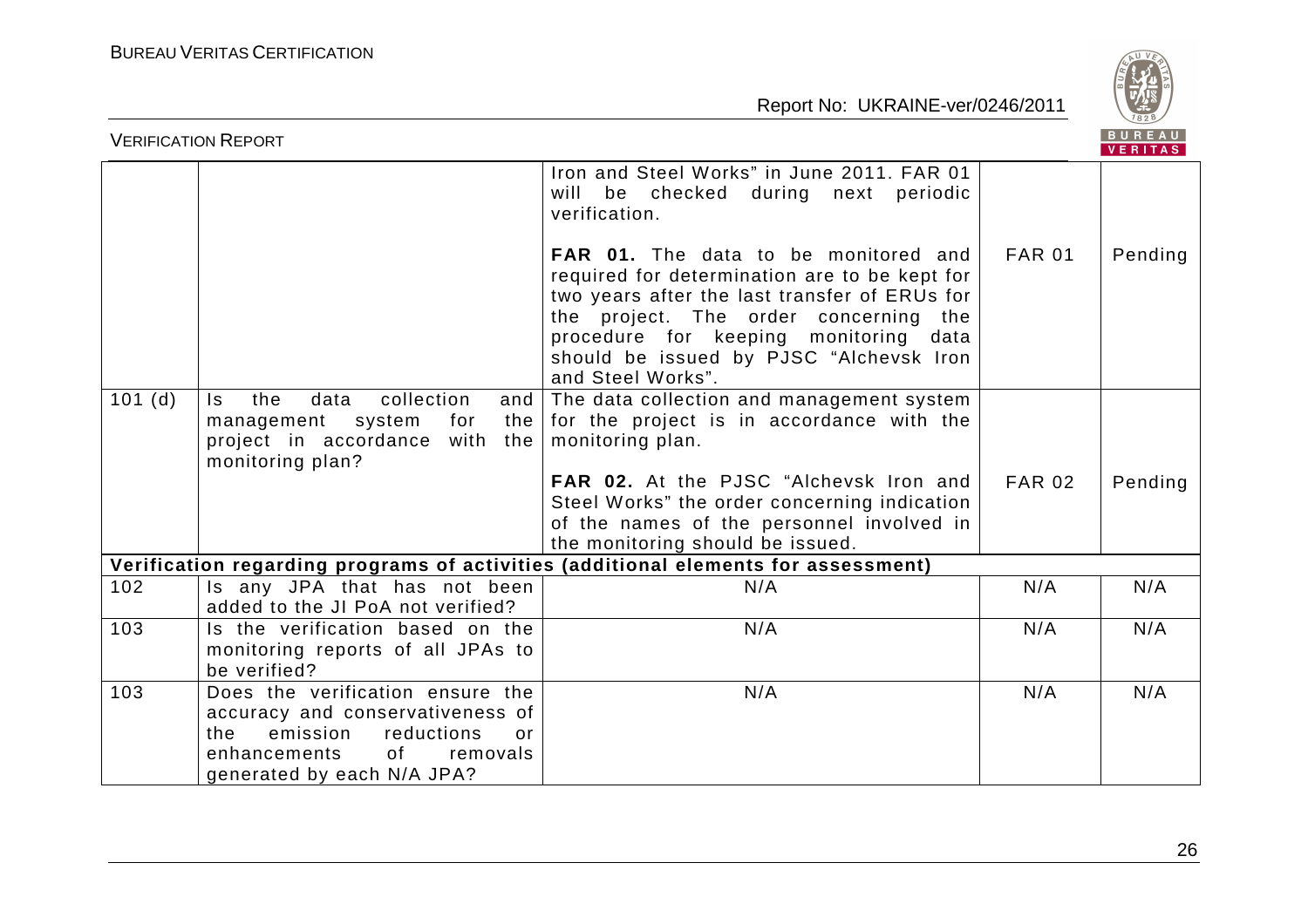

|     | <b>VERIFICATION REPORT</b>                                                                                                                                                                                                                                                                                                                                                                                                                                                                                                                                                                                                                                             |     |     | BUREAU<br><b>VERITAS</b> |
|-----|------------------------------------------------------------------------------------------------------------------------------------------------------------------------------------------------------------------------------------------------------------------------------------------------------------------------------------------------------------------------------------------------------------------------------------------------------------------------------------------------------------------------------------------------------------------------------------------------------------------------------------------------------------------------|-----|-----|--------------------------|
| 104 | Does the monitoring period not<br>overlap with previous monitoring<br>periods?                                                                                                                                                                                                                                                                                                                                                                                                                                                                                                                                                                                         | N/A | N/A | N/A                      |
| 105 | If the AIE learns of an erroneously<br>included JPA, has the AIE<br>informed the JISC of its findings in<br>writing?                                                                                                                                                                                                                                                                                                                                                                                                                                                                                                                                                   | N/A | N/A | N/A                      |
|     | Applicable to sample-based approach only                                                                                                                                                                                                                                                                                                                                                                                                                                                                                                                                                                                                                               |     |     |                          |
| 106 | Does the sampling plan prepared<br>by the AIE:<br>(a) Describe its sample selection,<br>taking into<br>account that:<br>(i) For each verification that uses<br>a sample-based approach, the<br>sample selection shall<br>be<br>sufficiently representative of the<br>JPAs in the JI PoA such<br>extrapolation to<br>all<br><b>JPAs</b><br>identified for that verification is<br>reasonable, taking into account<br>differences<br>among<br>the<br>characteristics of JPAs, such as:<br>- The types of JPAs;<br>The complexity<br>of the<br>applicable technologies and/or<br>measures used;<br>- The geographical location of<br>each JPA;<br>The amounts of expected | N/A | N/A | N/A                      |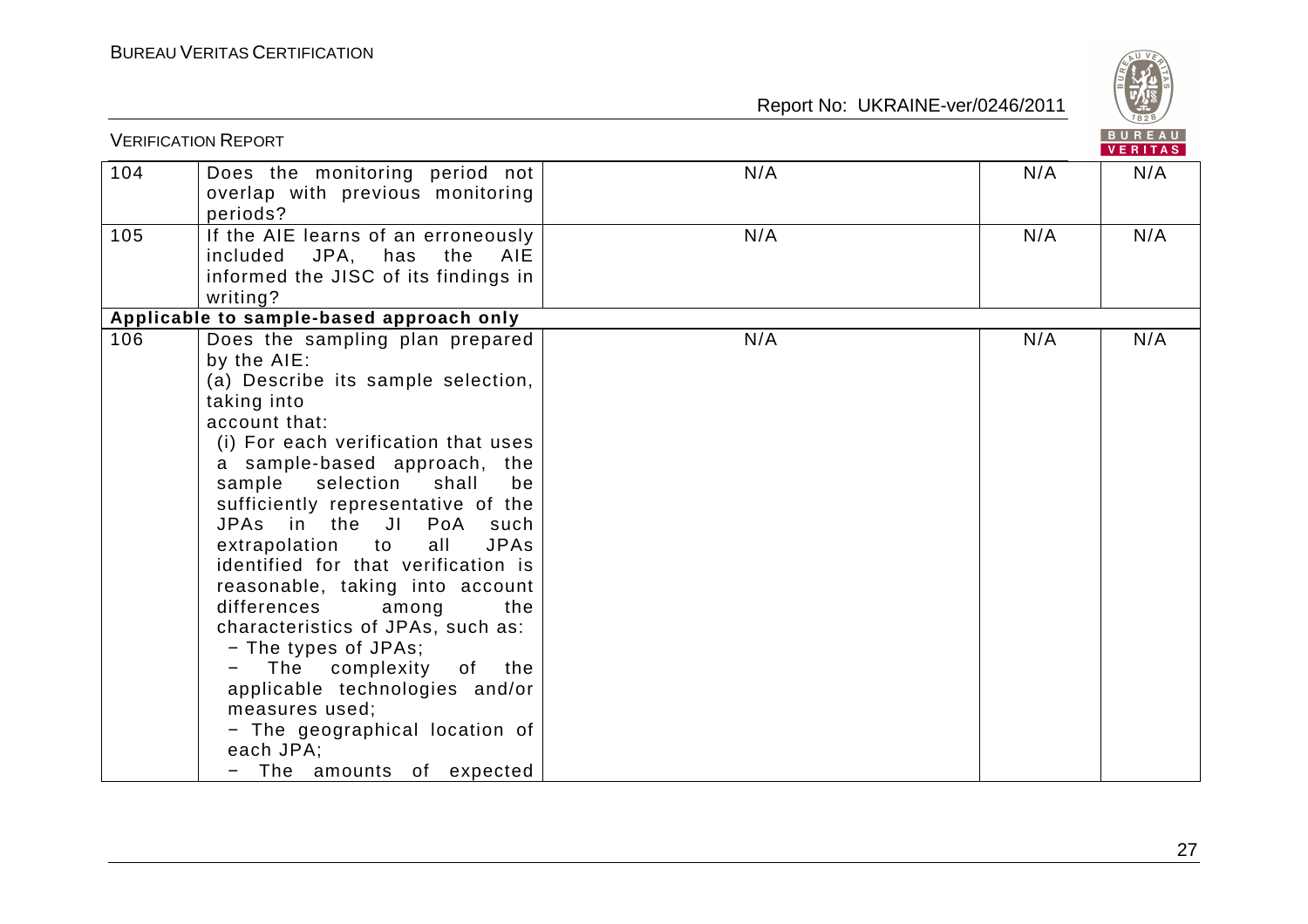

| <b>VERIFICATION REPORT</b> |                                                                                                                                                                                                                                                                                                                                                                                          |     |     | BUREAU<br>VERITAS |
|----------------------------|------------------------------------------------------------------------------------------------------------------------------------------------------------------------------------------------------------------------------------------------------------------------------------------------------------------------------------------------------------------------------------------|-----|-----|-------------------|
|                            | emission reductions of the JPAs<br>being verified;<br>- The number of JPAs for which<br>emission reductions are being<br>verified;<br>- The length of monitoring<br>periods of the JPAs being<br>verified; and<br>- The samples selected for prior<br>verifications, if any?                                                                                                             |     |     |                   |
| 107                        | Is the sampling plan ready for<br>publication through the secretariat<br>along with the verification report<br>and supporting documentation?                                                                                                                                                                                                                                             | N/A | N/A | N/A               |
| 108                        | Has the AIE made site inspections<br>of at least the square root of the<br>number of total JPAs, rounded to<br>the upper whole number? If the<br>AIE makes no site inspections or<br>fewer site inspections than the<br>square root of the number of total<br>JPAs, rounded to the upper whole<br>number, then does the AIE provide<br>reasonable explanation and<br>a<br>justification? | N/A | N/A | N/A               |
| 109                        | Is the sampling plan available for<br>submission to the secretariat for<br>the JISC.s ex ante assessment?<br>(Optional)                                                                                                                                                                                                                                                                  | N/A | N/A | N/A               |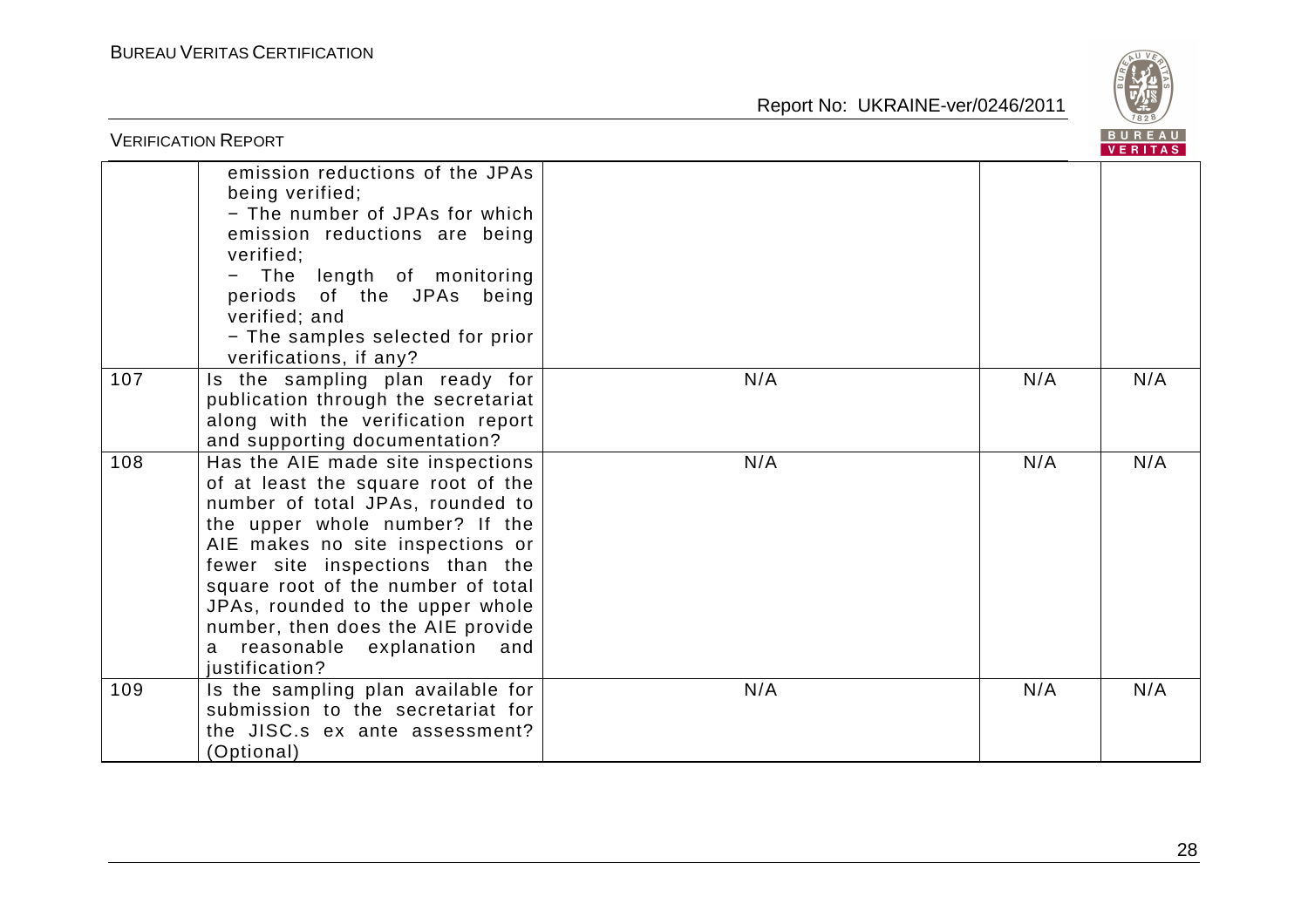

|     | <b>VERIFICATION REPORT</b>                                                                                                                                                                                                |     |     | BUREAU<br>VERITAS |
|-----|---------------------------------------------------------------------------------------------------------------------------------------------------------------------------------------------------------------------------|-----|-----|-------------------|
| 110 | If the AIE learns of a fraudulently<br>included JPA, a fraudulently<br>monitored JPA or an inflated<br>number of emission reductions<br>claimed in a JI PoA, has the AIE<br>informed the JISC of the fraud in<br>writing? | N/A | N/A | N/A               |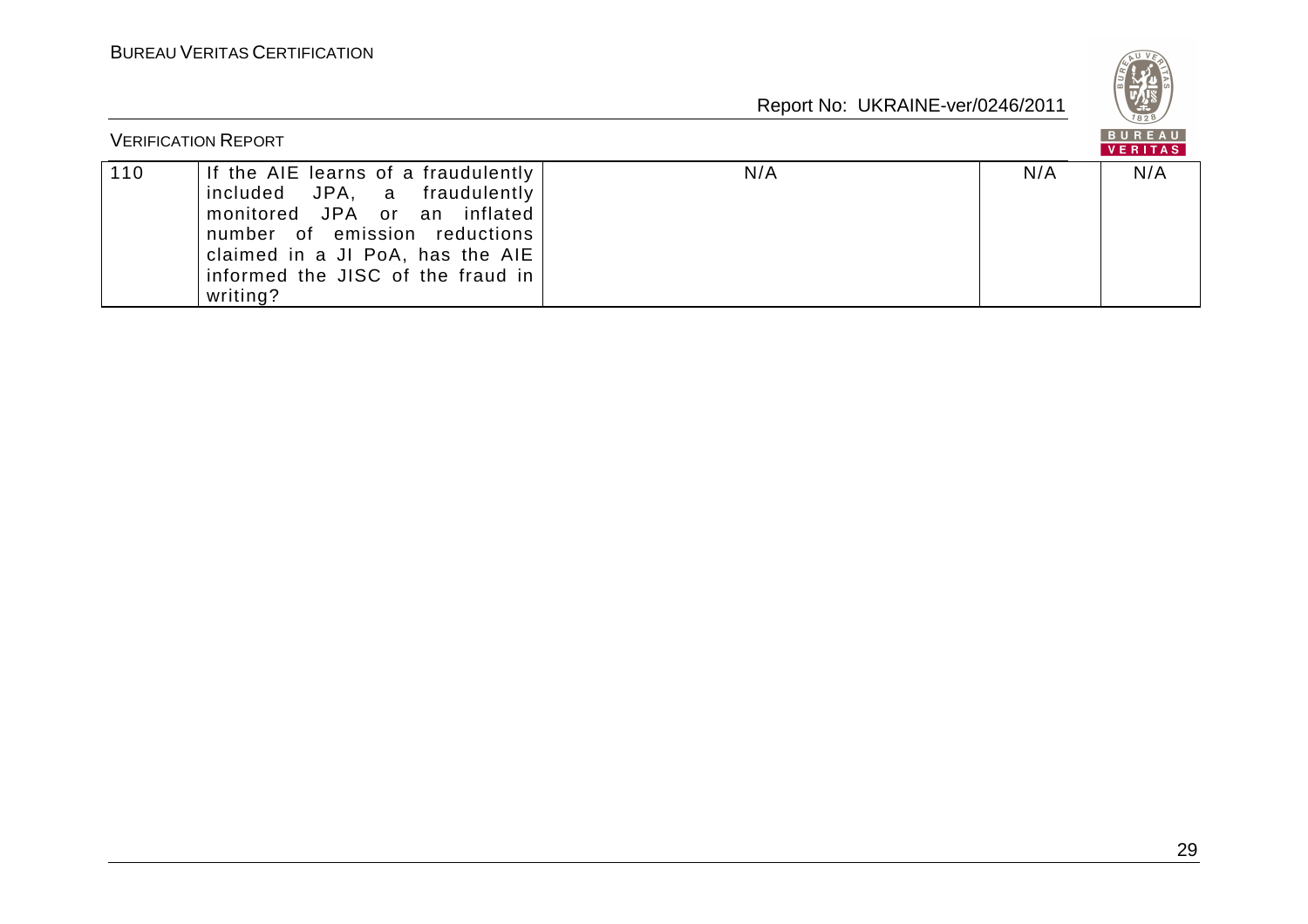

# VERIFICATION REPORT

#### **Table 2 Resolution of Corrective Action and Clarification Requests**

| <b>Draft</b><br>clarifications<br>report<br>and $ $<br>action<br>corrective<br>requests<br>by <sub>l</sub><br>validation team      | Ref.<br>to<br>checklist<br>question<br>in table 1 | Summary of project participant response                                                                                                                                                                                                                                                                                          | <b>Verification</b><br>team<br>conclusion                                                                        |
|------------------------------------------------------------------------------------------------------------------------------------|---------------------------------------------------|----------------------------------------------------------------------------------------------------------------------------------------------------------------------------------------------------------------------------------------------------------------------------------------------------------------------------------|------------------------------------------------------------------------------------------------------------------|
| Corrective<br>Action<br>Request<br>$(CAR)$ 01<br>project<br>There is<br>no written<br>Parties<br>from<br>approval<br>involved.     | 90                                                | The letter of approval was received from the Government<br>of Ukraine (National Environmental Investment Agency of<br>Ukraine, #1155/23/7 of 11.05.2011) and from the<br>Government of the Netherlands (Ministry of Economic<br>Affairs, reference: 2011JI14 of 10.05.2011). The copies of<br>LoAs are provided to the verifier. | Copies<br>0f<br>the letters of<br>approval<br>were<br>provided<br>to<br>the verifier.<br>CAR 01<br>is<br>closed. |
| Corrective<br>Action<br>Request<br>$(CAR)$ 02<br>Please, correct spelling errors<br>in items #9 and #12 of the<br>section 3 of MR. | 93                                                | The spelling mistakes are now corrected.                                                                                                                                                                                                                                                                                         | 02<br>CAR<br>is<br>closed<br>based<br>on<br>the<br>corrections<br>made.                                          |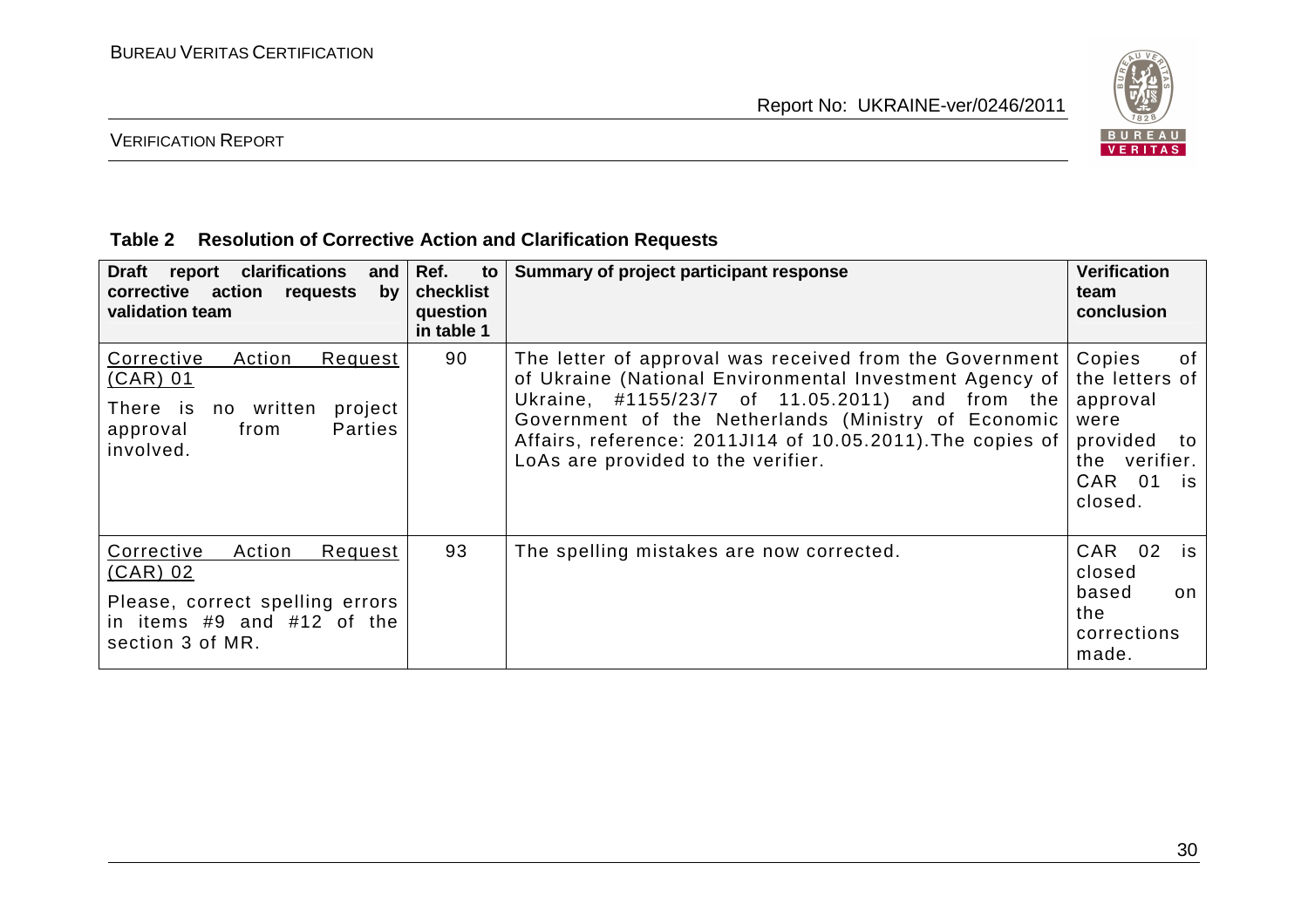

| <b>VERIFICATION REPORT</b>                                                                                                                                                                                                                                                                                                                                                                                      |       |                                                                                                                                                                                                                                                                                                                                                                                                                                                                                                                                                                                                                                                                                                                                                                                                                                                                                                                                                                                                                                                                                 | BUREAU<br><b>VERITAS</b>                                              |
|-----------------------------------------------------------------------------------------------------------------------------------------------------------------------------------------------------------------------------------------------------------------------------------------------------------------------------------------------------------------------------------------------------------------|-------|---------------------------------------------------------------------------------------------------------------------------------------------------------------------------------------------------------------------------------------------------------------------------------------------------------------------------------------------------------------------------------------------------------------------------------------------------------------------------------------------------------------------------------------------------------------------------------------------------------------------------------------------------------------------------------------------------------------------------------------------------------------------------------------------------------------------------------------------------------------------------------------------------------------------------------------------------------------------------------------------------------------------------------------------------------------------------------|-----------------------------------------------------------------------|
| Corrective<br><b>Action</b><br>Request<br><u>(CAR) 03</u><br>Please, explain the difference<br>between amount of Emission<br>Reductions calculated at the<br>PJSC "AISW" (the<br>Excel-<br>spreadsheet (2010) provided<br>by deputy chief engineer of<br>PJSC "AISW" on the site-visit)<br>amount of<br>Emission<br>and<br><b>Reductions</b><br>in the<br>stated<br>(2010)<br>Monitoring<br>Report<br>provided. | 95(b) | The difference between amount of Emission Reductions<br>calculated at the PJSC "AISW" (the Excel-spreadsheet<br>(2010) provided by deputy chief engineer of PJSC "AISW"<br>on the site-visit) and amount of Emission Reductions<br>stated in the Monitoring Report (2010) was caused by the<br>fact that the Excel- spreadsheet (2010) provided by<br>deputy chief engineer of PJSC "AISW" contained<br>outdated emission factors such as: emission factor for<br>electricity consumption, emission factor for natural gas<br>consumption (together with taking into account additional<br>emissions from its transportation) etc. However the<br>volumes of fuel and energy resources consumption<br>together with the production volumes under the project<br>activity fully correlates between the Excel-spreadsheet<br>(2010) provided by deputy chief engineer of PJSC "AISW"<br>on the site-visit and Excel- spreadsheet (2010) provided<br>by IEEC. Together with this Excel-spreadsheet (2010)<br>provided by IEEC contains the most updated $CO2$<br>emission factors. | Due to the<br>explanation<br>provided,<br>the issue is<br>closed.     |
| Corrective<br>Action<br>Request<br>$(CAR)$ 04<br>Please, provide Excel-file with<br>calculations of ERUs for the<br>monitoring period.                                                                                                                                                                                                                                                                          | 95(d) | The Excel-file with calculations of ERU is now provided<br>to the verifier.                                                                                                                                                                                                                                                                                                                                                                                                                                                                                                                                                                                                                                                                                                                                                                                                                                                                                                                                                                                                     | The required<br>Excel-file is<br>provided.<br>CAR 04<br>is<br>closed. |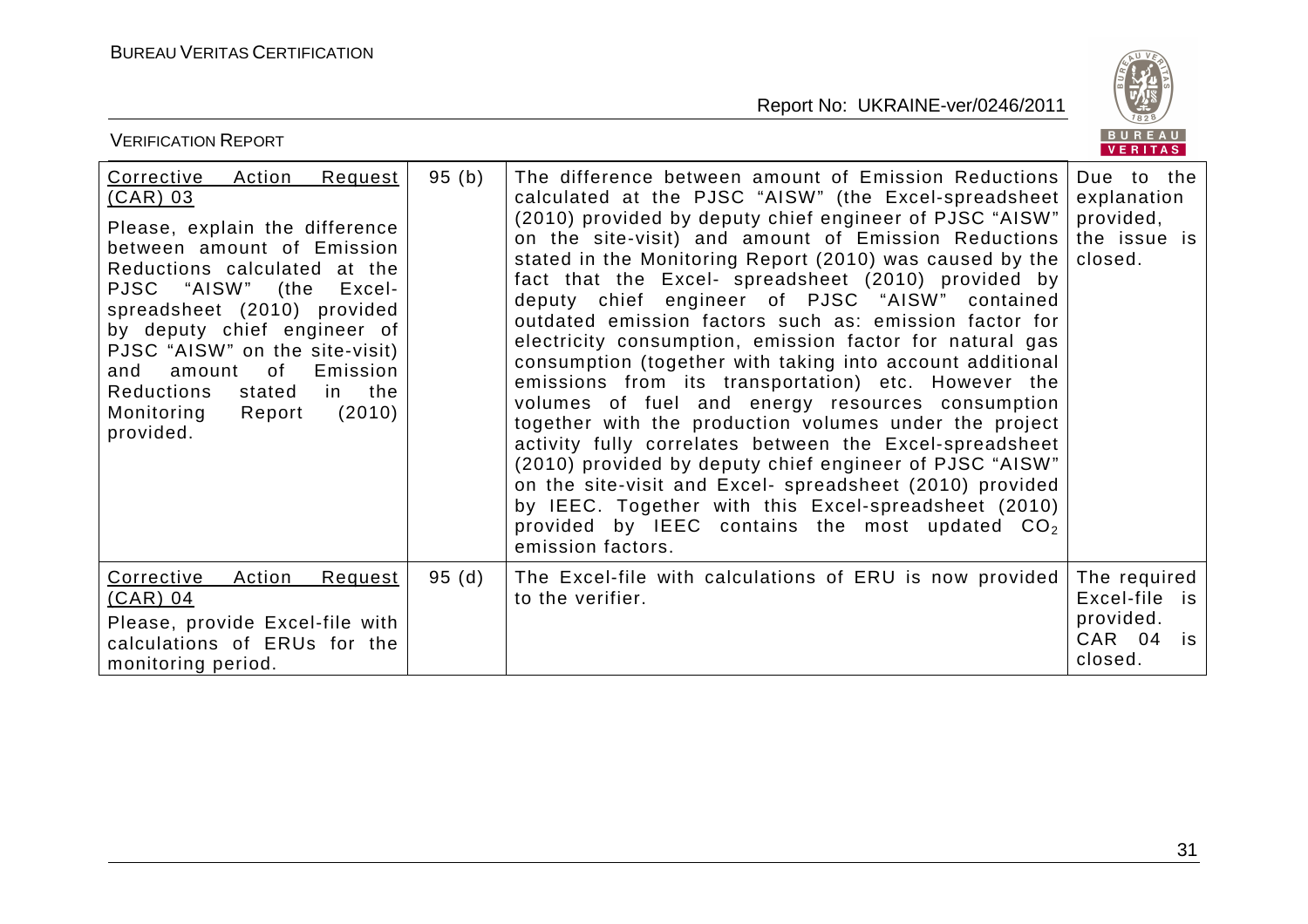

| <b>VERIFICATION REPORT</b>                                                                                                                                                                                                                                                                                     |       |                                                                                                                                                                                                                                                                                                                                                                                                                                                                                                                                                                                                                                                                   | BUREAU<br>VERITAS                                                  |                  |
|----------------------------------------------------------------------------------------------------------------------------------------------------------------------------------------------------------------------------------------------------------------------------------------------------------------|-------|-------------------------------------------------------------------------------------------------------------------------------------------------------------------------------------------------------------------------------------------------------------------------------------------------------------------------------------------------------------------------------------------------------------------------------------------------------------------------------------------------------------------------------------------------------------------------------------------------------------------------------------------------------------------|--------------------------------------------------------------------|------------------|
| Corrective Action<br>Request<br><u>(CAR) 05</u><br>Please, unify the information<br>emission<br>factors<br>for<br>on<br>electricity consumption<br>and<br>fuel consumption used for<br>different processes.                                                                                                    | 95(c) | The emission factors for electricity consumption and fuel<br>consumption are now unified. The methodology applied in<br>this monitoring report is in accordance with methodology<br>stated in the PDD.                                                                                                                                                                                                                                                                                                                                                                                                                                                            | Based<br>the<br>amendments<br>made,<br>issue<br>closed.            | on<br>the<br>is. |
| Clarification Request (CL) 01<br>Please, clarify the current<br>status of the project (stated in<br>the Monitoring Report for<br>2010) in the point<br>of<br>construction of new sinter<br>plant. Explain whether<br>implementation of<br>this<br>measure was started in 2006<br>and still is going on or not. | 92    | The project is realized in compliance with proposed<br>schedule given in the PDD. Construction of new sinter<br>plant itself requires several years under regular<br>financing. However AISW faced serious financial<br>difficulties during the year 2010. Therefore, only a part of<br>initial expenses have been done in terms of building a<br>new sinter plant mostly related to development of<br>necessary feasibility studies and obtaining permits. The<br>work on construction of a new sinter plant will be<br>continued in the upcoming years. It is expected that the<br>new sinter plant will be put into operation after<br>commissioning of BF #2. | CL —<br>01<br>closed<br>based<br>the<br>clarification<br>provided. | is<br>on         |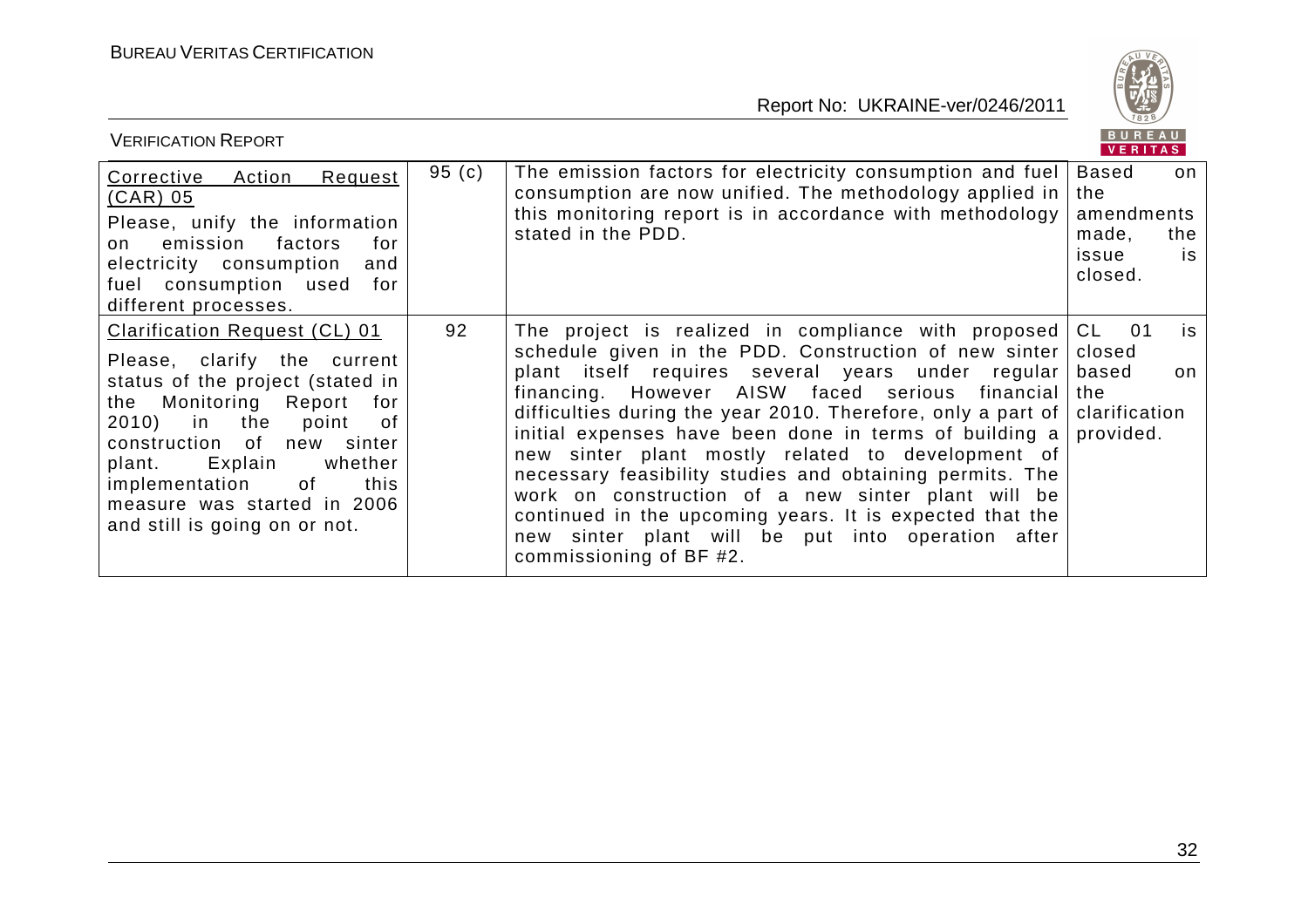

| <b>VERIFICATION REPORT</b>                                                                                                                                                                                                                                                                                                             |       |                                                                                                                                                                                                                                                                                                                                                                                                                                            | <b>BUREAU</b><br>VERITAS                                                                                             |
|----------------------------------------------------------------------------------------------------------------------------------------------------------------------------------------------------------------------------------------------------------------------------------------------------------------------------------------|-------|--------------------------------------------------------------------------------------------------------------------------------------------------------------------------------------------------------------------------------------------------------------------------------------------------------------------------------------------------------------------------------------------------------------------------------------------|----------------------------------------------------------------------------------------------------------------------|
| <b>Clarification Request (CL) 02</b><br>Please, provide information<br>considering reporting risks and<br>include this information in the<br>Monitoring<br>Report.<br>Also,<br>please, clarify whether there<br>are possibilities of redundant<br>data monitoring in case of<br>having problems with the used<br>monitoring equipment. | 95(a) | The reporting risk is rather low. In case of having<br>problems with certain monitoring devices, the accounting<br>system is organized in such way that allows double<br>checking of all the data. Ultimately all information can be<br>proven by independent invoices with the third parties.<br>However, such a risk is very low and was not appeared in<br>the suggested monitoring period.                                             | Due to the<br>amendments<br>made in the<br>Monitoring<br>Report,<br>the<br>issue<br>is.<br>closed.                   |
| Clarification Request (CL) 03<br>Please, clarify exactly whether<br>the calculation of ERUs is<br>based<br>conservative<br>on<br>assumptions or not. If yes,<br>indicate this in the Monitoring<br>Report.                                                                                                                             | 95(b) | information<br>The<br>conservativeness<br>baseline<br>of<br>on<br>emissions and therefore ERU was given in the PDD. As it<br>can be seen from the monitoring data, in the project line<br>the volume of natural gas was decreased and<br>coal consumption was<br>alternatively<br>increased in<br>comparison with the baseline. This was caused mostly by<br>market situation and plays at a factor of conservative<br>estimations of ERU. | <b>Based</b><br>on<br>the<br>clarification<br>provide,<br>03<br>CL —<br>is<br>closed.                                |
| <b>Clarification Request (CL) 04</b><br>Please, provide the list of<br>monitoring equipment,<br>and,<br>include information on<br>the<br>monitoring equipment in the<br>tables of section 5 of<br>the<br>Monitoring Report (indicate<br>the monitoring equipment for<br>all the data variable).                                        | 95(b) | The list of monitoring equipment is now provided to the<br>verifier. The list of monitoring equipment is now also<br>included in the Annex 1 of the monitoring report.                                                                                                                                                                                                                                                                     | The list of<br>monitoring<br>equipment is<br>provided<br>to<br>verifier.<br>the<br>CL.<br>04<br><b>is</b><br>closed. |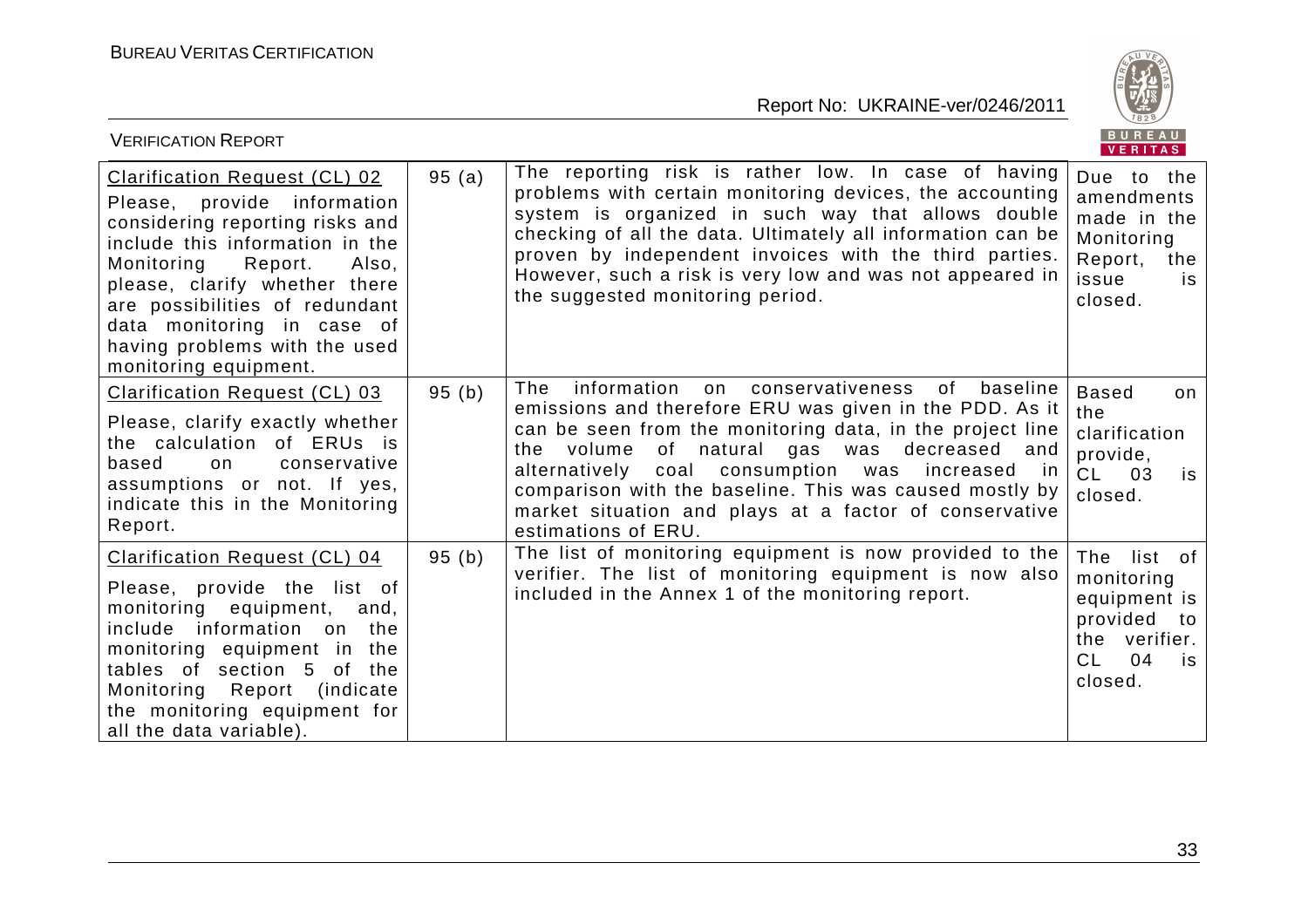

| <b>VERIFICATION REPORT</b>                                                                                                                                                                                                                                                                                                |       |                                                                                                                                                                                                                                                                                                                                                                               | BUREAU<br><b>VERITAS</b>                                                         |
|---------------------------------------------------------------------------------------------------------------------------------------------------------------------------------------------------------------------------------------------------------------------------------------------------------------------------|-------|-------------------------------------------------------------------------------------------------------------------------------------------------------------------------------------------------------------------------------------------------------------------------------------------------------------------------------------------------------------------------------|----------------------------------------------------------------------------------|
| <b>Clarification Request (CL) 05</b><br>Please, justify usage of the<br>applied<br>value of emission<br>factor for<br>electricity<br>consumption for<br>the<br>monitoring period (2010) by<br>giving clear references to the<br>actual appropriate data source<br>in the tables of section 4 of<br>the Monitoring Report. | 95(c) | The emission factors for electricity consumption were<br>updated and now are in accordance with the orders of the<br>National environmental investment agency of Ukraine #43<br>dated 28th of March 2011. The emission factor is at the<br>level of 1,093 $tCO_{2e}/MWh$ for the year 2010. Such<br>information is now included to the Section 5 of the<br>monitoring report. | <b>Based</b><br>on<br>the<br>explanation<br>provided,<br>the issue is<br>closed. |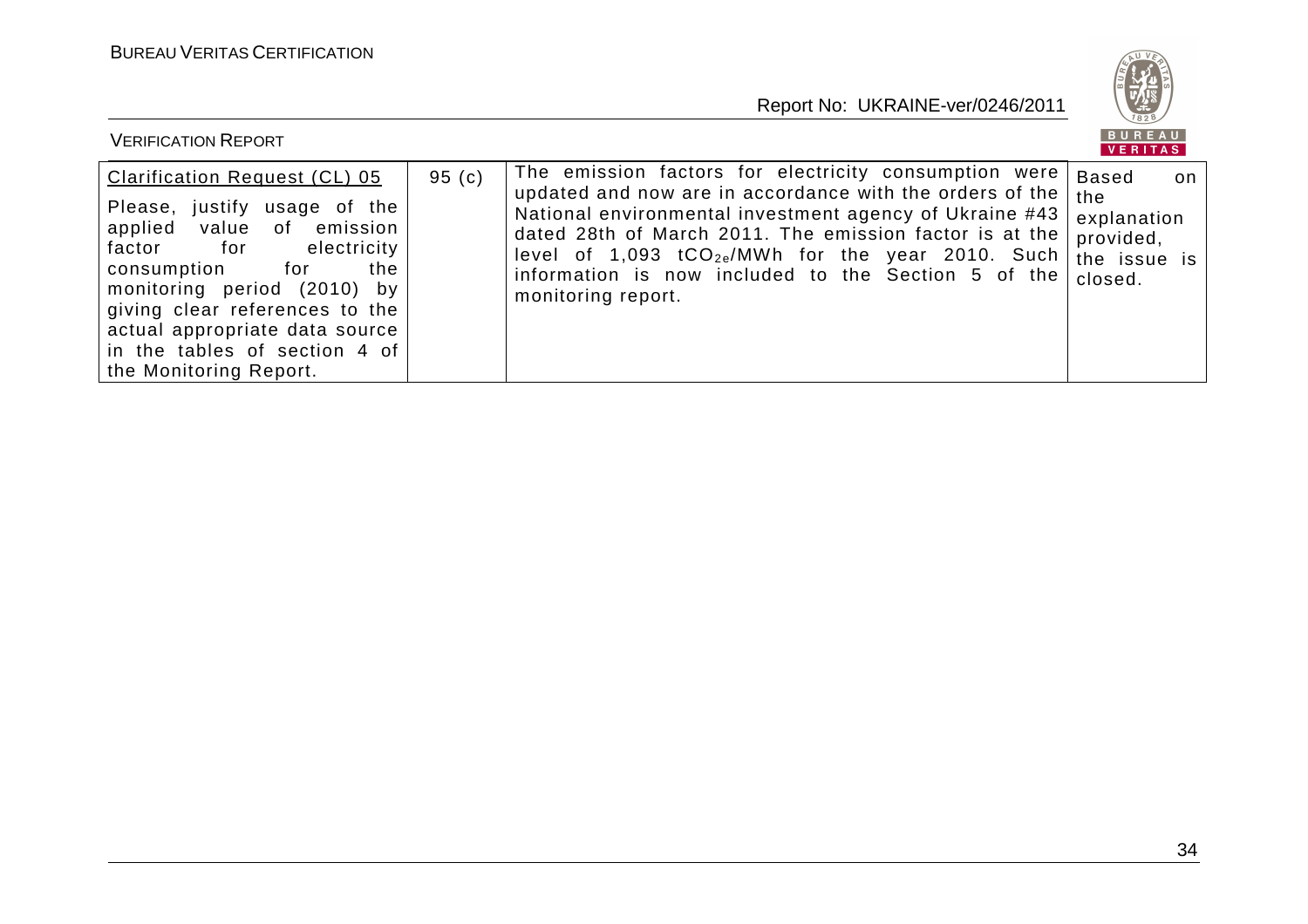

| <b>VERIFICATION REPORT</b>                                                                                                                                                                                                                                                         |       |                                                                                                                                                                                                                                                                                                                                                                                                                                                                                                                                                                                                                                                                                                                                                                                                                                                                                                                                                                                                                                                                                                                                            | BUREAU<br>VERITAS |          |
|------------------------------------------------------------------------------------------------------------------------------------------------------------------------------------------------------------------------------------------------------------------------------------|-------|--------------------------------------------------------------------------------------------------------------------------------------------------------------------------------------------------------------------------------------------------------------------------------------------------------------------------------------------------------------------------------------------------------------------------------------------------------------------------------------------------------------------------------------------------------------------------------------------------------------------------------------------------------------------------------------------------------------------------------------------------------------------------------------------------------------------------------------------------------------------------------------------------------------------------------------------------------------------------------------------------------------------------------------------------------------------------------------------------------------------------------------------|-------------------|----------|
| <b>Clarification Request (CL) 06</b><br>Please, give<br>detail<br>more<br>(justification)<br>information<br>concerning the amount of<br>leakages of GHG emissions<br>for this monitoring period<br>(provide the reference to the<br>Monitoring Report for the<br>relevant period). | 95(d) | Taking into account that the project boundary of the JI $ CL$ 06<br>project "Installation of a new waste heat recovery system   closed,<br>at Alchevsk Coke Plant, Ukraine" (UA1000130 -<br>registered under $\Box$ Track 1) includes blast-furnaces of the<br>AISW with respect to particular volumes of consumed dry   information<br>blast-furnace coke, the $CO_{2e}$ emission reductions that provided.<br>were generated during the period of $01/01/2010 -$<br>31/12/2010 due to component three (3) of mentioned<br>above JI project were attributed to the leakages of<br>GHG's.<br>Leakages of GHG emissions from the JI project<br>"Installation of a new waste heat recovery system at<br>Alchevsk Coke Plant, Ukraine" were calculated by<br>subtracting total project line emissions from the baseline<br>emissions that were generated by the component 3 of the<br>mentioned above project. After that, leakages of GHG<br>emissions were subtracted from the total volume of<br>emission reductions associated with this project during<br>this monitoring period.<br>Such text is now included in the monitoring report. | based             | is<br>on |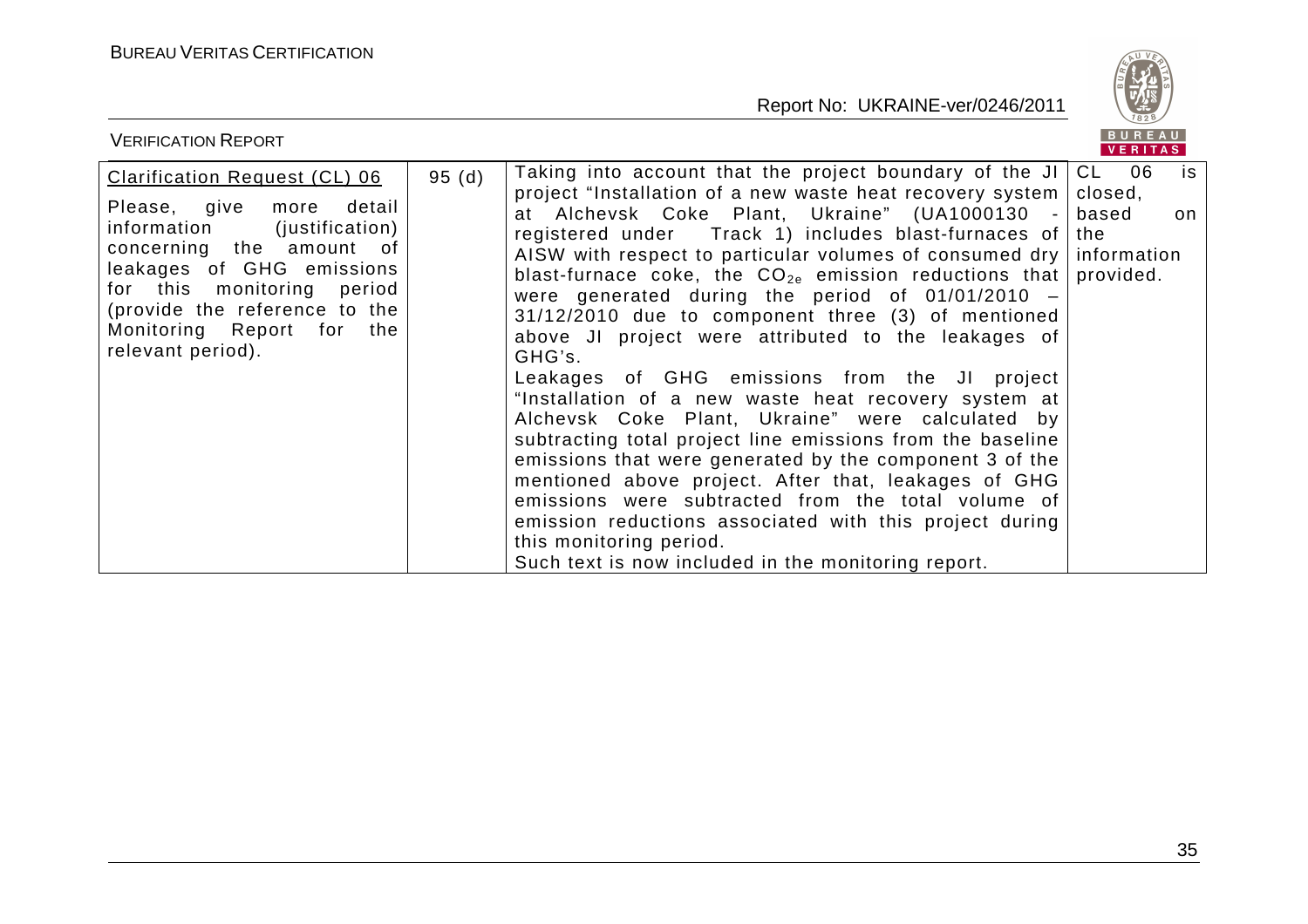

| <b>VERIFICATION REPORT</b>                                                                                                                                    |         |                                                                                                                                                                                                                                                                                                                                                                                                                                                                                                                                                                                                                                                                          | BUREAU<br>VERITAS                                            |          |
|---------------------------------------------------------------------------------------------------------------------------------------------------------------|---------|--------------------------------------------------------------------------------------------------------------------------------------------------------------------------------------------------------------------------------------------------------------------------------------------------------------------------------------------------------------------------------------------------------------------------------------------------------------------------------------------------------------------------------------------------------------------------------------------------------------------------------------------------------------------------|--------------------------------------------------------------|----------|
| <b>Clarification Request (CL) 07</b><br>Please, give transparent<br>(traceable) description of the<br>data collection procedures in<br>the Monitoring report. | 101 (a) | The data required to be monitored under the proposed JI<br>project was routinely collected within the normal<br>operations of the AISW. Together with this data collection<br>was an integral part of routine monitoring. Data was<br>compiled in (i) day-to-day records, (ii) quarterly records,<br>and (iii) annual records. Data were collected in the<br>electronic database of PJSC "AISW" and in printed<br>documents. All records where finally stored in Planning<br>Department.<br>The monitoring plan was implemented by different<br>specialists of the AISW under supervision of Chief<br>Energy Specialist and managed by Director General of<br>the Plant. | Based<br>the<br>information<br>received,<br>CL 07<br>closed. | on<br>is |
|                                                                                                                                                               |         | All main production shops and specialists of the plant<br>were involved in preparation of monitoring report under<br>coordination of Chief Energy Specialist.<br>Such information is now included in the monitoring<br>report.                                                                                                                                                                                                                                                                                                                                                                                                                                           |                                                              |          |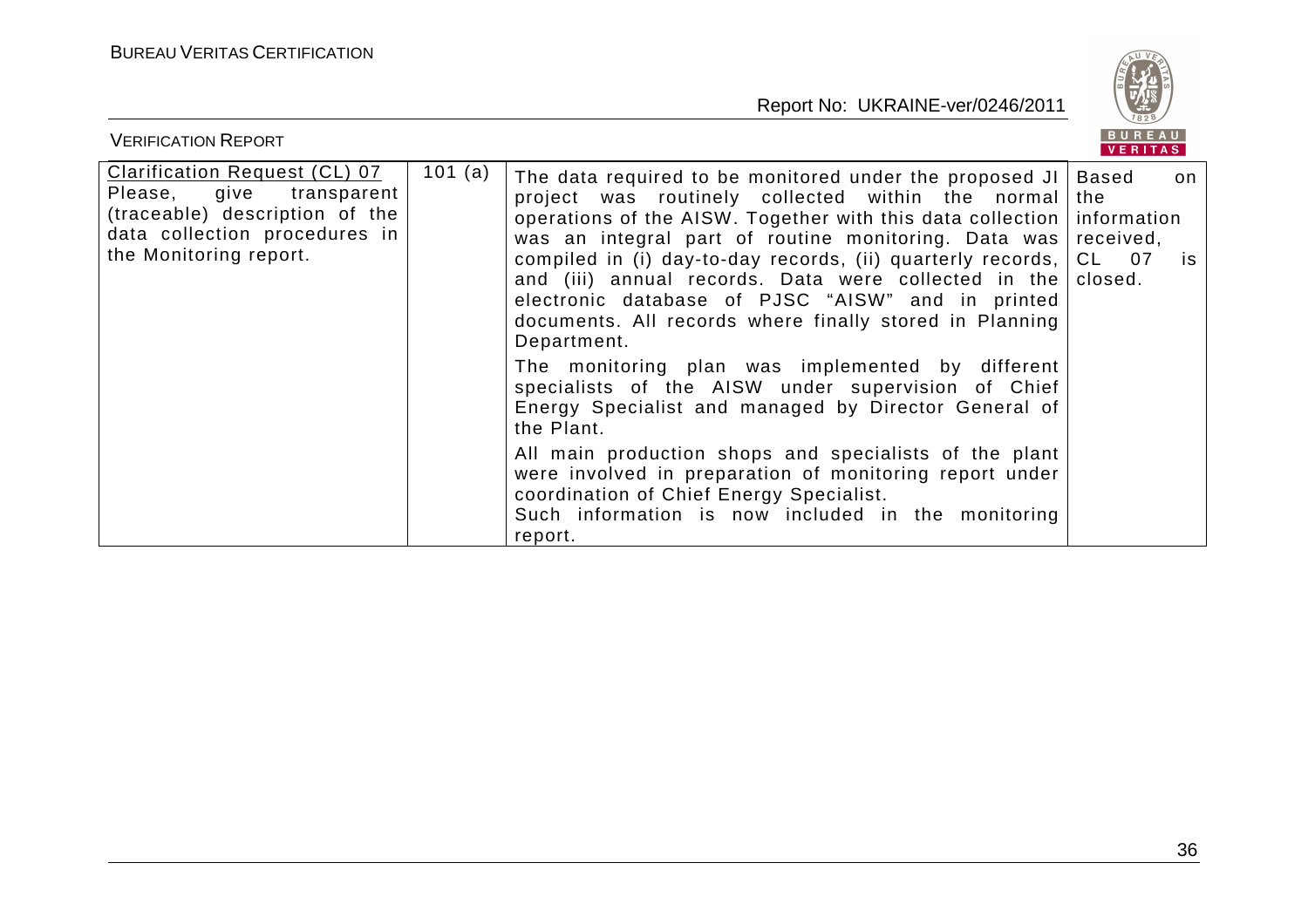

| <b>VERIFICATION REPORT</b>                                                                                                                                                                                                                                                                                                    |         |                                                                                                                                                                                                                                                                                                                                                                                                                                                                                                                                                                                                                                                                              | BUREAU<br>VERITAS                                      |
|-------------------------------------------------------------------------------------------------------------------------------------------------------------------------------------------------------------------------------------------------------------------------------------------------------------------------------|---------|------------------------------------------------------------------------------------------------------------------------------------------------------------------------------------------------------------------------------------------------------------------------------------------------------------------------------------------------------------------------------------------------------------------------------------------------------------------------------------------------------------------------------------------------------------------------------------------------------------------------------------------------------------------------------|--------------------------------------------------------|
| <b>Clarification Request (CL) 08</b><br>the<br>Please, provide in<br>Monitoring report information<br>on conducting the internal<br>audit of quality management<br>system at AISW in the year<br>2010 (please, indicate the<br>date of conducting the internal<br>audit and the presence of the<br>Report on internal audit). | 101 (a) | The information on conducting the internal audit of The issue is<br>quality management system at AISW in the year 2010<br>was provided in the Monitoring report.<br>AISW used the accredited system of quality regulation<br>according to the requirements of the ISO 9001 standard.<br>In order to ensure the appropriate quality management<br>system implementation the internal audits are conducted<br>at the plant on monthly basis based on the AISW<br>order $\#864$ of 27.12.2010. The department of quality<br>management is responsible for the internal audit<br>implementation at the plant and for the storage of the<br>Reports on the results of the audits. | closed<br>due<br>the<br>to<br>information<br>provided. |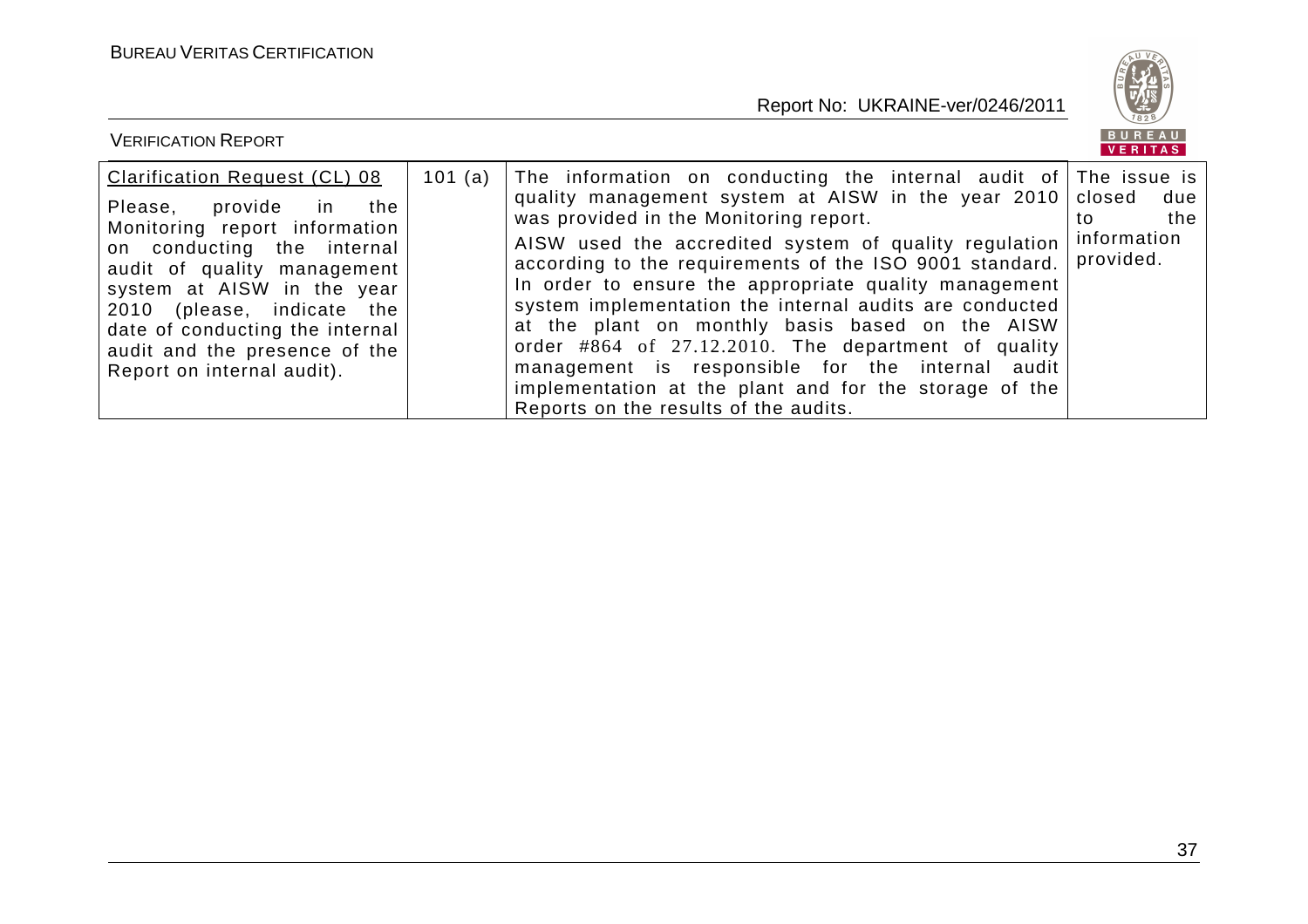

| <b>VERIFICATION REPORT</b>                                                                                                                                                                                                                    |                                                                                                                                                                                                                                                                                                                                                                                                                                                                                                                                                                                                                                                                                                                                                                                                                                                                                                                        | <b>BUREAU</b><br><b>VERITAS</b>                                                  |
|-----------------------------------------------------------------------------------------------------------------------------------------------------------------------------------------------------------------------------------------------|------------------------------------------------------------------------------------------------------------------------------------------------------------------------------------------------------------------------------------------------------------------------------------------------------------------------------------------------------------------------------------------------------------------------------------------------------------------------------------------------------------------------------------------------------------------------------------------------------------------------------------------------------------------------------------------------------------------------------------------------------------------------------------------------------------------------------------------------------------------------------------------------------------------------|----------------------------------------------------------------------------------|
| 95(c)<br><b>Clarification Request (CL) 09</b><br>Please, clarify what value of<br>emission factor<br>for<br>coke<br>consumption is used; also,<br>please, explain whether this<br>factor is based on actual<br>carbon content of coke or not. | During this monitoring period the emission factor for coke<br>is based on actual carbon content of coke.<br>In order to calculate emission factor for coke due to its<br>production and consumption based on actual carbon<br>content, the following formula was used:<br>$EF_{ra} = (C_{coke} * 44/12) + 0.56$<br>where:<br>$EF_{ra}$ – emission factor for coke, tonnes $CO_{2e}/t$ onne of<br>coke;<br>$C_{\text{code}}$ – carbon content of coke, %;<br>$0.56$ – $CO_{2e}$ emission factor for coke production, tonnes<br>$CO_{2e}/$ tonne of coke produced.<br>The carbon content of coke is calculated by the following<br>formula:<br>$C_{\text{code}} = 100 - (C_{\text{ash}} + C_{\text{subhur}} + C_{\text{volatile matters}})$<br>where:<br>$C_{ash}$ – ash content of coke, %;<br>$C_{\text{subhur}}$ – sulfur content of coke, %;<br>C <sub>volatile matters</sub> - volatile matters content of coke, %. | <b>Based</b><br>on<br>the<br>explanation<br>received,<br>the issue is<br>closed. |